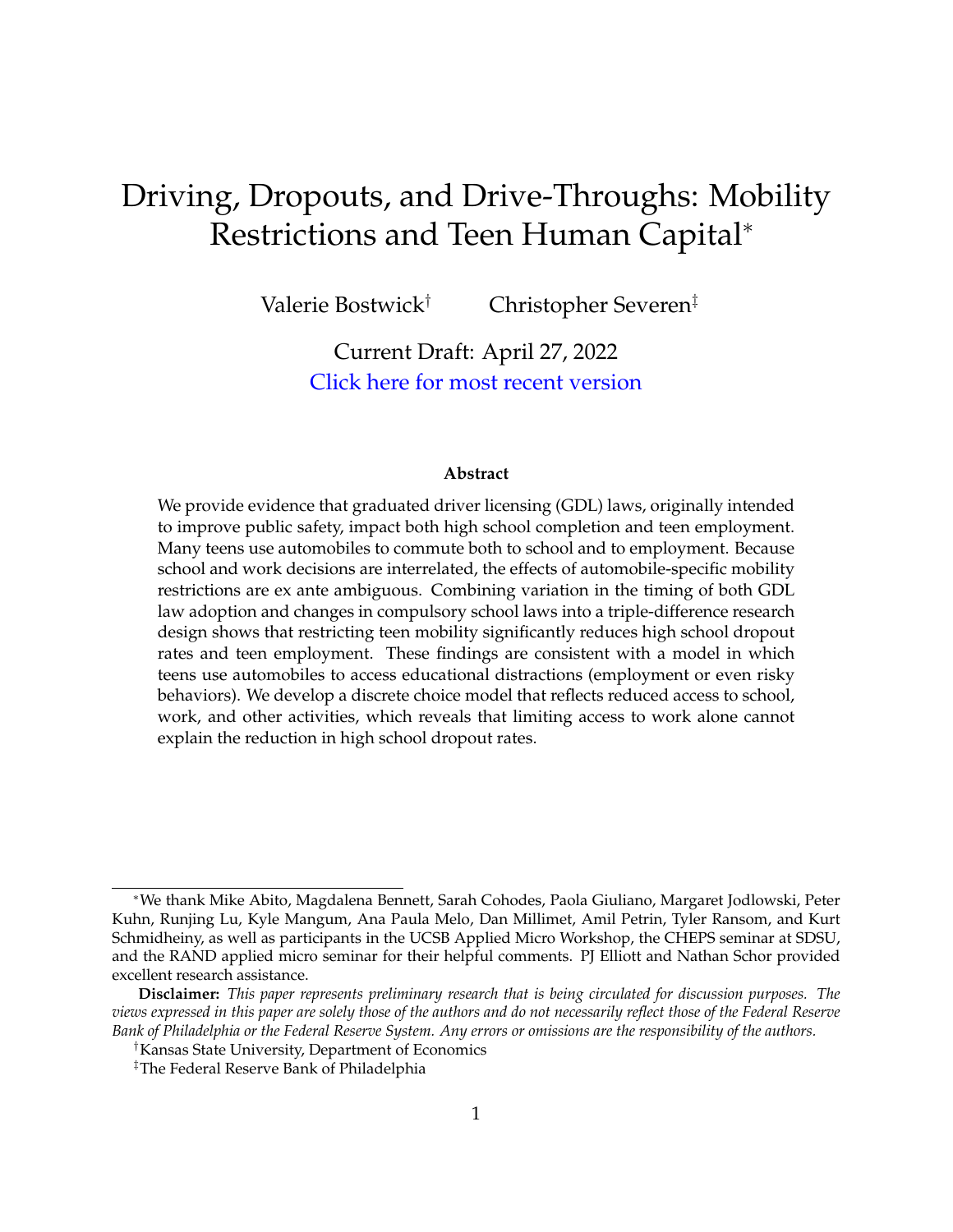# **1 Introduction**

The automobile is an essential tool for mobility in the United States; more than threequarters of adults commute to work by private vehicle. This is also true for teenagers; at least 76% of high school students report some driving and roughly half use an automobile to commute to school.<sup>1</sup> Yet driving is particularly dangerous for teenagers: they are three times more likely to be in a fatal car accident than adult drivers, and motor vehicle accidents are the leading cause of death for teens.<sup>2</sup> But because cars are so important to mobility, laws that restrict teenage driving for safety reasons may lead to unintended and long-lasting consequences if mobility is important for teen schooling and employment decisions.

Mobility restrictions may impact critical human capital accumulation during formative teen years through several channels, rendering the sign of their effects ex ante ambiguous. On the one hand, restricting teen driving might hinder students' ability to commute to school, reducing attendance and high school completion rates (particularly in rural areas or cities with underdeveloped transportation alternatives). Conversely, mobility restrictions might limit access to alternative activities (such as employment or leisure), which could increase school attendance and degree completion. This paper has two goals: (i) to identify the consequences of teen mobility restrictions on educational attainment and (ii) develop and estimate an econometric framework that distinguishes the direct effect of mobility restrictions on school access from the indirect effect on access to alternative activities, namely labor force participation and leisure.

We combine variation in the adoption of graduated driver licensing (GDL) laws across the United States with variation in compulsory schooling laws in a difference-in-differencesin-differences design to study the effect of teen mobility restrictions on high school retention. GDL laws typically increase the minimum age at which teens can access fullprivilege driver's licenses and create an intermediate licensing level that restricts nighttime driving and/or restricts the number of passengers who may ride with a teen driver. Variation in the stringency of GDL laws allows us to separate the direct effect on high school dropout rates caused by reduced educational access from the indirect effects due to reduced access to alternative activities.

A leading example of alternative activities to schooling for teens is labor force partic-

<sup>&</sup>lt;sup>1</sup>See [Shults, Olsen, and Williams \(2015\)](#page-37-0) and [Voas and Kelley-Baker \(2008\).](#page-37-1)

<sup>2</sup>For teens aged 16-19; from the US Department of Transportation's Fatality Analysis Reporting System and the National Center for Health Statistics' National Vital Statistics System data.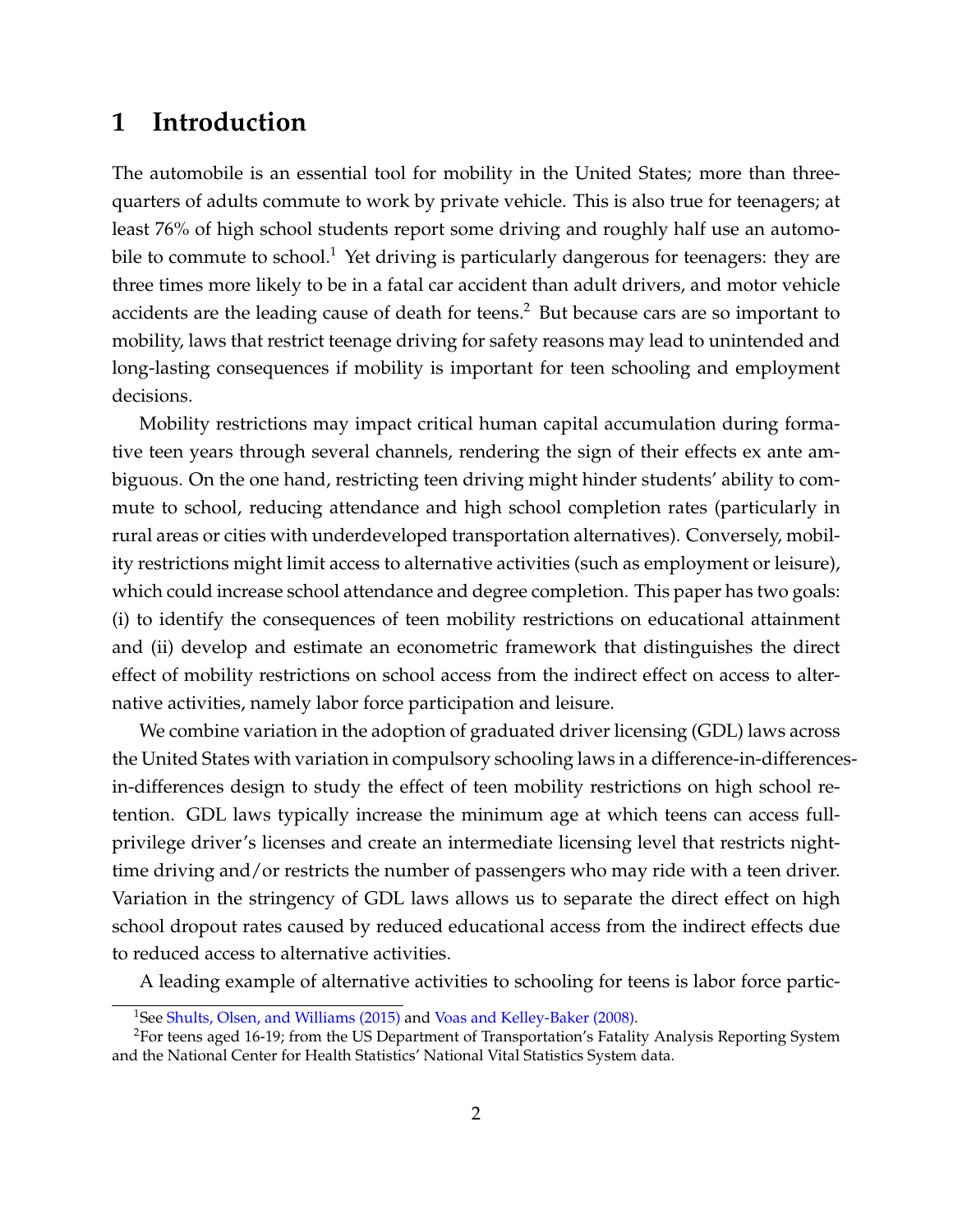ipation. However, identifying trade-offs between education and employment is complicated by several factors. First, schooling and work are not mutually exclusive activities and could act as either complements or substitutes for teens. Furthermore, teen access to employment may itself be directly impacted by the implementation of GDL laws. We therefore apply our triple-difference research design to study teen labor force participation decisions in a reduced-form analysis, and also develop and estimate a formal model of individual choice between schooling and employment. This allows us to determine whether the effect of GDL laws on high school dropout is attributable to reduced access to employment.

Using microdata from the Current Population Survey's Annual Social and Economic Supplement, we find that GDL laws decrease the probability of high school dropout for 16-year-olds by 0.8pp (a 21% reduction at the mean).<sup>3</sup> That restricting teen mobility *improves* educational attainment is surprising because reducing access to an activity should have a weakly negative effect on participation, ceteris paribus. However, the strictest variant of GDL law, which completely disallows unsupervised 16-year-old driving, actually *increases* the probability of high school dropout by 0.5pp (although this estimate is not statistically significant). These two results suggest that limiting teen driving can improve educational outcomes by reducing access to alternative activities (such as leisure or employment), but it can also be detrimental to educational outcomes if teen access to driving is completely removed.

Estimating the effect of GDL law implementation on teen employment outcomes, we find that GDL laws reduce 16-year-old labor force participation by 2.0pp. This could reflect a direct effect from GDL laws reducing access to employment opportunities, but may also reflect an indirect channel if teens substitute to school when faced with mobility restrictions. In our multiple discrete choice model, teens choose to participate in school, work, both activities, or neither activity and we allow GDL laws to differentially impact each of these options. Model estimates reveal that employment is not a strong substitute for high school attendance; in fact, they are weak complements. Thus, very little of the reduction in high school dropouts is a result of changes in labor market access due to GDL laws. Instead, improved high school retention likely reflects decreased access to leisure activities (including, for example, risky behaviors).

This paper offers several contributions. The first is an important insight into the de-

<sup>&</sup>lt;sup>3</sup>We separately verify this result in school-district level dropout data from the National Center for Educational Statistics' Common Core of Data.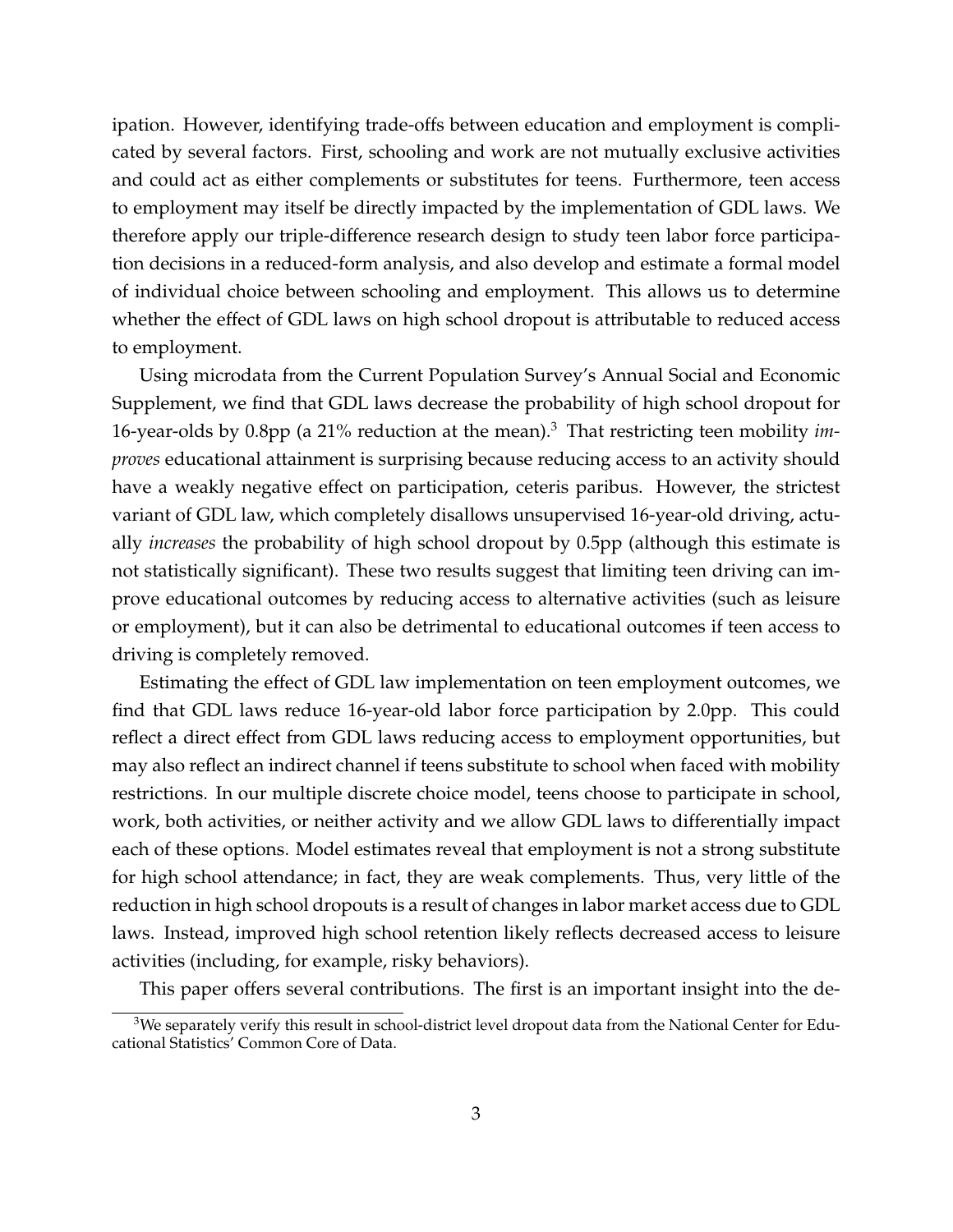terminants of educational attainment among teenagers. Sixteen-year-olds, despite not being adults de jure, make meaningful human capital decisions that will impact their lifetime trajectories in the labor market. Policies that influence the economic environments in which these teens live can shape those decisions in unexpected ways. We show that GDL laws are one such policy.<sup>4</sup> By limiting teen mobility, policy-makers inadvertently impacted the monumental decision of whether or not to complete a high school degree.

This finding contributes to the literature on the determinants of high school dropout behavior, which has consistently shown that leisure activities (and especially risky behaviors) are strongly correlated with the decision to drop out [\(Bray et al. 2000;](#page-34-0) [Koch](#page-36-0) [and McGeary 2005;](#page-36-0) [Crispin 2017\)](#page-35-0).<sup>5</sup> In a comprehensive analysis of the effects of compulsory schooling laws on educational attainment, [Oreopoulos \(2007\)](#page-37-2) concludes that, "it is very difficult to reconcile substantial returns to compulsory schooling with an investment model of school attainment. The results are more consistent with the possibility that many adolescents ignore or heavily discount future consequences when deciding to drop out of school." Related literature shows that GDL laws reduce the likelihood of criminal behavior and teen pregnancy [\(Deza and Litwok 2016;](#page-35-1) [Deza 2019\)](#page-35-2). We connect these literatures and provide evidence that GDL laws, through reduced access to leisure activities, improve educational attainment for teens.

We also provide insight into teen labor force decisions, which are both directly impacted by mobility restrictions and provide a mechanism through which driving restrictions might impact educational attainment. Our framework reveals that GDL policies directly limit access to employment for 16-year-olds, but also that it is not this reduced propensity to work that leads to increased high school retention. This finding complements existing evidence that restrictions to mobility can impact the labor supply of nonteen groups [\(Amuedo-Dorantes, Arenas-Arroyo, and Sevilla 2020;](#page-34-1) [Black, Kolesnikova,](#page-34-2) [and Taylor 2014\)](#page-34-2) and adds to the literature investigating the link between education and employment for teens. [Eckstein and Wolpin \(1999\)](#page-35-3) show that youths who drop out of high school have a comparative advantage at jobs that are typically held by non-graduates

<sup>&</sup>lt;sup>4</sup>This adds to a growing literature investigating whether non-education policies can impact high school dropout behavior. [Lovenheim, Reback, and Wedenoja \(2016\)](#page-36-1) show that school-based health centers reduce teen childbearing but have no impact on high school dropout rates. Nonetheless, Medicaid expansions for children and pregnant women do generate significant reductions in high school dropout rates [\(Cohodes](#page-35-4) [et al. 2016;](#page-35-4) [Groves 2020;](#page-36-2) [Miller and Wherry 2018\)](#page-36-3). [Kennedy \(2020\)](#page-36-4) finds that targeted mobility restrictions in the form of "No Pass, No Drive" laws do not impact high school graduation rates.

<sup>5</sup>[Anderson \(2014\)](#page-34-3) also finds evidence of a reversed causal link: increasing the minimum legal dropout age has a significant and negative effect on violent and property crime arrest rates for teens.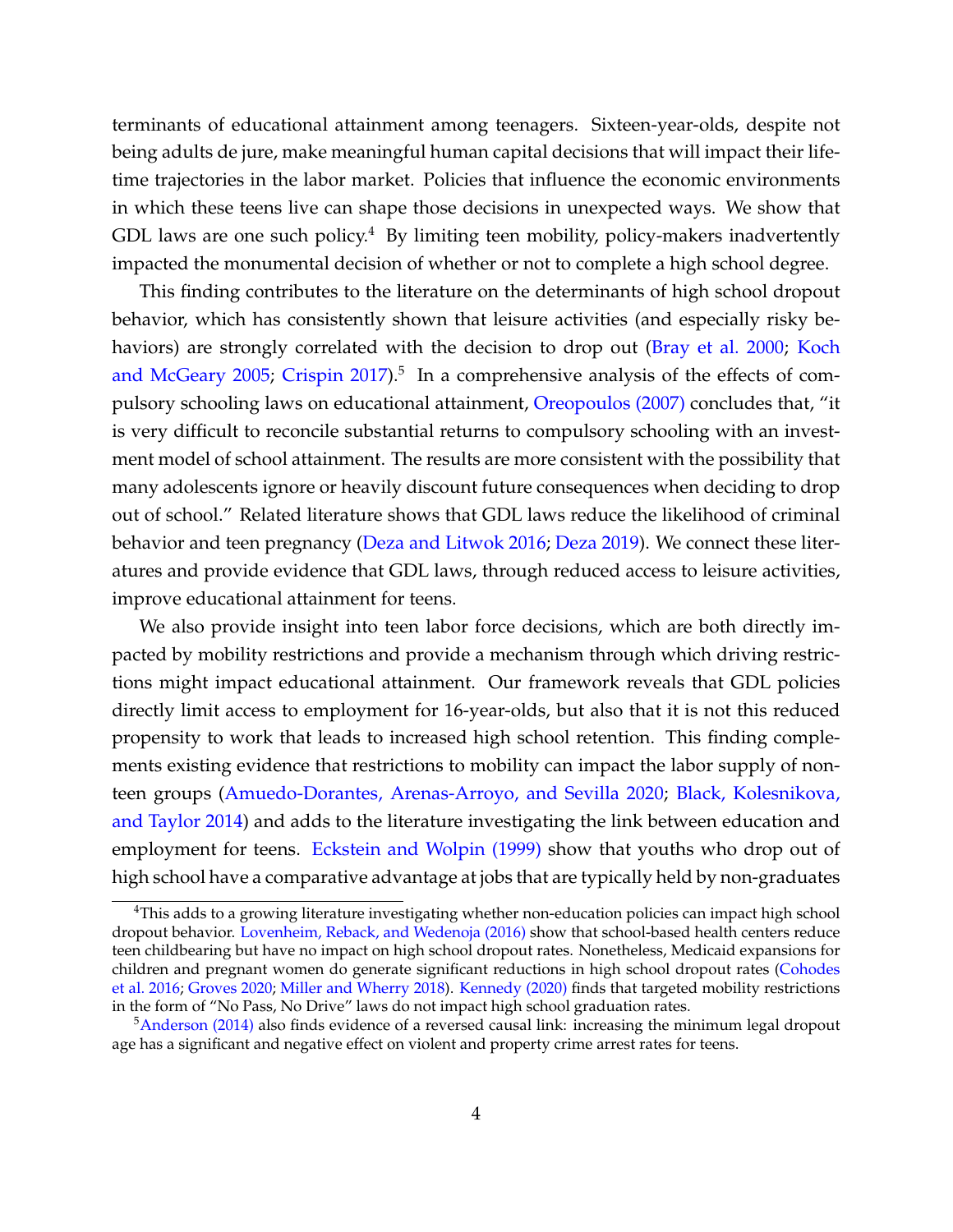and place a higher value on leisure time. However, the evidence on the impact of working while in high school has largely shown that part-time employment while in school is not detrimental to academic success [\(Montmarquette, Viennot-Briot, and Dagenais 2007;](#page-37-3) [Dustmann and Soest 2008\)](#page-35-5).<sup>6</sup>

Our other contributions are more methodological in nature. We develop a novel tripledifference research design that interacts a second restriction on teen behavior with GDL laws: compulsory school attendance. Compulsory schooling laws make it very costly for most teens to drop out of high school. We utilize differences in compulsory attendance ages to compare outcomes in states where GDL laws change for teens who are not required to stay in school with outcomes in states where GDL laws change but teens face a legal requirement to stay in school. The timing of changes to these two policies (GDL laws were adopted by many states in the late 1990s, whereas the increase in minimum school-leaving ages began largely in the early 2000s) provides a unique opportunity to observe the effects of teen mobility restrictions when students have the option to drop out of school. Moreover, this triple-difference design provides a natural placebo test. We find no evidence of an effect of GDL laws on teens for whom attendance is compulsory, which suggests that our identification strategy successfully isolates exogenous policy variation.

Finally, we develop a structural framework for policy analysis that incorporates our triple-difference identification strategy. We show that this model can distinguish between mechanisms, separating direct from indirect (substitution) effects. Few papers combine quasi-experimental identification strategies with discrete choice models for policy evaluation (an exception is  $Li 2018$ ).<sup>7</sup> Our model retains a primary focus on identifying policy parameters while adding structure that enhances our ability to gain additional insight and interpretation. Moreover, the model provides an alternative to, and ultimately reinforces, the design-based (i.e., reduced form) approach. These two methods are complementary, and their joint use provides a fruitful path for continued research.

We briefly describe the background and context for our study and detail data sources in [Section 2.](#page-5-0) In [Section 3](#page-9-0) and [Section 4,](#page-12-0) we describe the triple-difference research design

 $6A$ rgys, Mroz, and Pitts (2019) study the related question of whether the effects of GDL laws on employment can serve as a potential explanation for the secular decline in US teen employment. They find that GDL laws can explain about half of the drop in teen labor force participation. This result is broadly consistent with our employment findings despite the fact that we employ a different research design, data sample, and observation window.

 $7$ An extensive literature applies dynamic structural modeling to human capital accumulation. Given our repeated cross-sectional data, our approach instead grows out of product choice models from industrial organization (e.g., [Berry, Levinsohn, and Pakes 1995;](#page-34-5) [Gentzkow 2007;](#page-35-6) [Goolsbee and Petrin 2004\)](#page-35-7).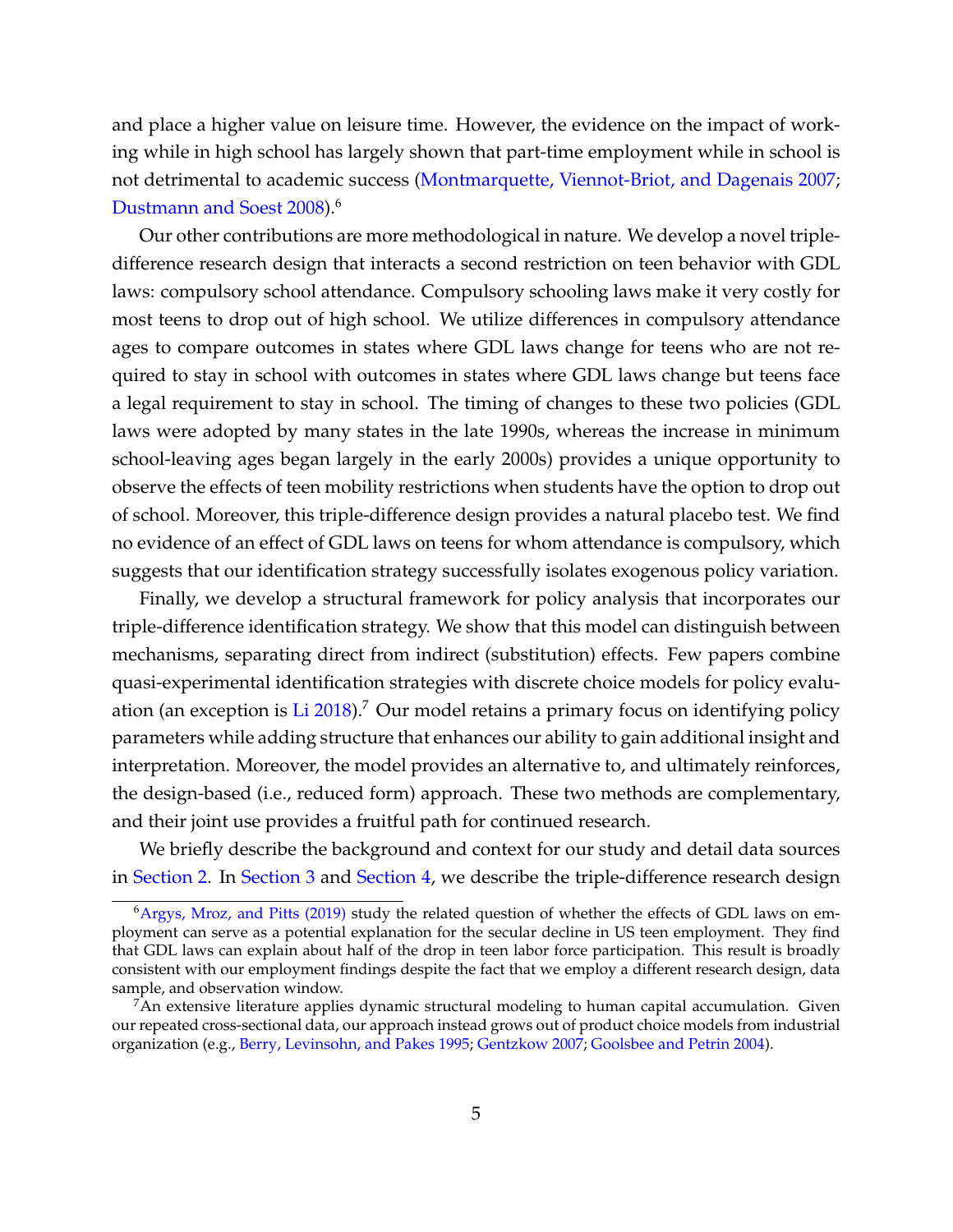and our main results on education outcomes. [Section 5](#page-19-0) then investigates both variation in GDL law intensity and teen employment outcomes to explore potential mechanisms. [Section 6](#page-24-0) unites education and employment decisions within a structural model to differentiate the various effects of GDL laws on teen activities and [Section 7](#page-32-0) offers concluding remarks.

# <span id="page-5-0"></span>**2 Context and Data**

High teen driving fatality risk in the United States in the 1980s led to the implementation of a number of policies targeted at improving both car safety and limiting teen driving. One such policy that has been widely adopted starting in the mid 1990s is the graduated driver's license (GDL). GDL laws: (i) limit full privilege licenses to older (>16) teens and (ii) create an intermediate licensing level that restricts nighttime driving and/or restricts the number of passengers who may ride with a teen driver. Such restrictions made substantial progress in reducing fatal teen car accidents, which declined by 55% from 2004–2013 [\(Dee, Grabowski, and Morrisey 2005;](#page-35-8) [Shults, Olsen, and Williams 2015\)](#page-37-0). Further, these restrictions appear to decrease fatalities primarily by decreasing teen driving rather than improving the quality of teen driving, implying restricted mobility [\(Gilpin](#page-35-9) [2019;](#page-35-9) [Karaca-Mandic and Ridgeway 2010\)](#page-36-6).

We develop a database of pertinent state-level GDL laws in the 50 states and DC from several sources, including the Federal Highway Administration's (FHWA) Highway Statistics and the Insurance Institute for Highway Safety (IIHS) covering the years 1990 to 2017.<sup>8</sup> [Figure 1a](#page-6-0) shows counts of the number of states with various types of GDL laws over time. Prior to 1995, fewer than ten states limited full privilege licenses to those older than 16 or had nighttime driving restrictions. But by 2010, forty-seven states had placed increased restrictions on teenage driving. Much of the adoption of GDL laws occurred between 1996 and 2003.

To verify that GDL laws had a binding effect on teen automobile use, we link our GDL law dataset to information from the US Department of Transportation's Fatality Analysis Reporting System (FARS). We use the rate of fatal car accidents involving a teen driver as a proxy for the prevalence of teen driving and estimate the effect of increasing the minimum full-privilege driving license age on teen accident rates. We find that the GDL

 ${}^{8}$ IIHS data begins coverage in 1995. We use FHWA data for the years before 1995, and rectify conflicts between the two datasets. The GDL data is similar to that used in [Severen and Benthem \(2019\).](#page-37-4)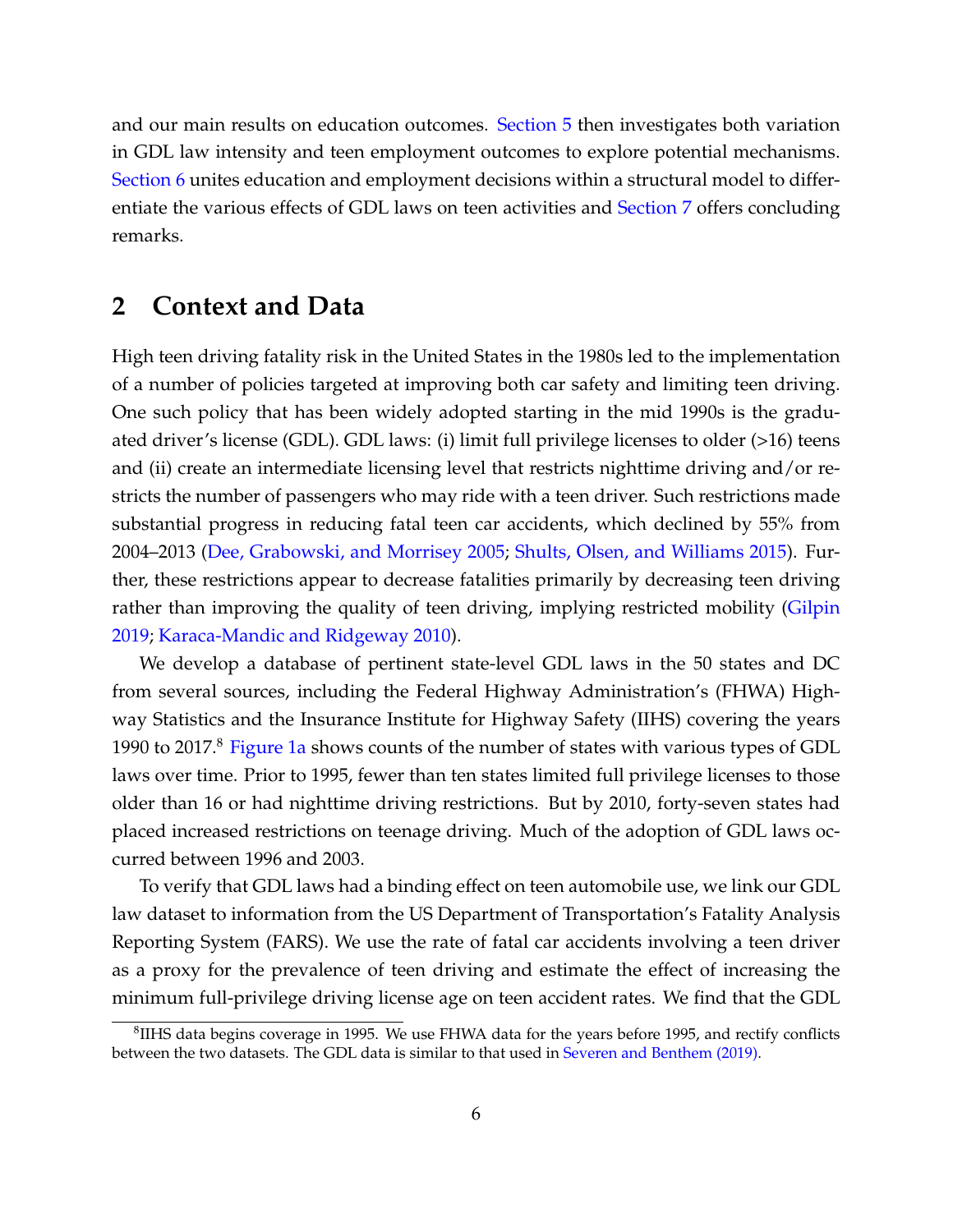<span id="page-6-0"></span>



(b) Minimum Legal School-Leaving Age

driving restrictions reduced the rate of fatal car accidents for drivers aged 16 by 0.08 accidents per thousand 16-year-olds in the population. This result indicates that teens are significantly less likely to be involved in a fatal car accident when they cannot access an unrestricted driver's license and that GDL laws significantly restricted teen driving. We discuss this verification exercise in detail in [Appendix A.](#page-38-0)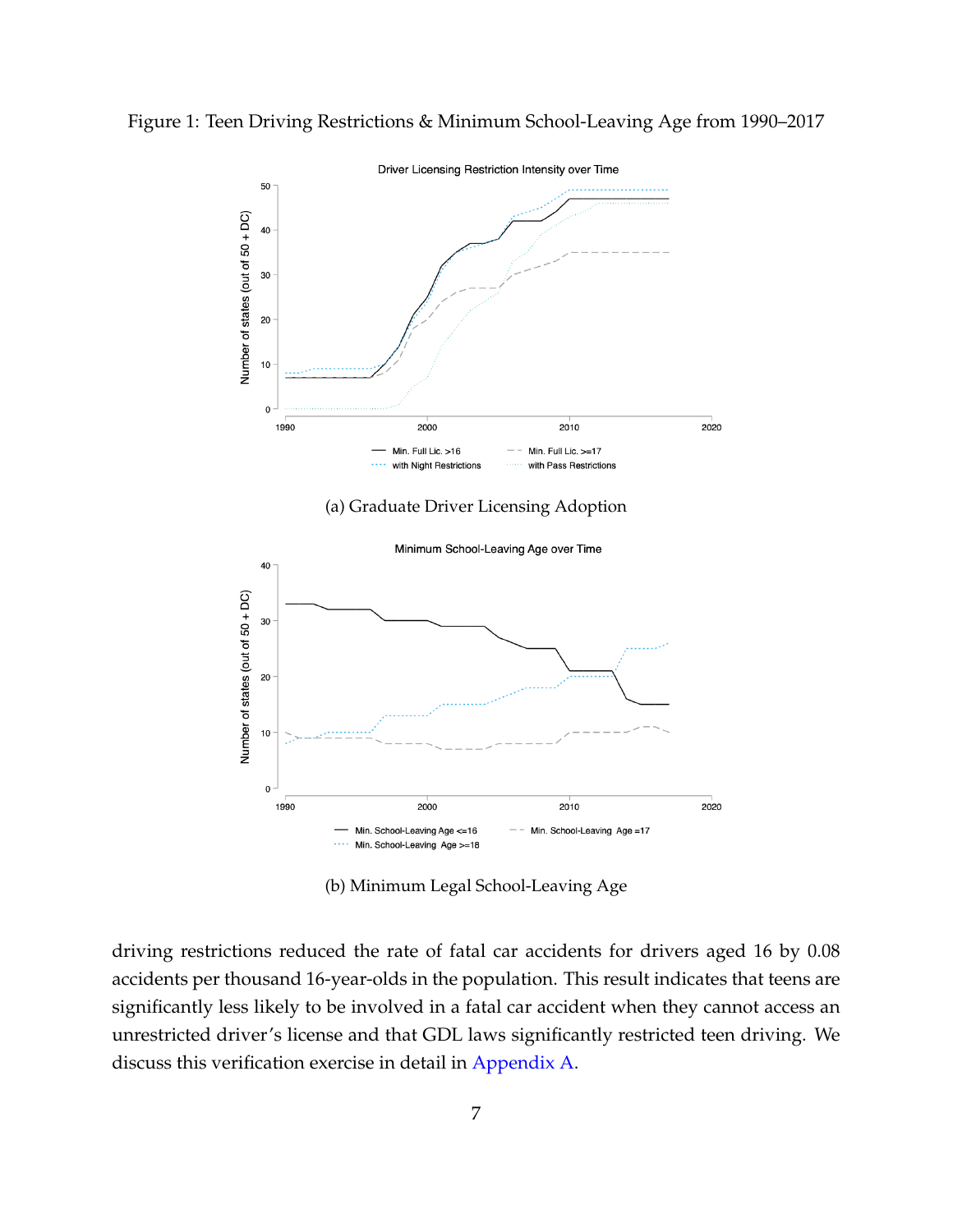In order to identify the effects of GDL laws on teen human capital decisions, we will implement a novel triple-difference identification strategy that interacts variation in GDL laws with variation in state-specific compulsory schooling (CS) laws. Specifically, we will use the mandated school-leaving age (the minimum age at which a teen is legally allowed to drop out of school) to create a "control" group of teens who are exposed to GDL restrictions but who cannot respond by dropping out of high school due to the local CS laws. We extend the school-leaving age data from [Anderson \(2014\)](#page-34-3) (which covers 1980–2008) up to 2017. For 2009–2011, 2013–2015, and 2017, we draw on the National Center for Education Statistics' (NCES) State Education Reforms tables and fill in the intervening years for states with no changes. For states with a change in the minimum school-leaving age, we verified the timing of the change in legal databases. $9$  [Figure 1b](#page-6-0) shows counts of the number of states with different minimum school-leaving ages from 1990 to 2017. Over this time period 25 states changed their minimum school-leaving age, in most cases from 16 to either 17 or 18.

We link the data on each state's GDL and CS laws to individual-level data on schooling and work decisions in the Current Population Survey (CPS) Annual Social and Economic Supplement (ASEC).<sup>10</sup> The CPS ASEC data is from an annual survey of U.S. households conducted in March of each year and provides person-level information on a variety of demographics, household controls, and teen outcomes. Importantly, the survey asks all participants aged 16–24 if they were enrolled in high school or college during the previous week, and, if so, whether they were enrolled full- or part-time.<sup>11</sup> We use these responses to construct a single indicator variable,  $NotIn School$  , which equals 1 if individual  $i$  is not enrolled in any amount of either high school or college in the week preceding the survey. We use this measure as a proxy for high school dropout, although it will also incorporate measurement error from those teens who have already completed a high school degree and chose not to enroll in college. CPS ASEC participants were also surveyed on labor force participation and employment status in the preceding week.

To construct our final estimation sample, we limit the linked GDL law, CS law, and CPS data to individuals aged 16 at the time of the ASEC survey. This serves dual purposes: (1) our measure of high school dropout,  $NotIn School_i$ , should incorporate less

 $9A$  precise accounting of these changes is available from the authors upon request.

 $10$ When linking these datasets, we assign a GDL law to a year if that law was in effect in January of that year. In [Appendix A,](#page-38-0) we verify that this approach is reasonable.

 $11$ Students on holiday or seasonal vacation at the time of the survey were instructed to answer "yes" to this question.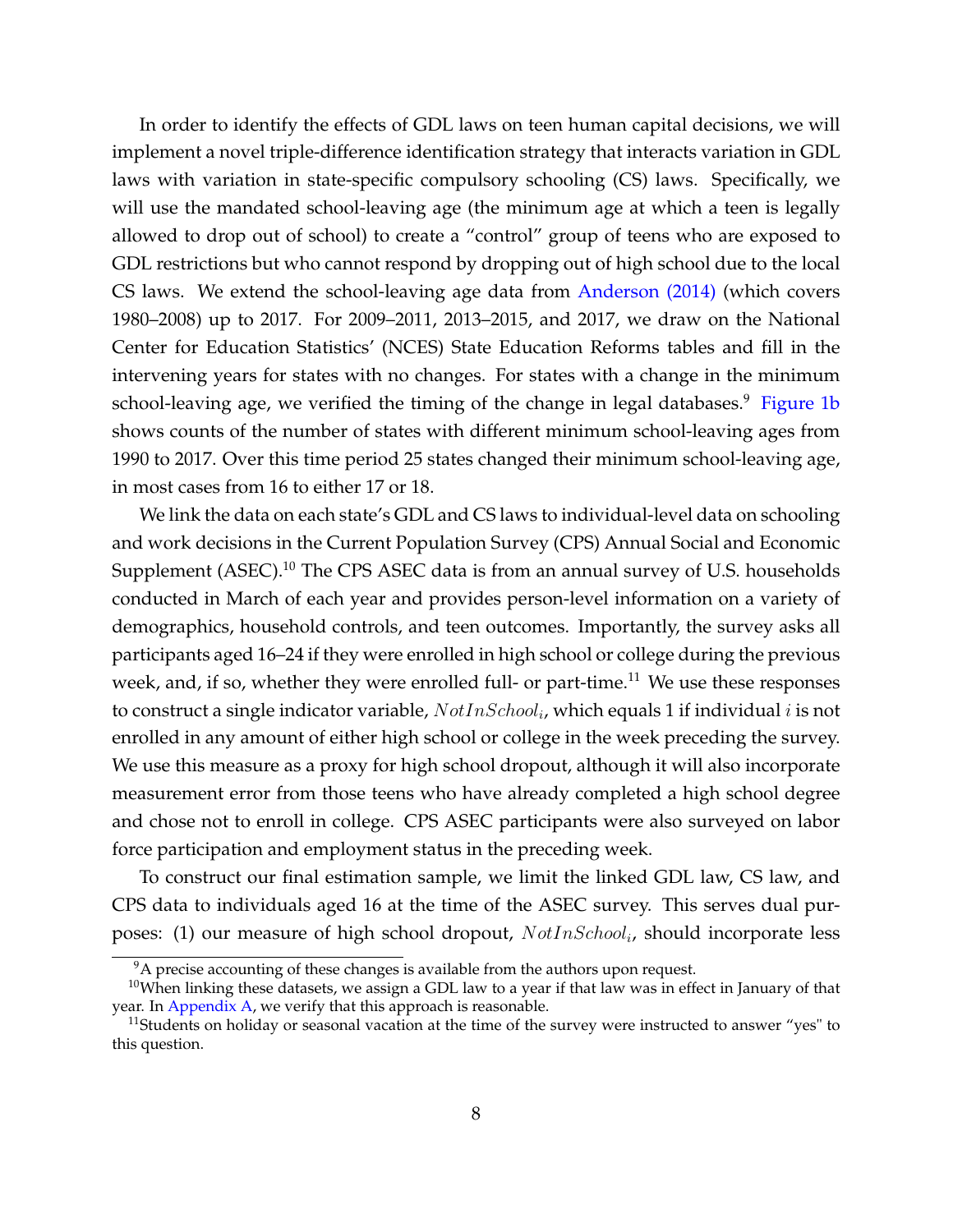noise for this age group as they are very unlikely to have already completed high school; (2) this is the age that is most impacted by the implementation of the GDL laws. Between 1990–2017, 40 states switched from allowing 16-year-old teens to obtain full driver's licenses to restricting this privilege to older teens.<sup>12</sup>

Finally, in order to control for the local economic environment, we link in data from the Bureau of Labor Statistics (BLS) on the monthly non-seasonally adjusted unemployment rates by state and data from the Federal Reserve Economic Data (FRED) on state minimum wages. We use the BLS data to construct a state-specific unemployment rate in each year as the three-month average unemployment rates centered around January.<sup>13</sup> From FRED, we take the maximum of the state and federal minimum wage in each year and inflation-adjust to measure the binding real minimum wage in each state-year.

<span id="page-8-0"></span>

|                                     | Mean  | Std. Dev | Min  | Max  |
|-------------------------------------|-------|----------|------|------|
| Individual Characteristics:         |       |          |      |      |
| Female                              | 0.49  | 0.50     | 0    | 1    |
| White                               | 0.78  | 0.42     | 0    | 1    |
| Black                               | 0.15  | 0.36     | 0    | 1    |
| Asian                               | 0.02  | 0.15     | 0    | 1    |
| Other Race                          | 0.05  | 0.22     | 0    | 1    |
| Hispanic                            | 0.16  | 0.37     | 0    | 1    |
| Mother Edu $\geq$ B.A.              | 0.24  | 0.43     | 0    | 1    |
| Father In Household                 | 0.76  | 0.43     | 0    | 1    |
| Receives SNAP <sup>*</sup> Benefits | 0.12  | 0.33     | 0    | 1    |
| <b>Outcome Variables:</b>           |       |          |      |      |
| $NotIn School = 1$                  | 0.038 | 0.19     | 0    | 1    |
| $In LaborForce = 1$                 | 0.233 | 0.42     | 0    | 1    |
| Treatment Variables:                |       |          |      |      |
| Minimum Unrestricted Driving Age    | 16.9  | 0.72     | 15   | 18   |
| Minimum School-Leaving Age          | 16.9  | 0.91     | 16   | 18   |
| State-level Characteristics:        |       |          |      |      |
| 3-Month Unemployment Rate           | 6.45  | 1.98     | 2.50 | 14.2 |
| Log Minimum Wage                    | 1.91  | 0.11     | 1.71 | 2.41 |

Table 1: Summary Statistics on Individuals Aged 16

\* SNAP = Supplemental Nutrition Assistance Program

Source: CPS ASEC Data on individuals aged 16 linked to GDL and CS data, BLS unemployment data, and state minimum wage data. This data includes 75,196 individual observations.

 $12$ In contrast, the GDL laws created binding age limits for 17-year-old drivers in only 14 states.

<sup>&</sup>lt;sup>13</sup>For example, the 3-month rate for 1995 is the average of the unemployment rates in December 1994, January 1995, and February 1995.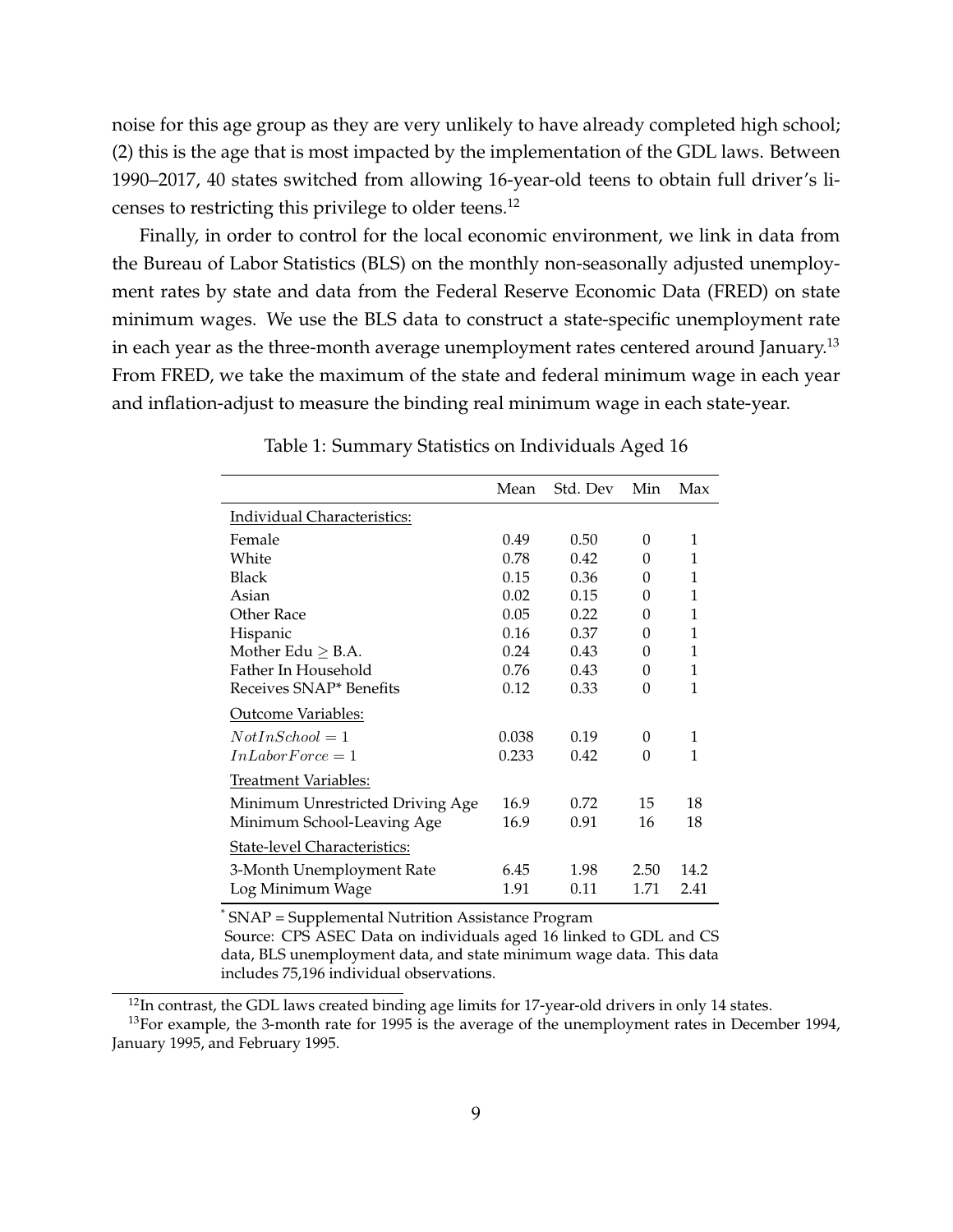[Table 1](#page-8-0) reports summary statistics for the final linked estimation sample. Among surveyed 16-year-olds, 3.8% report not attending any school in the week preceding the survey. This corresponds closely to the national dropout rates reported by the NCES for the 10th and 11th grades: 3.5% and 4.1%, respectively (see Appendix [Table D.1\)](#page-48-0).

# <span id="page-9-0"></span>**3 Empirical Strategy**

Our primary analyses investigate the relationship between GDL law adoption and teen human capital decisions using a difference-in-differences-in-differences identification strategy. The first difference compares teen dropout behavior before and after the implementation of a GDL law. The second difference leverages the staggered roll-out of the GDL policies and compares teens across states that restricted teen driving in different years (or not at all). All 50 states have some form of compulsory schooling law in place, which disallows teens to drop out of high school education before reaching a certain age. These age thresholds vary considerably across states and over time (see [Figure 1b\)](#page-6-0). We compare teens from states where the minimum school-leaving age is 16 or lower to those where the school-leaving age is 17 or higher to comprise our third difference.

The primary identifying assumption in this type of triple-difference set-up is much weaker than the parallel trends assumption needed for difference-in-differences.<sup>14</sup> Identification in this model allows for differential trends, as long as those differences are evolving similarly across the third difference grouping. Specifically, we assume that in the absence of treatment, the difference in 16-year-old dropout rates between states that adopt GDL laws and states that do not would evolve similarly over time regardless of whether those states had binding compulsory schooling laws or not.

We estimate the following fixed effects triple-difference specification for our sample of 16-year-olds:

<span id="page-9-1"></span>
$$
NotIn School_{ist} = \beta_1 GDL_{st} + \beta_2 CS_{st} + \beta_3 GDL_{st} * CS_{st}
$$

$$
+ X_i' \nu + Z_{st}' \mu + D_s + D_t + \epsilon_{ist}, \tag{1}
$$

where  $GDL_{st}$  is an indicator variable that equals one if the minimum unrestricted driving age in state s in year t is  $> 16$  (i.e., 16-year-olds experience mobility restrictions).<sup>15</sup> We

 $<sup>14</sup>$ Identification also hinges on an assumption of homogenous treatment effects. We consider deviations</sup> from static homogeneous treatment effects in Section [4.1](#page-13-0) and [Appendix C.](#page-42-0)

<sup>&</sup>lt;sup>15</sup>For the purposes of this variable, we consider as restrictions: limits of the time of day that one can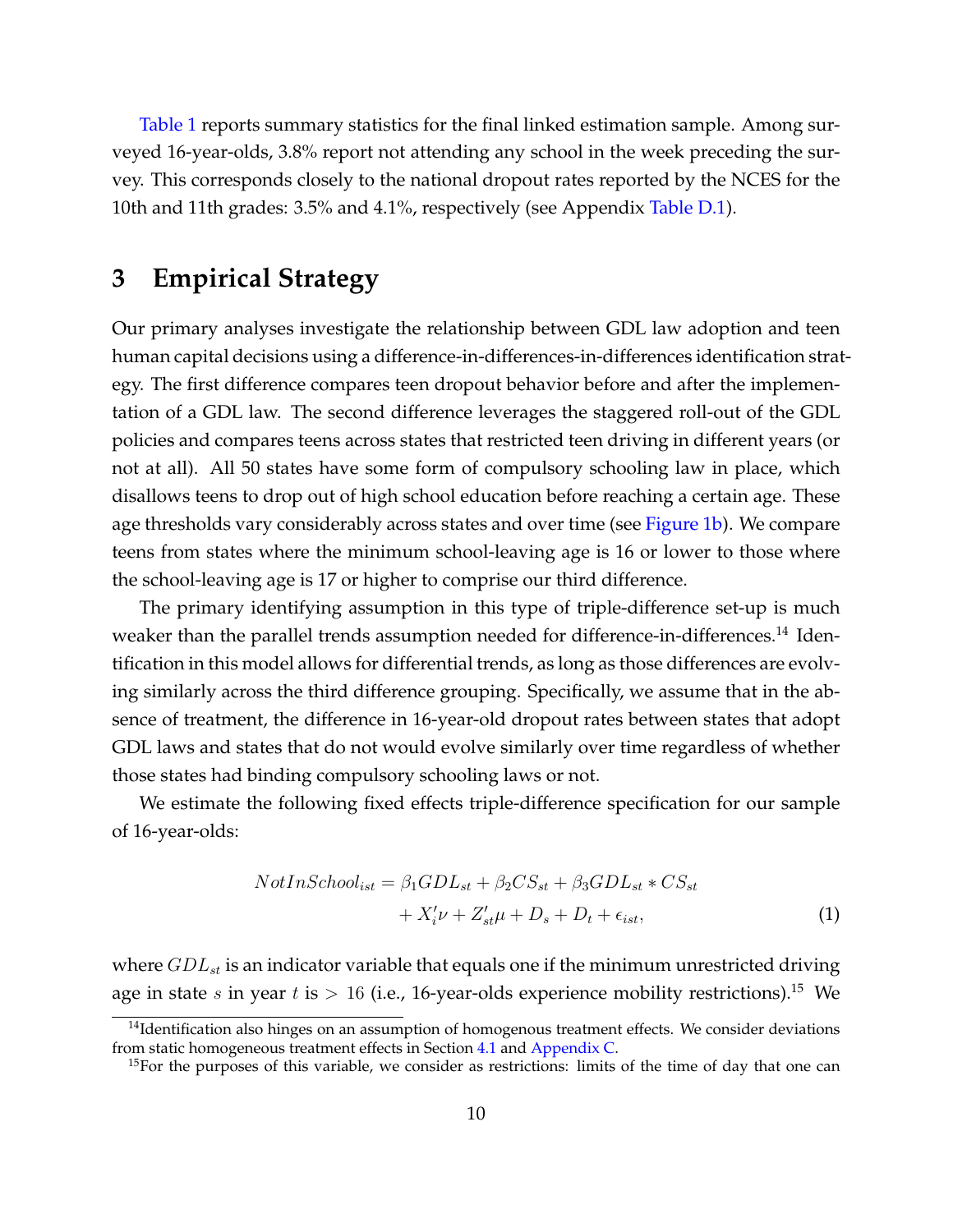capture compulsory schooling laws with  $CS_{st}$ , an indicator that equals one if the minimum school-leaving age is  $\leq 16$  (i.e., 16-year-olds are legally permitted to drop out of school). The vector  $X_i$  includes individual-level controls: gender, race/ethnicity indicators, mother's education, presence of father in household, and receipt of SNAP benefits. The variable  $Z_{st}$  includes controls for the state's minimum wage and the 3-month average unemployment rate. This specification also includes both state fixed effects to control for time-invariant confounding factors (such as persistent differences in school quality or returns to education across states) and year fixed effects to control for aggregate fluctuations (such as changes in national schooling laws over time).<sup>16</sup>

Because the effect of mobility restrictions on teen dropout behavior is ex ante ambiguous, we first consider the multiple channels through which GDL laws might impact teen educational attainment. In the absence of GDL laws, a 16-year-old faces a trade-off between schooling and labor/leisure. For illustration, consider a teen with 15 hours of waking time available per day. She can: (a) attend high school full-time (which takes up approximately 9 hours of the day) and use the remaining 6 hours of waking time to split between labor and leisure; or (b) she can drop out of high school and split the full 15 hours of her day between labor and leisure. In a simple static model of individual labor supply, choosing option (b) increases the teen's budget and corresponding opportunity set, which unambiguously leads to a higher level of contemporaneous utility. However, this comes at the cost of giving up the utility associated with schooling, which incorporates the expected increase in lifetime earnings from achieving a high school diploma.

When a state introduces a GDL law that restricts the teen's access to driving, this may have a *direct* effect on the dropout decision if the restriction hinders the teen's ability to commute to school. In particular, for low-income households or teens in rural areas with minimal access to alternative transportation, this direct effect may lead to a significant increase in high school dropout rates. However, the mobility restrictions imposed by GDL laws may also impact the teen's dropout decision *indirectly* through an effect on access to labor and leisure activities. In fact, we know from previous studies that GDL laws decrease teen participation in risky behaviors and teen labor force participation [\(Deza](#page-35-1) [and Litwok 2016;](#page-35-1) [Deza 2019;](#page-35-2) [Argys, Mroz, and Pitts 2019\)](#page-34-4).<sup>17</sup> Because teens face a time

drive, limits on the number of passengers, or limits on destinations. We do not consider a requirement of parental approval a restriction.

<sup>&</sup>lt;sup>16</sup>All specifications are estimated using CPS ASEC person-level weights.

<sup>&</sup>lt;sup>17</sup>[Huh and Reif \(2021\)](#page-36-7) do not study GDL laws specifically, but investigate the effect of teenage driving more generally on mortality and risky behaviors. They estimate that total mortality rises by 15% at the minimum legal driving age cutoff, driven by an increase in motor vehicle fatalities and poisoning deaths,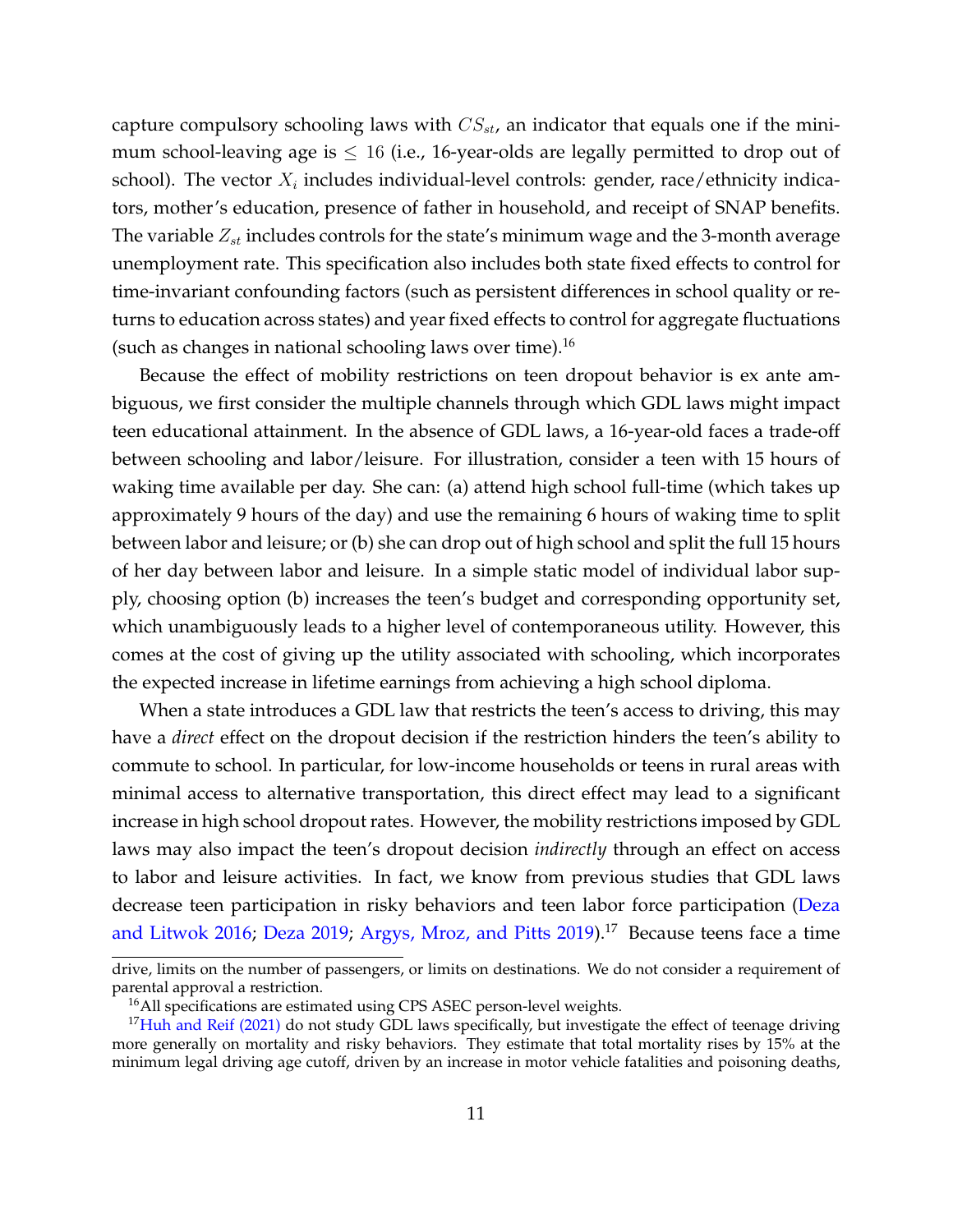trade-off between school and labor/leisure, this indirect effect can lead to a significant decrease in high school dropout rates. The total or net effect of GDL laws on high school dropout rates will thus be positive if the direct effect dominates, negative if the indirect effect dominates, or zero if the two effects are roughly equal in magnitude.

Our discussion thus far has assumed that teens have the option to drop out of high school in response to changes in their mobility restrictions. This assumption will fail in states that impose compulsory schooling laws making it illegal for younger teens to opt out of high school attendance. These CS laws create a natural placebo test in state-years where the school-leaving age is greater than the minimum age needed for an unrestricted driver's license. To the extent that compulsory schooling laws are well enforced, these policies effectively shut down all effects of the GDL laws on dropout behavior.

The coefficient  $\beta_1$  in [Equation 1](#page-9-1) will therefore identify the "placebo" effect of imposing mobility restrictions on dropout behavior in states where 16-year-olds cannot legally drop out. However, if CS laws are not well-enforced (or if they incorporate exemptions for teens who are working or have parental consent), then we may still observe an impact of the GDL laws on high school dropout (ie.,  $\beta_1 \neq 0$ ). In this case, an effect should be observable only if there are enough students who experience a direct or indirect effect of the mobility restriction that is large enough to incentivize law-breaking. For example, in rural areas where school attendance zones are expansive and school buses can require long commutes [\(Howley, Howley, and Shamblen 2001\)](#page-36-8), we might expect the direct effect of GDL laws to be large enough to cause an increase in high school dropout rates, even in states where the compulsory schooling laws are binding.

The coefficient  $\beta_2$  in [Equation 1](#page-9-1) captures the impact of more lenient compulsory schooling laws (minimum school-leaving age is less than 17) on high school dropout behavior in the absence of GDL laws. We expect this coefficient to be large and positive. Finally, the coefficient  $\beta_3$  will capture the differential effect of increasing driving restrictions on the probability of dropping out between teens who are legally able to do so relative to teens who cannot drop out at age 16. Of particular interest is the sum of the two coefficients,  $\beta_1 + \beta_3$ , which captures the total effect of the changing GDL laws on those teens who are legally permitted to drop out of school. This sum identifies the total effect of GDL laws on teen dropout behavior and will be: positive if the direct effect on access to school is larger than the indirect effects; negative if the indirect effect on access to labor/leisure is larger; or zero if the two effects are roughly equal in magnitude (or if both effects are zero).

which are caused primarily by drug overdoses.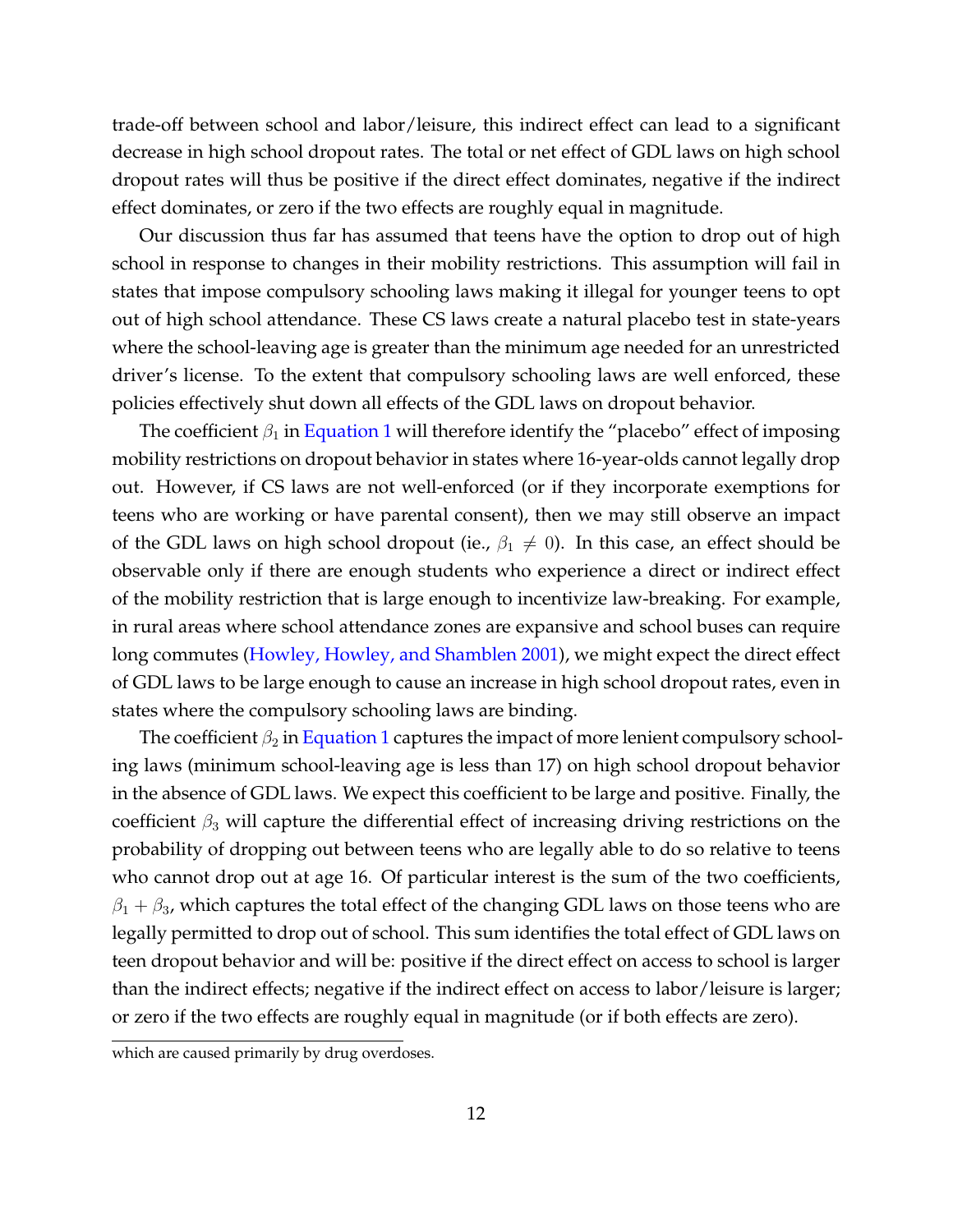# <span id="page-12-0"></span>**4 Results**

We estimate the model in [Equation 1](#page-9-1) using a probit maximum likelihood estimator.<sup>18</sup> Standard errors are estimated that allow for clustering at the state level. [Table 2](#page-12-1) reports the corresponding marginal effects for each coefficient evaluated at the mean of all covariates.

<span id="page-12-1"></span>

|                                                                                     | Not In School = $1$     |                         |                            |                                  |                       |                       |  |
|-------------------------------------------------------------------------------------|-------------------------|-------------------------|----------------------------|----------------------------------|-----------------------|-----------------------|--|
|                                                                                     |                         | Triple-Diff             |                            | Diff-in-Diff                     |                       |                       |  |
|                                                                                     | (1)                     | (2)                     | (3)                        | (4)                              | (5)                   | (6)                   |  |
| Min. Unres. Driving Age > 16 ( $\beta_1$ )                                          | 0.0018<br>(0.0044)      | 0.0010<br>(0.0042)      | 0.0038<br>(0.0051)         | 0.0011<br>(0.0045)               | $-0.0023$<br>(0.0036) | $-0.0024$<br>(0.0033) |  |
| School-Leaving Age $\leq 16 \left(\beta_2\right)$                                   | $0.0176***$<br>(0.0045) | $0.0162***$<br>(0.0044) |                            |                                  |                       |                       |  |
| Min. Unres. Driving Age > 16<br>$\times$ School-Leaving Age $\leq$ 16 ( $\beta_3$ ) | $-0.0097**$<br>(0.0047) | $-0.0088*$<br>(0.0045)  | $-0.0121*$<br>(0.0062)     | $-0.0084*$<br>(0.0050)           |                       |                       |  |
| <b>Effect of GDL if</b><br>School-Leaving Age $\leq$ 16 ( $\beta_1 + \beta_3$ )     | $-0.0080**$<br>(0.0041) | $-0.0078*$<br>(0.0040)  | $-0.0083*$<br>(0.0047)     | $-0.0073*$<br>(0.0038)           |                       |                       |  |
| School-Leaving Age                                                                  |                         | As Observed             | Never<br>Switchers<br>Only | Fixed in<br>Yr. of GDL<br>Change |                       |                       |  |
| Controls                                                                            |                         | Y                       | Υ                          | Y                                |                       | Y                     |  |
| Obs                                                                                 | 75,196                  | 75,196                  | 46,567                     | 75,196                           | 75,196                | 75,196                |  |

Table 2: The Effect of Minimum Unrestricted Driving Age on 16-yo Dropout

Marginal effects evaluated at sample means from probit regression using CPS ASEC data from 1990–2017. All specifications include state and year fixed effects. Controls in columns (2)–(4) and (6) are: gender; race/ethnicity indicators; mother's education; presence of father in household; receipt of SNAP benefits; state unemployment rate; and state log real effective minimum wage. Columns (4) and (6) also include indicators for the state minimum legal dropout age. Column (3) limits the sample to states that never changed school-leaving age, while Column (4) fixes school-leaving age to its level when the state increased minimum unrestricted driving age to >16. Standard errors are clustered at the state level. \*  $p<0.10$ , \*\*  $p<0.05$ , \*\*\* p<0.01

In column (1), we estimate the model in [Equation 1](#page-9-1) excluding all control variables  $(X_i)$ and  $Z_{st}$ ). Column (2) presents our main specification, which includes all covariates. The estimates in these two columns demonstrate that our results are not sensitive to or driven by the inclusion of covariates. Estimates of  $\beta_1$  (our placebo test) are very small and are statistically insignificant, indicating that there is no discernible effect of GDL laws on 16 year-old dropout behavior in states where the minimum schooling-leaving age is binding

 $18$ Given that only 3.8% of 16-year-olds are not in school [\(Table 1\)](#page-8-0), a probit specification avoids the probable pitfall of predicting probabilities outside the unit interval. However, results estimated using a linear probability model are qualitatively and quantitatively similar and are shown in Appendix [Table B.1.](#page-41-0)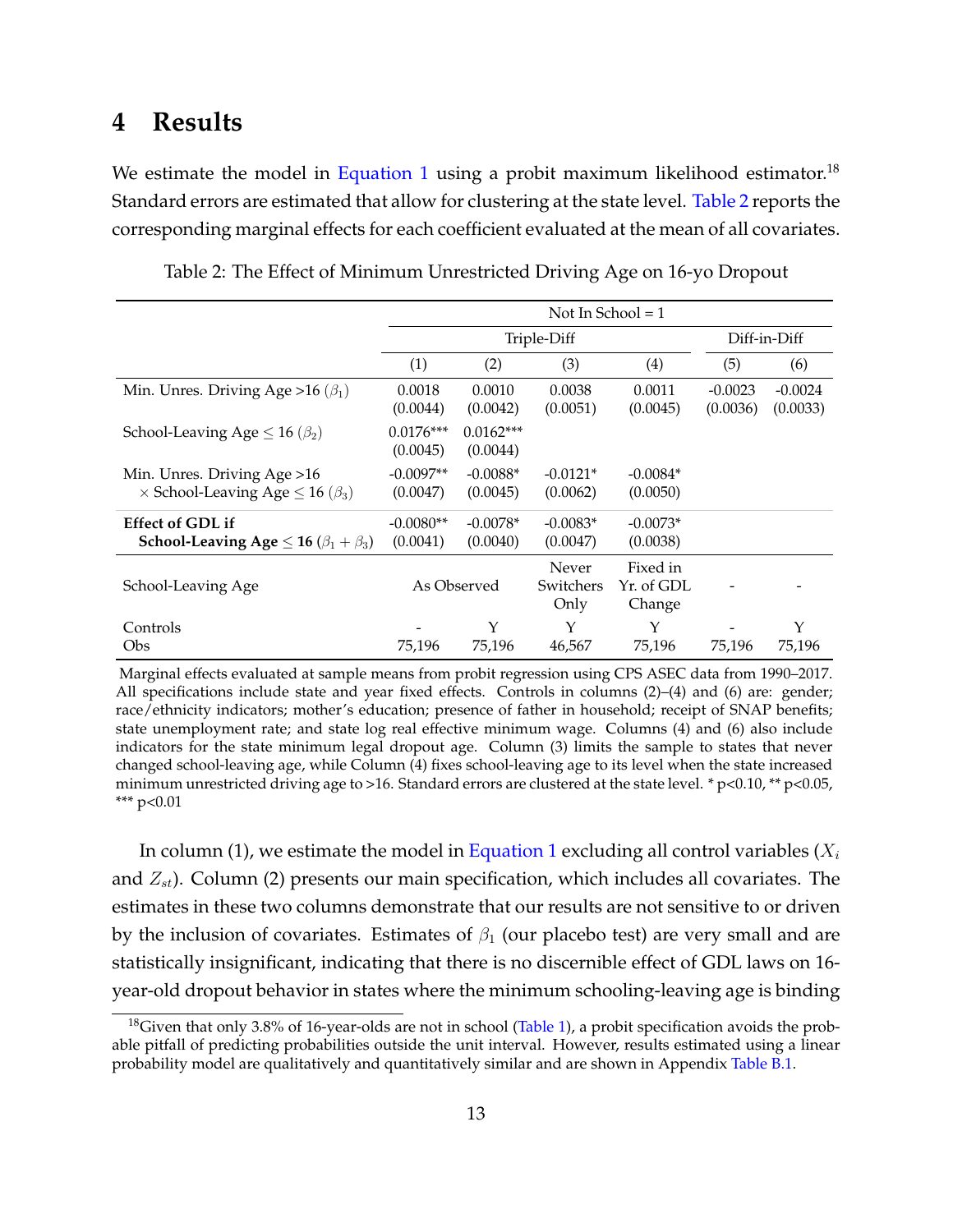(17 or older). As expected, the estimates of  $\beta_2$  are large and statistically significant, indicating that compulsory schooling laws are generally effective (i.e. the probability of a 16-year-old leaving high school is significantly larger in states where dropout is legally permitted at that age). Moreover, these estimates are quantitatively similar to those in previous studies that analyze the impacts of compulsory schooling laws [\(Anderson 2014;](#page-34-3) [Oreopoulos 2009\)](#page-37-5). As we use more recent years of data than those papers, this provides some evidence that compulsory schooling laws continue to be impactful for educational attainment.

Estimates of  $\beta_3$  indicate that the differential effect of GDL laws on dropout behavior for 16-year-olds in states where dropout is legally permitted (vs. those states where dropout is not legal) is negative and statistically significant. The total (or net) effect of GDL laws on teen dropout behavior is estimated by the sum of coefficients,  $\beta_1 + \beta_3$ . This sum reveals that increasing the minimum driving age in states where 16-year-olds can legally drop out reduces the probability that these teens are no longer in school by approximately 0.8pp, a 21% reduction from the mean. This negative estimate of the net effect indicates that, if there is any direct effect of GDL laws on high school attendance (through increased difficulty in commuting to/from school), it is more than completely offset by the indirect effects of GDL laws through reduced access to labor and leisure activities.<sup>19</sup>

### <span id="page-13-0"></span>**4.1 Robustness and Alternative Estimators**

A potential confounding factor in this triple-difference model stems from the fact that, along with GDL laws, compulsory schooling laws were also changing during this time. Between 1990 and 2017, about half of states increased their minimum school-leaving age (see [Figure 1b\)](#page-6-0). To avoid conflating effects from changes in this policy with the effects of the GDL laws, we employ two robustness checks. First, we estimate the model in [Equation 1](#page-9-1) on the sub-sample of states that did not change their minimum school-leaving age during the time period under study. The results of this estimation strategy are shown in column (3) of [Table 2.](#page-12-1)<sup>20</sup> This specification yields slightly larger estimates of the net

 $19$ We assign a GDL law to a year if that law was in effect in January of that year. The CPS ASEC survey is conducted in March of each year. Because we do not observe each teen's month of birth, this means that some teens with birth months between April and December may have turned 16 before the GDL law went into place. We account for this potential misclassification by dropping observations from the initial treatment year for each state and find that our results are largely unchanged. These results are available upon request.

<sup>&</sup>lt;sup>20</sup>Note that in these alternate specifications, the coefficient  $\beta_2$  will be absorbed by the state fixed effects.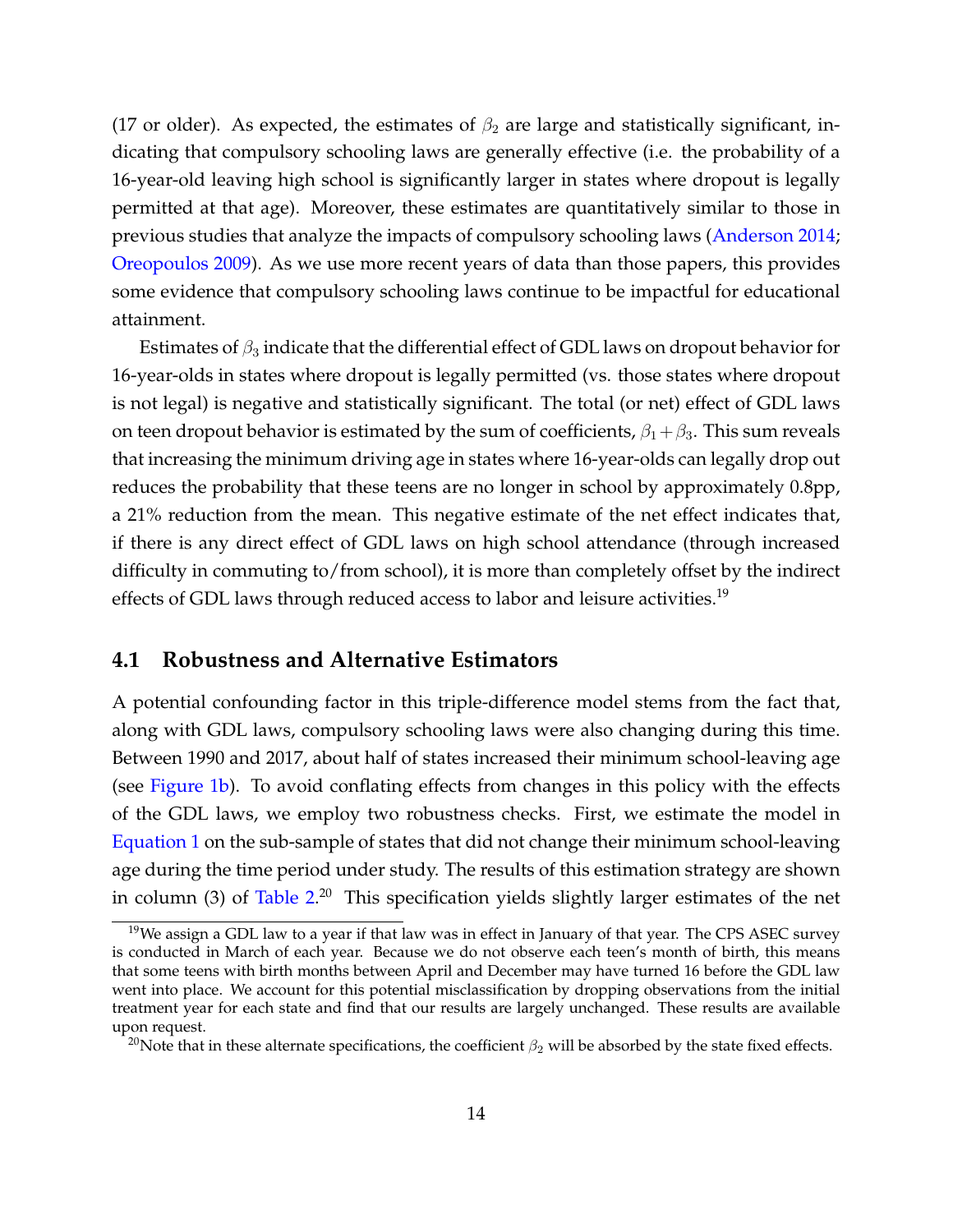effect of GDL laws on teen dropout behavior and is consistent with the findings from our main specification.

Second, we replace the variable  $CS_{st}$  in [Equation 1](#page-9-1) with a time-invariant measure that is fixed at each state's minimum school-leaving age in the year that the GDL law first increases the minimum unrestricted driving age to over 16. For states where the minimum unrestricted driving age is either always less than or equal to 16 or always greater than 16, we use the minimum school-leaving age from the first year of the sample, 1990.<sup>21</sup> The results of this specification are shown in column (4) of [Table 2.](#page-12-1) Estimates are nearly identical to the estimates from our main specification in column (2) and support our previous findings.

Columns (5)–(6) of [Table 2](#page-12-1) display the results of a simpler difference-in-differences model that excludes the interaction term,  $\beta_3 GDL_{st}$  \*  $CS_{st}$ . These results are relatively small and insignificant. This is to be expected as these small, negative estimates represent a weighted average of the null GDL effects in states that have a high school-leaving age and the larger negative effects in states with less restrictive compulsory schooling laws. These results clearly demonstrate the advantage of estimating the more robust tripledifference model.

A growing literature has revealed that two-way fixed effects estimation of staggered adoption difference-in-differences research designs does not generally identify the average treatment effect on the treated (ATT) when treatment effects are heterogeneous or dynamic (e.g., [Chaisemartin and D'Haultfœuille 2020;](#page-35-10) [Goodman-Bacon 2021;](#page-35-11) [Sun and](#page-37-6) [Abraham 2021\)](#page-37-6). Bias can arise from a number of sources, but is typically due to the implicit selection by the two-way fixed effects estimator of inappropriate counterfactuals (e.g., previously treated units) or of incorrect aggregation weights (e.g., negative weights). While our research design does not fit the standard staggered adoption difference-indifferences mold, the potential for these types of bias is still present.

A number of solutions have been proposed to overcome this issue, however none have thus far been adapted to fit our setting of using repeated cross-sectional data with a placebo-style triple-difference design.<sup>22</sup> Moreover, this literature focuses exclusively on linear models: as our outcome of interest is binary with a mean value close to zero, a linear probability model is potentially biased and inconsistent. Because of these aspects of our research design, there is no alternative estimation strategy that we can adopt whole-

 $^{21}$ In this specification we also control separately for the actual time-varying school-leaving age.

<sup>&</sup>lt;sup>22</sup>[Chaisemartin and D'Haultfoeuille \(2022\)](#page-34-6) make some progress toward interacted designs, however, by studying difference-in-differences designs with multiple treatments.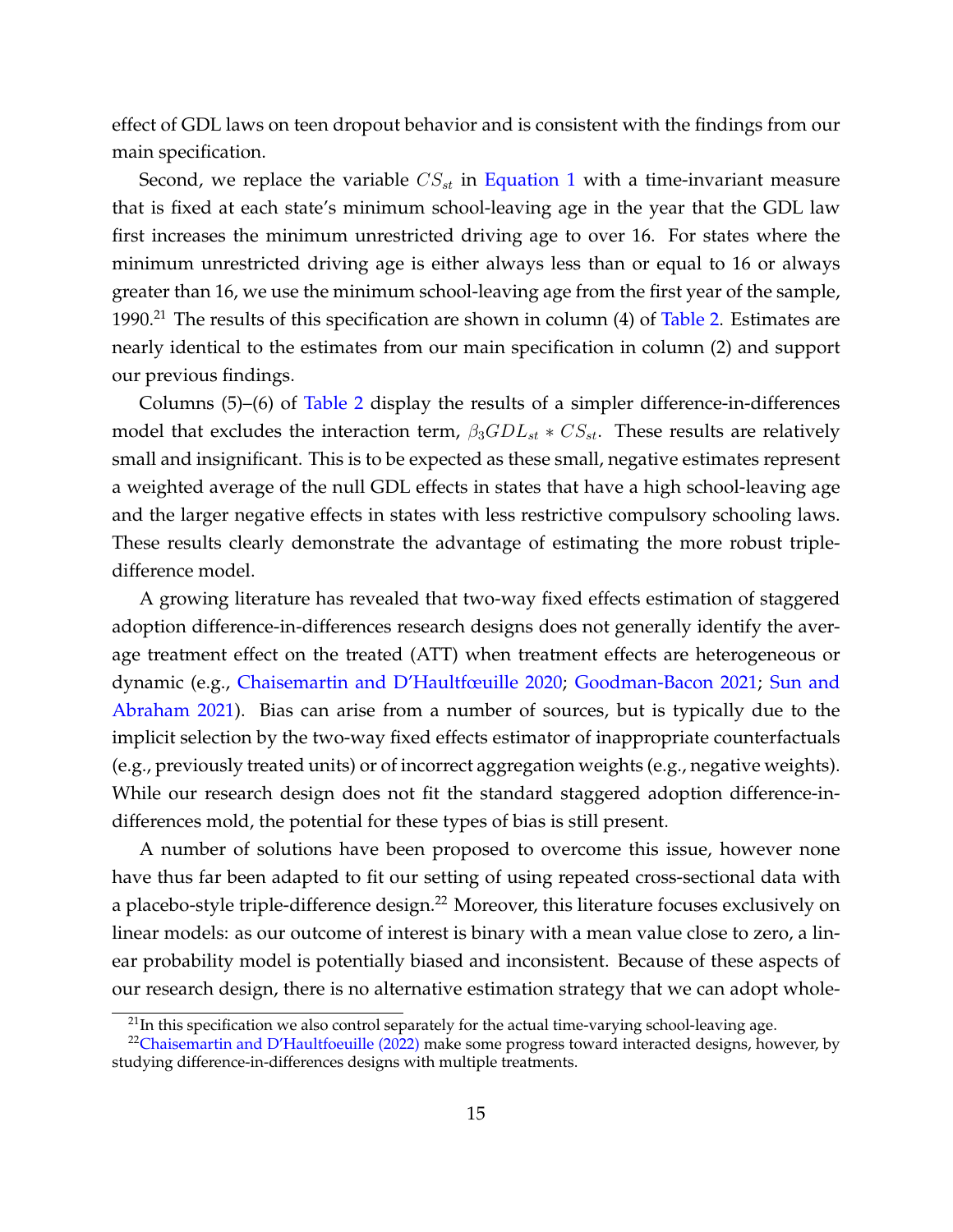sale from the current literature to address the challenges caused by heterogeneous and dynamic treatment effects. Nevertheless, we provide several exercises to test the robustness of our results to possible deviations from static, homogeneous treatment effects. We discuss these approaches to robust estimation in detail in [Appendix C.](#page-42-0)

The first approach estimates a model similar to our preferred specification but considers subsets of the time variation used in the full analysis and allows for some dynamism in treatment effects. The results (shown in [Table C.1](#page-43-0) and [Table C.2\)](#page-44-0) provide evidence that our main results are not being driven by long-run dynamics in the treatment effects of GDL laws. The second approach recasts our research design as difference-in-differences (instead of triple-difference) and assumes a linear specification so that we can apply the imputation estimator detailed in [Borusyak, Jaravel, and Spiess \(2021\).](#page-34-7) This estimator recovers a well-defined ATT even under arbitrary treatment-effect heterogeneity and dynamism. The results of this estimation strategy are shown in [Table C.3](#page-47-0) and are largely unchanged from our main results, even despite the smaller sample size.

To further support our main findings from [Table 2,](#page-12-1) we also analyze the impact of GDL laws on teen dropout decisions using school-district level data from the NCES Common Core of Data. The Common Core is a comprehensive national database of all public elementary and secondary schools and provides high school dropout rates aggregated at the school district-by-grade level. A primary advantage of this dataset is that, because it includes data by school district, we can include school district fixed effects to control for time-invariant differences between places within states; we discuss this data and analysis in detail in [Appendix D.](#page-47-1)

We find that the implementation of GDL laws leads to a 0.38pp reduction in high school dropout rates in the NCES data, which is an  $11\%$  reduction at the mean.<sup>23</sup> Furthermore, the effects of increasing the minimum driving age to over 16 are largest in the 10th and 11th grades (the grades in which students are most likely to be 16 years old and thus directly affected by GDL laws). These results confirm our main findings in [Table 2](#page-12-1) and provide compelling evidence that imposing restrictions on teen mobility maintains high school enrollment and leads to a significant reduction in high school dropouts.

As noted in [Section 3,](#page-9-0) we might expect the direct effect of GDL laws on high school attendance, which functions through restricting teens' ability to commute to school, to

 $^{23}$ The NCES data is reported at the district-by-grade level and the estimates from this analysis thus combine the GDL effects on students of various ages, some of whom might be directly impacted by the law change and others who are not. It is therefore unsurprising that these estimates are smaller in magnitude than those reported in [Table 2.](#page-12-1)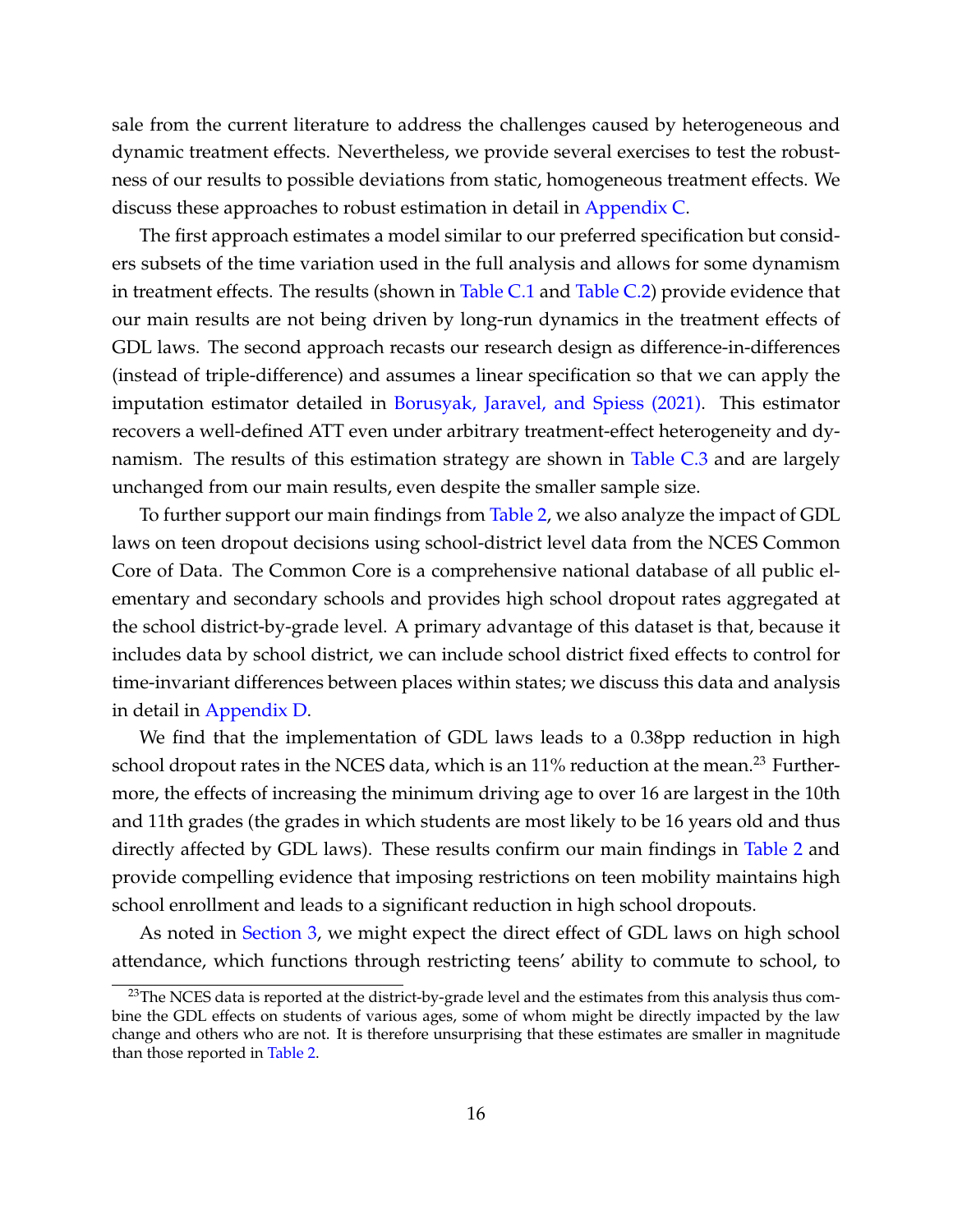differ across various subgroups. Specifically, it seems likely that teens from rural areas or from low-income backgrounds might experience larger direct effects. We investigate this possibility next.

### **4.2 Heterogeneity Analysis**

We estimate our preferred specification, given by [Equation 1,](#page-9-1) separately for several subpopulations of interest. The marginal effects estimates are shown in [Table 3,](#page-18-0) which also reports mean outcome values for each subgroup, and [Figure 2.](#page-17-0) The top-left panel of [Figure 2](#page-17-0) shows the effects of GDL laws on 16-year-old dropout separately for males and females. The top three estimates show the effects of GDL laws in states where dropout is not legal  $(\beta_1)$  for the full sample, for male teens only, and for female teens only. The bottom three estimates show the effects of GDL laws in states where dropout is legal for 16-year-olds ( $\beta_1 + \beta_3$ ) for those same populations. While the estimates are somewhat noisier for females than males there are no statistically significant differences in the effects of GDL laws by sex. $^{24}$ 

We next examine heterogeneity by race and household income. Heterogeneity in responses among these groups could reflect differential vehicle availability to teens, or could also reflect differential reliance on a vehicle if available. For example, a lowerincome household may be less able to purchase or afford a vehicle for teen use. If vehicle take-up for teens in lower-income households is ex ante low, there will be less margin for GDL policies to shift behavior. At the same time, teens in lower-income households may not have as much access to alternatives to driving, such as parental transportation. This would suggest increased exposure to changes wrought by GDL laws and potentially larger effects.

In the top-right panel of [Figure 2](#page-17-0) (and columns (4)–(5) of [Table 3\)](#page-18-0) are effects of GDL laws estimated separately for underrepresented minorities (teens who identify as Black, Hispanic, or Native American) and all other race/ethnicity groups (non-URM). These estimates reveal that the negative impact of GDL laws on high school dropout is largely driven by non-URM 16-year-olds, who typically have a lower average dropout rate. The estimates for URM teens are quite noisy and very close to zero. These results may reflect greater access to vehicles related to wealth or household income, or a greater affinity for car culture among non-URM families.

 $24$ Due to the difficulties of testing for equality of marginal effects estimates across samples in the probit specification, we instead test for equality across samples using linear probability model estimates.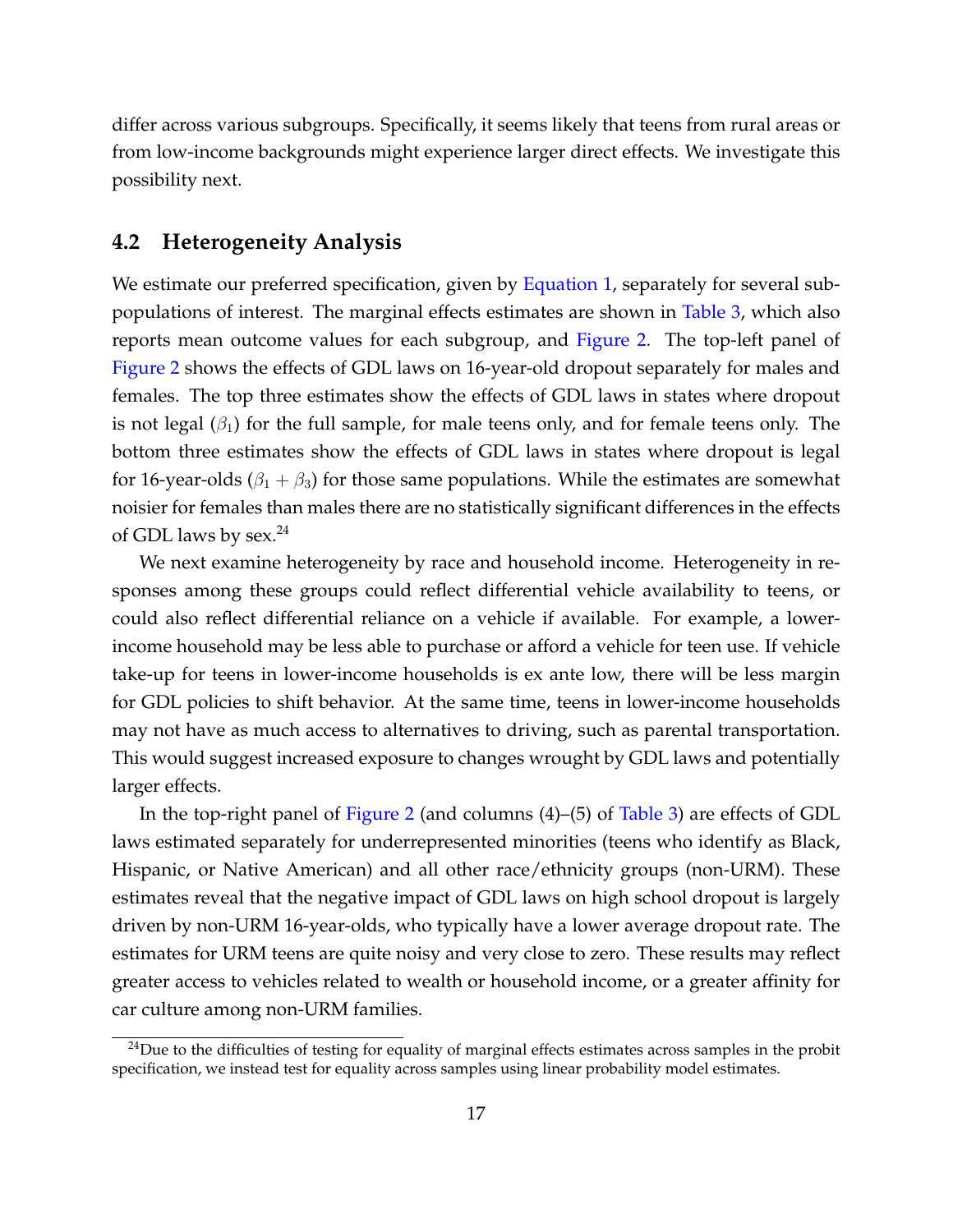<span id="page-17-0"></span>Figure 2: The Effect of Minimum Unrestricted Driving Age on 16-yo Dropout for Sub-Populations



Marginal effects evaluated at sample means from probit regression using CPS ASEC data from 1990–2017. Bars show 95% confidence intervals. All specifications include state and year fixed effects. Controls include: gender; race/ethnicity indicators; mother's education; presence of father in household; receipt of SNAP benefits; state unemployment rate; and state log real effective minimum wage. Standard errors are clustered at the state level.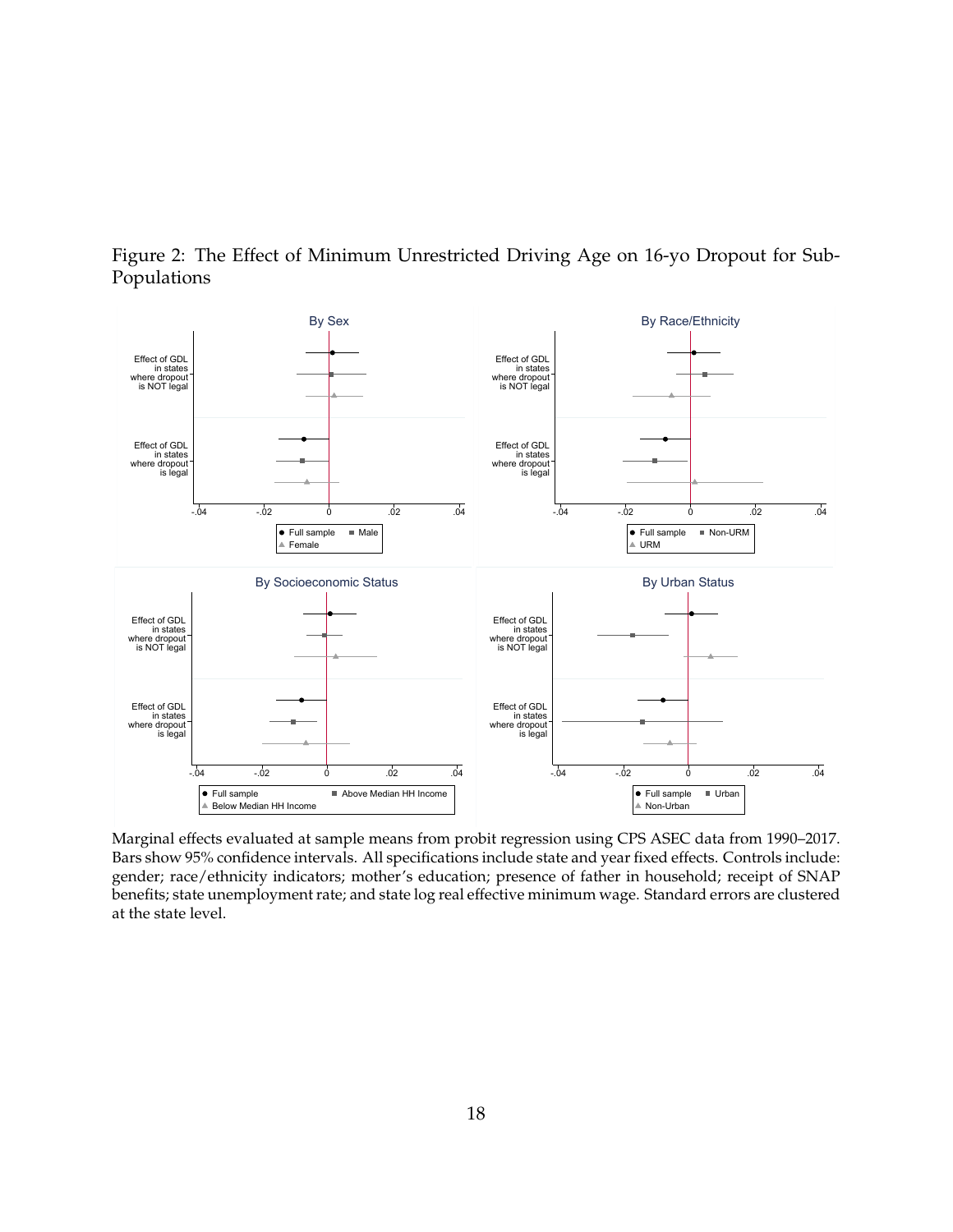|                                                      | Not In School = $1$ |             |            |                                           |           |                         |                         |               |              |
|------------------------------------------------------|---------------------|-------------|------------|-------------------------------------------|-----------|-------------------------|-------------------------|---------------|--------------|
|                                                      | Full<br>Sample      | Men         |            | Non-<br><b>URM</b><br><b>URM</b><br>Women |           | HH Income<br>$>$ Median | HH Income<br>$<$ Median | Non-<br>Urban | Urban        |
|                                                      | (1)                 | (2)         | (3)        | (4)                                       | (5)       | (6)                     | (7)                     | (8)           | (9)          |
| Min. Unres. Driving Age > 16 ( $\beta_1$ )           | 0.0010              | 0.0007      | 0.0015     | 0.0043                                    | $-0.0059$ | $-0.0007$               | 0.0027                  | 0.0069        | $-0.0171***$ |
|                                                      | (0.0042)            | (0.0055)    | (0.0045)   | (0.0045)                                  | (0.0062)  | (0.0028)                | (0.0065)                | (0.0042)      | (0.0056)     |
| School-Leaving Age $\leq 16 \; (\beta_2)$            | $0.0162***$         | $0.0190***$ | $0.0134**$ | $0.0174***$                               | $0.0178*$ | $0.0131***$             | $0.0193**$              | $0.0152***$   | $0.0228**$   |
|                                                      | (0.0044)            | (0.0056)    | (0.0056)   | (0.0053)                                  | (0.0096)  | (0.0043)                | (0.0094)                | (0.0045)      | (0.0098)     |
| Min. Unres. Driving Age > 16                         | $-0.0088*$          | $-0.0090$   | $-0.0084$  | $-0.0154***$                              | 0.0072    | $-0.0096***$            | $-0.0092$               | $-0.0126***$  | 0.0030       |
| $\times$ School-Leaving Age $\leq$ 16 ( $\beta_3$ )  | (0.0045)            | (0.0056)    | (0.0052)   | (0.0054)                                  | (0.0099)  | (0.0037)                | (0.0083)                | (0.0043)      | (0.0131)     |
| <b>Effect of GDL if</b>                              | $-0.0078*$          | $-0.0083**$ | $-0.0068$  | $-0.0110**$                               | 0.0013    | $-0.0104***$            | $-0.0065$               | $-0.0057$     | $-0.0141$    |
| School-Leaving Age $\leq$ 16 ( $\beta_1 + \beta_3$ ) | (0.0040)            | (0.0041)    | (0.0051)   | (0.0051)                                  | (0.0107)  | (0.0037)                | (0.0069)                | (0.0041)      | (0.0127)     |
| Mean Outcome                                         | 0.038               | 0.040       | 0.035      | 0.032                                     | 0.050     | 0.024                   | 0.051                   | 0.035         | 0.046        |
| <b>Obs</b>                                           | 75,196              | 38,587      | 36,609     | 52,641                                    | 22,441    | 37,598                  | 37,598                  | 59,227        | 15,897       |

<span id="page-18-0"></span>Table 3: The Effect of Minimum Unrestricted Driving Age on 16-yo Dropout for Sub-Populations

Marginal effects evaluated at sample means from probit regression using CPS ASEC data from 1990–2017. All specifications include state and year fixed effects. Controls include: gender; race/ethnicity indicators; mother's education; presence of father in household; receipt of SNAP benefits;state unemployment rate; and state log real effective minimum wage. Standard errors are clustered at the state level. \* p<0.10, \*\* p<0.05, \*\*\* p<0.01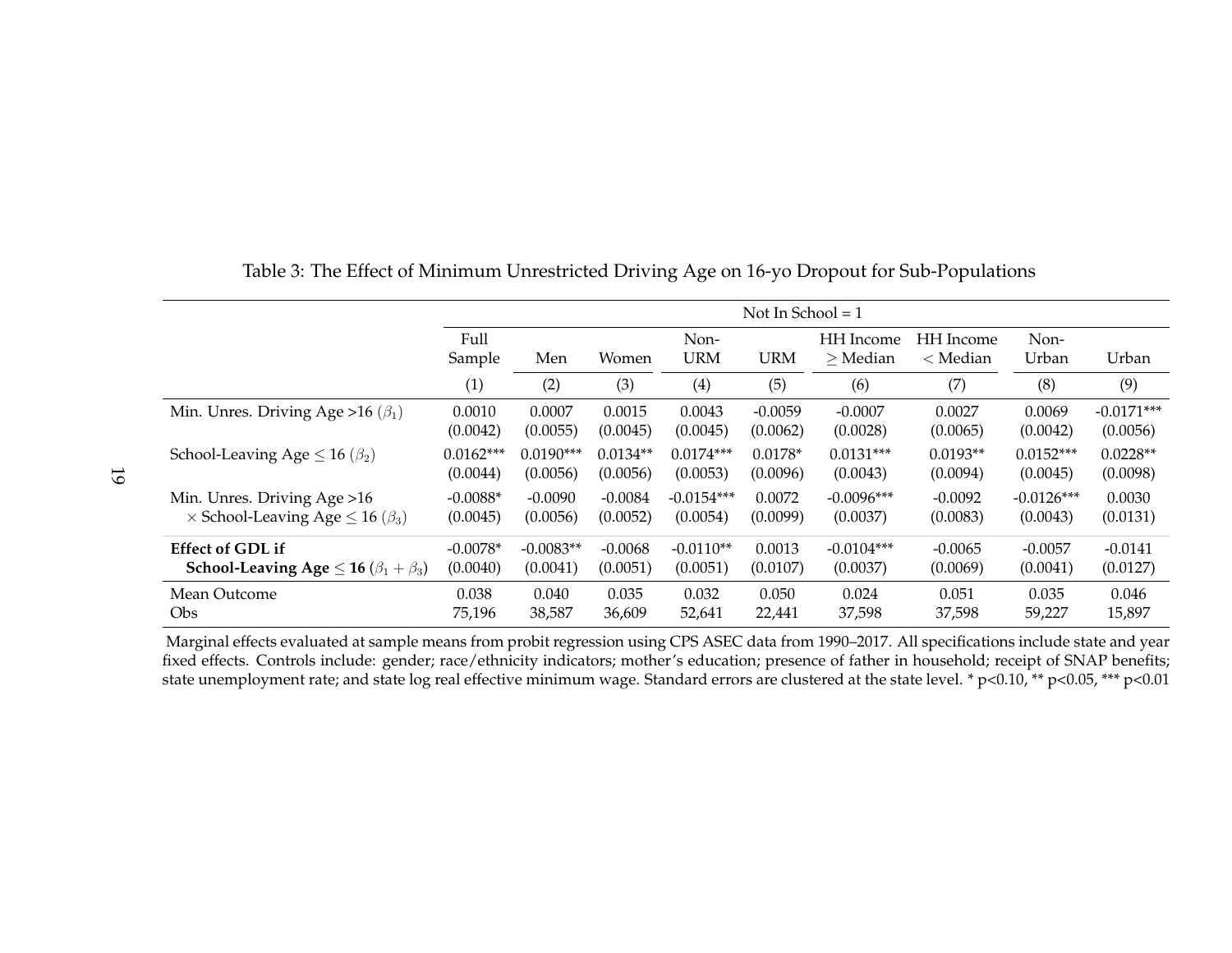In the bottom-left panel of [Figure 2](#page-17-0) (and columns (6)–(7) of [Table 3\)](#page-18-0), we separate the estimation sample into two halves based on household income (as reported in the CPS). The median household income is  $$53,236<sup>25</sup>$  Sixteen-year-olds in lower-income households are more than twice as likely to be observed as not in school than those in higherincome households. However, the estimated effects of GDL laws are somewhat smaller and less precise for the lower-income sub-sample (despite having the same sample size). This provides some support to the hypothesis that teens from lower-income backgrounds are more likely to experience direct effects of the GDL laws making travel to school more difficult and therefore increasing the probability of dropout. Those (positive) direct effects would then counterbalance the (negative) indirect effects and lead to a combined effect that is closer to zero. An alternative explanation is greater vehicle availability for teens in higher-income households, for whom GDL laws decrease the probability of high school dropout by 43% at the mean. Note, however, that the differences in the estimates across the lower-income and higher-income groups are not statistically significant.

Finally, the bottom-right panel of [Figure 2](#page-17-0) (and columns (8)–(9) of [Table 3\)](#page-18-0) show the effects of GDL laws estimated separately for teens living in urban and non-urban areas. For teens in urban locations, the effects of GDL laws on high school dropout are negative and significant even when compulsory schooling laws make dropout illegal for the 16 year-olds in our sample. This suggests that enforcement of compulsory schooling laws may be lacking in urban areas.

## <span id="page-19-0"></span>**5 Mechanism Analysis**

We now investigate potential mechanisms to explain our main finding that increasing the minimum driving age reduces the probability of high school dropout (in states where teens can legally drop out). This negative estimate of the net effect of GDL laws indicates that any direct effect of GDL laws on commuting to high school is more than completely offset by indirect effects stemming from reduced access to labor and leisure activities. We can further tease this apart using variation in the intensity of GDL laws and by studying the impacts of GDL laws on teen employment decisions.

 $25$ In 1999 dollars.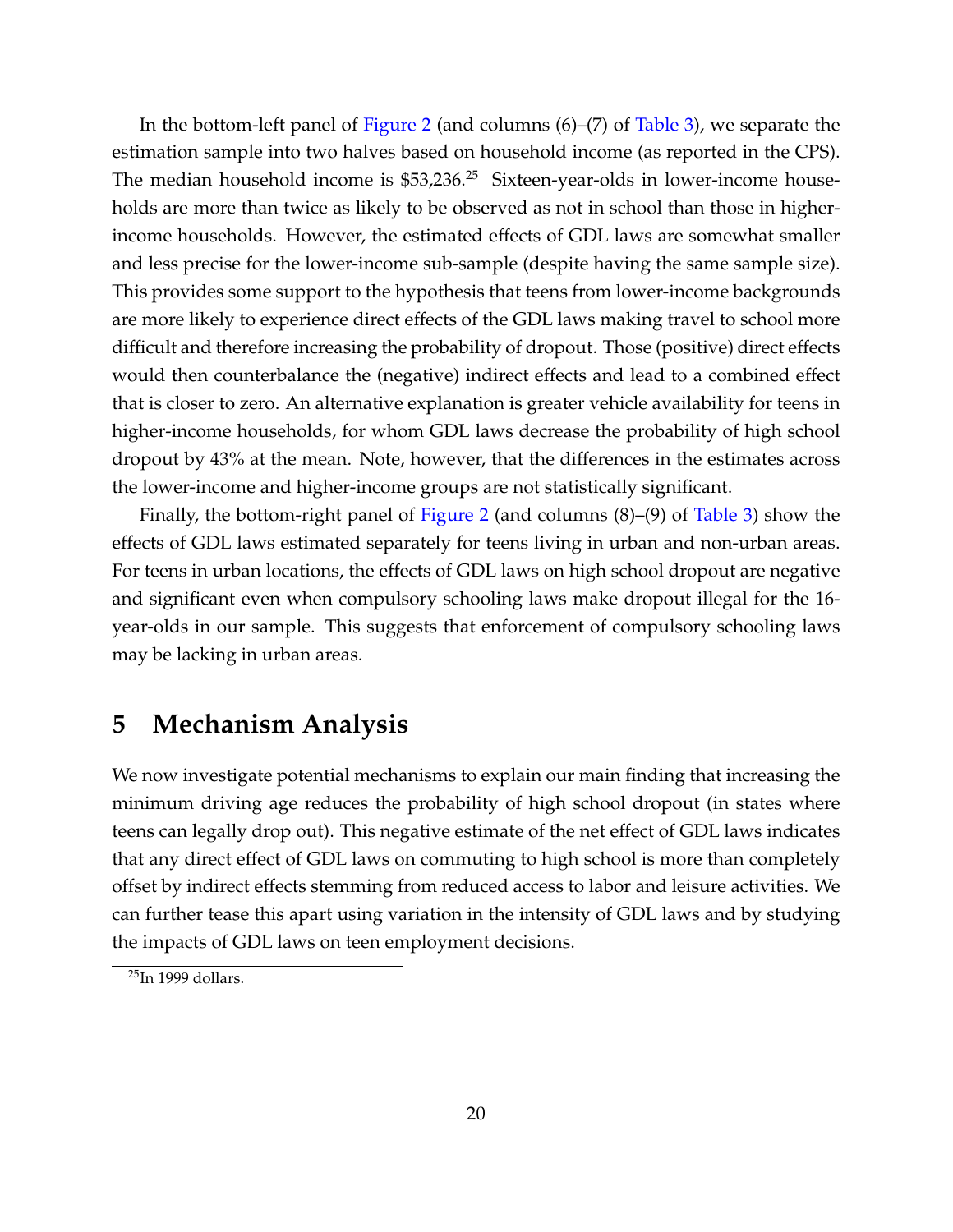### **5.1 Variation in GDL Intensity**

As discussed in [Section 2,](#page-5-0) GDL laws create an intermediate licensing level that restricts nighttime driving and/or restricts the number of passengers who may ride with a teen driver. Our binary measure of GDL laws  $(GDL<sub>st</sub> = 1$  if the minimum unrestricted driving age is  $> 16$ ) encompasses two levels of mobility restrictions: (A) state-years where 16-year-olds have access only to an intermediate license; and (B) state-years where 16 year-olds do not have access to any level of license (except perhaps a learner's permit). When teens have access to the intermediate license, it is unlikely that we would observe a direct effect of the GDL law on the dropout decision. Because the intermediate license primarily restricts nighttime driving and carpooling it seems less likely that this type of GDL restriction would hinder the teen's ability to commute to school. On the other hand, when a teen has no access to driving, we expect to see both an indirect channel from reduced access to labor and leisure activities as well as the direct channel stemming from limiting transportation to and from school.

We estimate the following model to allow for these different levels of mobility restriction within GDL laws:

$$
NotIn School_{ist} = \beta_1^A Int License_{st} + \beta_1^B No License_{st} + \beta_2 CS_{st}
$$

$$
+ \beta_3^A Int License_{st} * CS_{st} + \beta_3^B No License_{st} * CS_{st}
$$

$$
+ X_i' \nu + Z_{st}' \mu + D_s + D_t + \epsilon_{ist}.
$$

$$
(2)
$$

This specification is identical to [Equation 1,](#page-9-1) except that we have replaced the single binary measure of GDL restrictions with two indicator variables corresponding to the two different levels of mobility restrictions. *IntLicense<sub>st</sub>* is an indicator variable that equals one if 16-year-olds in state s in year t can procure an intermediate driver's license *only* (and cannot obtain a full-privilege license until they are older).  $No License_{st}$  is an indicator variable that equals one if 16-year-olds cannot obtain either type of driver's license (intermediate or unrestricted). The omitted category comprises state-years where 16-year-olds have access to unrestricted, full-privilege licenses. The marginal effects estimates from this expanded model are shown in [Table 4.](#page-21-0)

As with the main results in [Table 2,](#page-12-1) estimates of the placebo test in our expanded model  $(\beta_1^A$  and  $\beta_1^B$ ) are small and statistically insignificant under both levels of GDL restrictions. The estimate of  $\beta_3^A$  indicates that the differential effect of having access to an intermediate license only for 16-year-olds in states where dropout is legally permitted is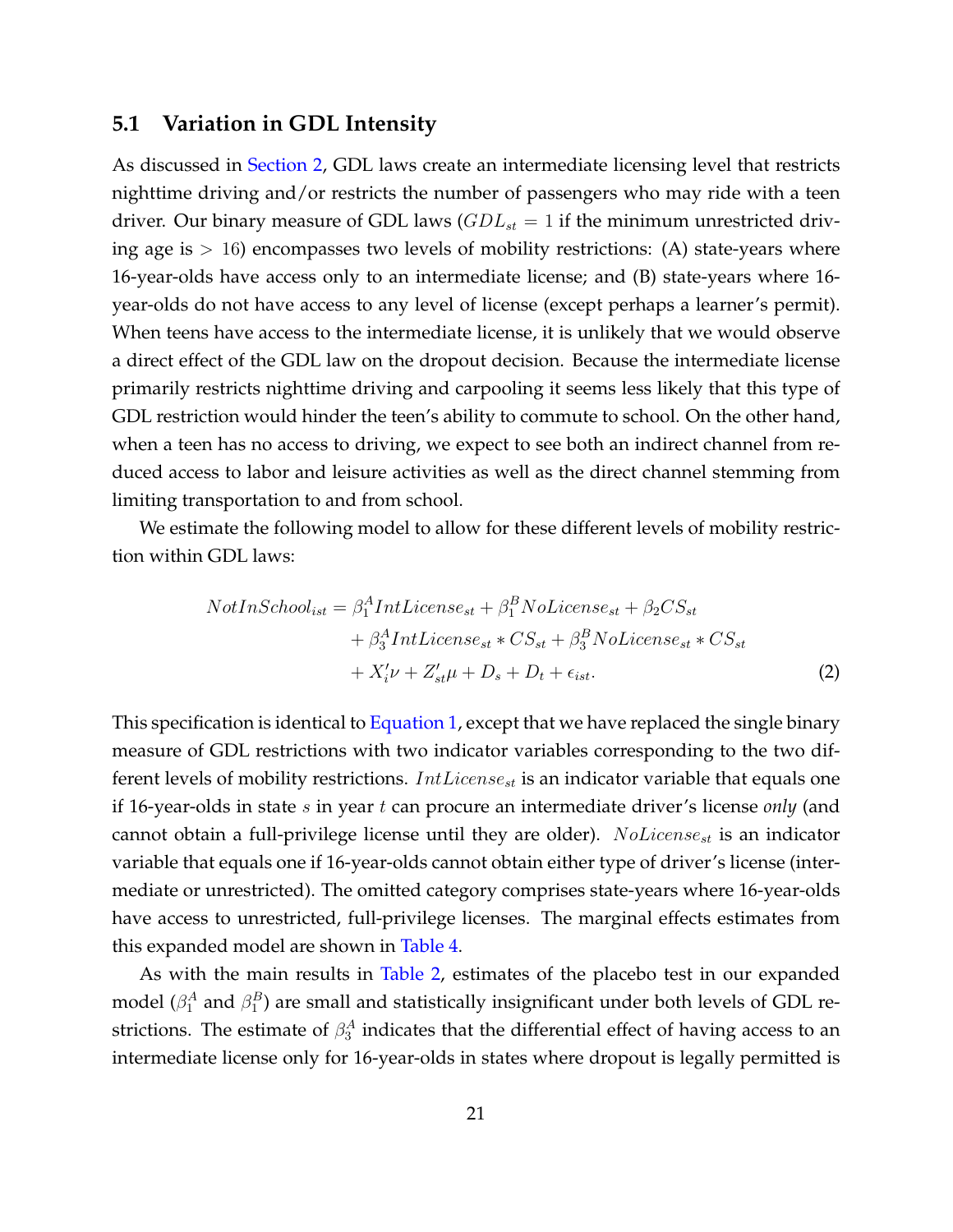|                                                                                                                                                  |                                | Not In School = $1$            |
|--------------------------------------------------------------------------------------------------------------------------------------------------|--------------------------------|--------------------------------|
|                                                                                                                                                  | (1)                            | (2)                            |
| GDL at 16:                                                                                                                                       |                                |                                |
| Intermediate License Only $(\beta_1^A)$                                                                                                          | 0.0039                         | 0.0030                         |
| No License $(\beta_1^B)$                                                                                                                         | (0.0045)<br>0.0034<br>(0.0055) | (0.0043)<br>0.0038<br>(0.0054) |
| School-Leaving Age $\leq 16 \; (\beta_2)$                                                                                                        | $0.0164***$<br>(0.0046)        | $0.0154***$<br>(0.0045)        |
| GDL at $16 \times$ School-Leaving Age $\leq 16$ :                                                                                                |                                |                                |
| Intermediate License Only $(\beta_3^A)$                                                                                                          | $-0.0104**$                    | $-0.0096**$                    |
| No License $(\beta_3^B)$                                                                                                                         | (0.0045)<br>0.0035<br>(0.0057) | (0.0044)<br>0.0017<br>(0.0057) |
| <b>Effect of Intermediate License Only if</b>                                                                                                    | $-0.0066*$                     | $-0.0065*$                     |
| School-Leaving Age $\leq$ 16 ( $\beta_1^A + \beta_3^A$ )                                                                                         | (0.0038)                       | (0.0038)                       |
| <b>Effect of No License if</b>                                                                                                                   | 0.0069                         | 0.0054                         |
| School-Leaving Age $\leq$ 16 ( $\beta_1^B + \beta_3^B$ )                                                                                         | (0.0073)                       | (0.0070)                       |
| <b>Additional Effect of No License if</b><br><b>School-Leaving Age</b> $\leq$ <b>16</b> ( $\beta_1^B + \beta_3^B$ )- ( $\beta_1^A + \beta_3^A$ ) | $0.0135***$<br>(0.0047)        | $0.0120***$<br>(0.0046)        |
| Controls<br>Obs                                                                                                                                  | 75,196                         | Y<br>75,196                    |

<span id="page-21-0"></span>Table 4: Effects of Different Levels of Mobility Restrictions on 16-yo Dropout

Results from two-way fixed-effects regression using CPS ASEC data from 1990–2017. All specifications include state and year fixed effects. Controls in column (2) are: gender; race/ethnicity indicators; mother's education; presence of father in household; receipt of SNAP benefits; state unemployment rate; and state log real effective minimum wage. Standard errors are clustered at the state level. \*  $p<0.10$ , \*\*  $p<0.05$ , \*\*\*  $p<0.01$ 

negative and statistically significant. The total effect of the restriction to an intermediate license on teen dropout behavior is estimated by the sum of coefficients,  $\beta_1^A+\beta_3^A.$  This sum reveals that limiting teen driving access to only the intermediate license level reduces the probability of high school dropout by 0.65pp in states where compulsory schooling laws are non-binding. Because the intermediate license is unlikely to hinder access to school transportation, we can interpret this negative effect as representing only the indirect channel. In other words, the reduction in access to labor and/or leisure activities caused by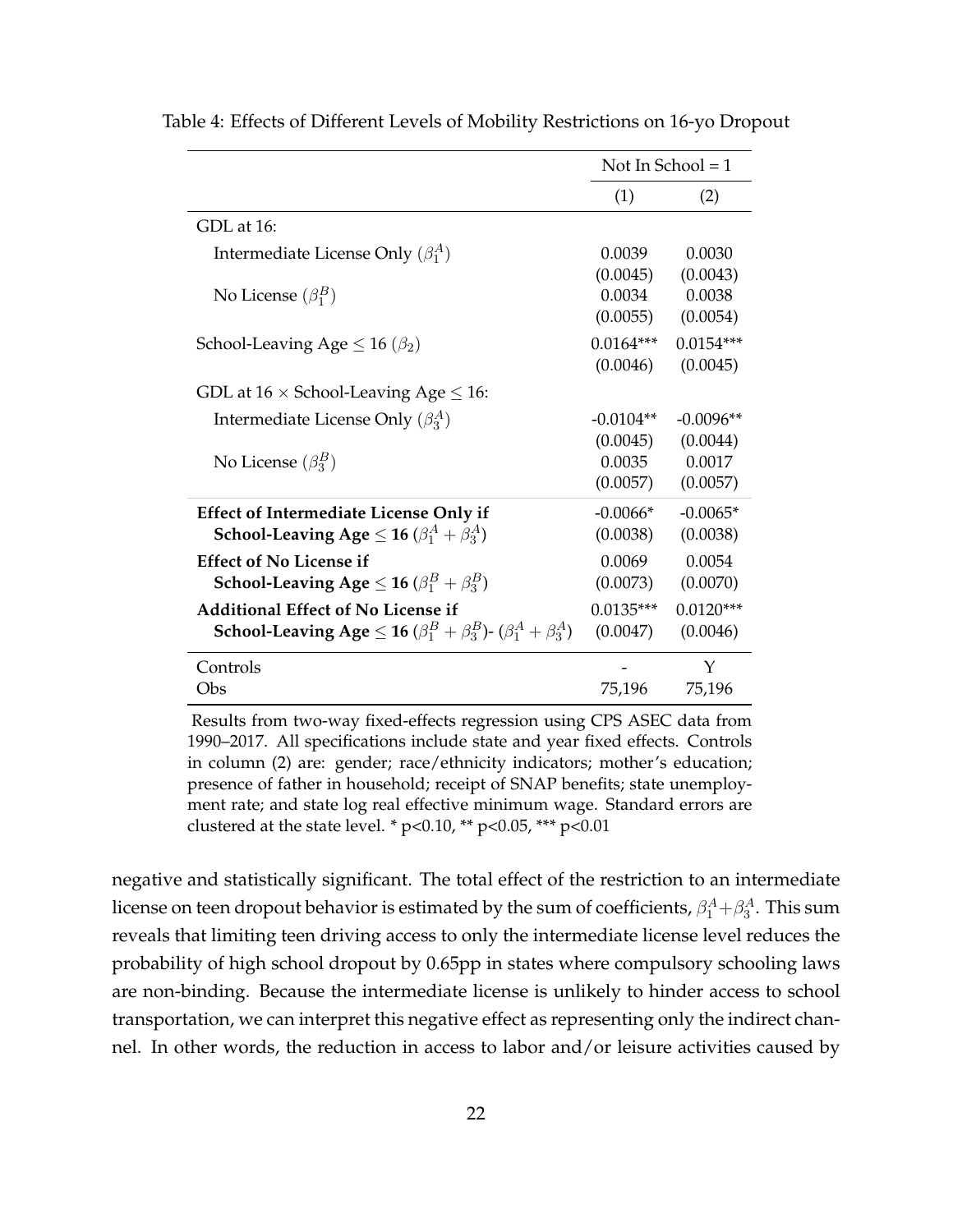limiting 16-year-old driving privileges leads to a 17% reduction in the probability of high school dropout among this age group.

The estimate of  $\beta_3^B$  indicates that the differential effect of having no access to driving for 16-year-olds in states where dropout is legally permitted (vs. states where the CS laws are binding) is positive but statistically insignificant. The total effect of the restriction to no license on teen dropout behavior is estimated by the sum of coefficients,  $\beta^B_1+\beta^B_3.$  This sum is a positive 0.54pp, but is estimated with a large standard error.<sup>26</sup> This estimate suggests that the negative effect of the GDL law on high school dropout stemming from reduced access to alternate activities is offset by a positive direct effect stemming from reduced ability to commute to school when teen access to driving is completely removed.

Also of interest here is the difference between the two total effect estimates,  $(\beta_1^B + \beta_3^B)$  $-$  ( $\beta_1^A + \beta_3^A$ ). This difference identifies the *additional* effect of going from a GDL law that restricts teens to an intermediate license only to a GDL law that fully restricts teen driving (at age 16). This estimate is a 1.2pp *increase* in the probability of high school dropout. This suggests that there is a significant direct effect of the GDL laws on teens' ability to commute to school that can lead to an increase in high school dropout if teen access to driving is completely removed. Note, however, that interpreting this point estimate solely as the direct effect requires the strong assumption that the indirect effect of fully restricting teen driving is no larger than the indirect effect of the intermediate license alone. Therefore, we take the estimates in [Table 4](#page-21-0) as merely an indication that both direct and indirect channels exist for this policy and rely on structural estimation to provide a more formal effect decomposition in [Section 6.](#page-24-0)

### **5.2 GDL Laws and Teen Employment**

We next turn to an investigation of whether the indirect channel is, at least in part, attributable to reduced access to labor force participation under GDL laws. We replace the dependent variable in [Equation 1](#page-9-1) with an indicator for whether the individual teen is currently in the labor force and re-estimate the model.

Columns (1)-(2) of [Table 5](#page-23-0) show the marginal effects estimates resulting from the triple-difference model. The effect on labor force participation of increasing the minimum driving age in states where 16-year-olds cannot legally drop out is negative, but

 $26$ Note that only 12 states ever fully restricted access to driving for 16-year-olds during the time period under study. Thus, identification of the estimates for  $\beta_1^B$  and  $\beta_3^B$  is based on a relatively small number of observations.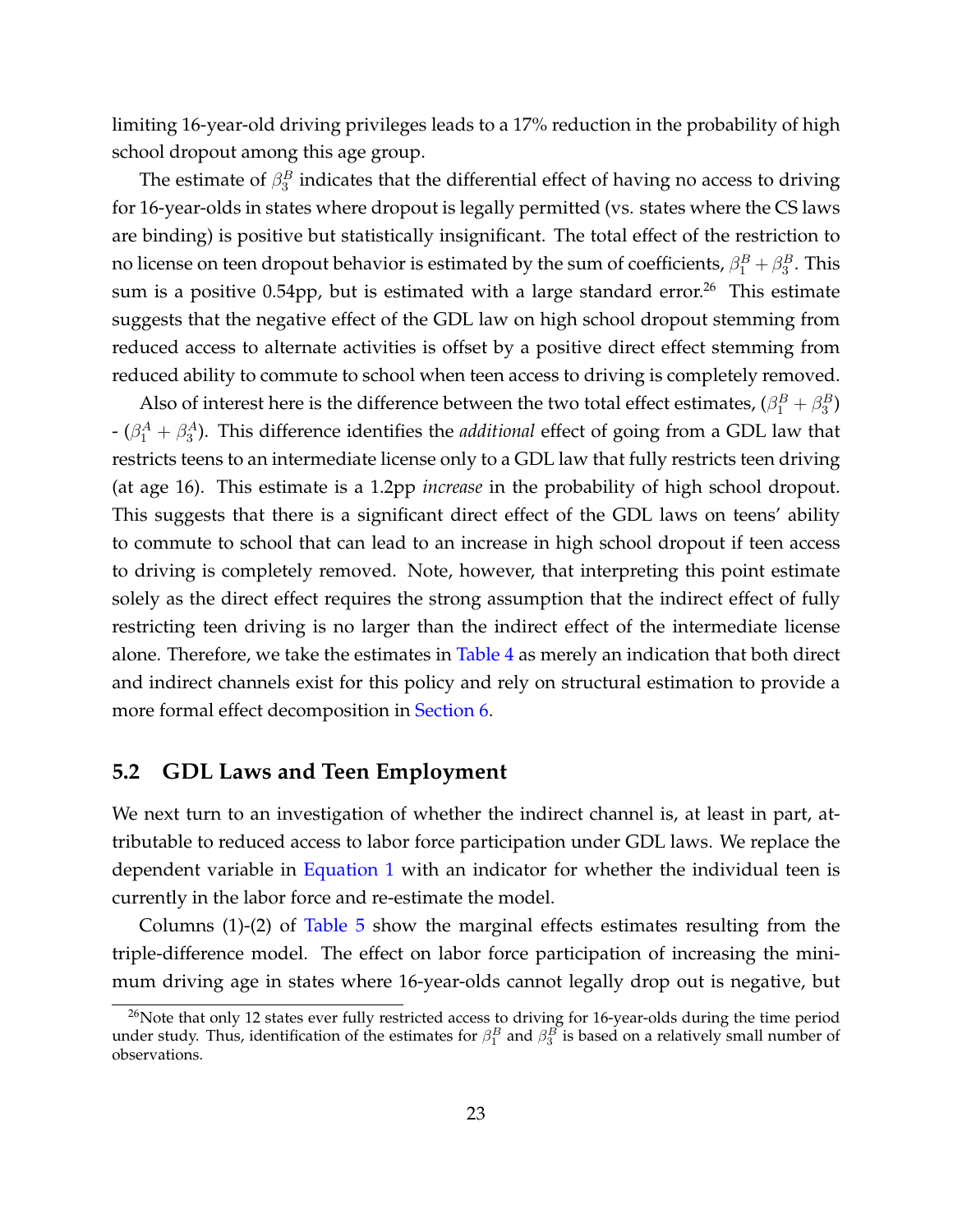|                                                                                     |                         | In Labor Force $=1$     |                       |                       |  |  |
|-------------------------------------------------------------------------------------|-------------------------|-------------------------|-----------------------|-----------------------|--|--|
|                                                                                     |                         | Triple-Diff             |                       | Diff-in-Diff          |  |  |
|                                                                                     | (1)                     | (2)                     | (3)                   | (4)                   |  |  |
| Min. Unres. Driving Age > 16 ( $\beta_1$ )                                          | $-0.0071$<br>(0.0102)   | $-0.0057$<br>(0.0107)   | $-0.0122$<br>(0.0076) | $-0.0106$<br>(0.0073) |  |  |
| School-Leaving Age $\leq 16 \, (\beta_2)$                                           | 0.0235<br>(0.0153)      | 0.0177<br>(0.0161)      |                       |                       |  |  |
| Min. Unres. Driving Age > 16<br>$\times$ School-Leaving Age $\leq$ 16 ( $\beta_3$ ) | $-0.0131$<br>(0.0121)   | $-0.0145$<br>(0.0132)   |                       |                       |  |  |
| <b>Effect of GDL if</b><br>School-Leaving Age $\leq$ 16 ( $\beta_1 + \beta_3$ )     | $-0.0201**$<br>(0.0085) | $-0.0202**$<br>(0.0086) |                       |                       |  |  |
| Controls<br>Obs                                                                     | 75,196                  | Y<br>75,196             | 75,196                | Y<br>75,196           |  |  |

<span id="page-23-0"></span>Table 5: Effects of Minimum Unrestricted Driving Age on Teen Labor Force Participation

Marginal effects evaluated at sample means from probit regression using CPS ASEC data from 1990–2017. All specifications include state and year fixed effects. Controls in columns (2) and (4) are: gender; race/ethnicity indicators; mother's education; presence of father in household; receipt of SNAP benefits; state unemployment rate; and state log real effective minimum wage. Column (4) also includes indicators for the state minimum legal dropout age. Standard errors are clustered at the state level. \*  $p<0.10$ , \*\*  $p<0.05$ , \*\*\*  $p<0.01$ 

also relatively small and statistically insignificant. Conversely, the effect of GDL laws in states where teens are legally able to drop out is much larger and statistically significant: the probability of labor force participation drops by 2.0pp. At the mean, this is an 8.7% reduction in 16-year-old labor force participation (about one quarter of 16-year-olds work in this sample; see Table  $1$ ).<sup>27</sup>

Columns (3)-(4) of [Table 5](#page-23-0) show the marginal effects estimates resulting from the difference-in-differences model that excludes the interaction term,  $\beta_3 GDL_{st}$  \*  $CS_{st}$ . These results indicate that increasing the unrestricted driving age to greater than 16 weakly reduces labor force participation for 16-year-olds by approximately 1.1pp (this effect is imprecisely measured with a p-value of 0.135). This estimate is, again, an average of the effects for teens that can legally dropout and those that cannot. Moreover, these results are qualitatively similar to those in [Argys, Mroz, and Pitts \(2019\),](#page-34-4) though somewhat smaller

 $27$ Results are similar if we replace the dependent variable with an indicator for employment rather than labor force participation.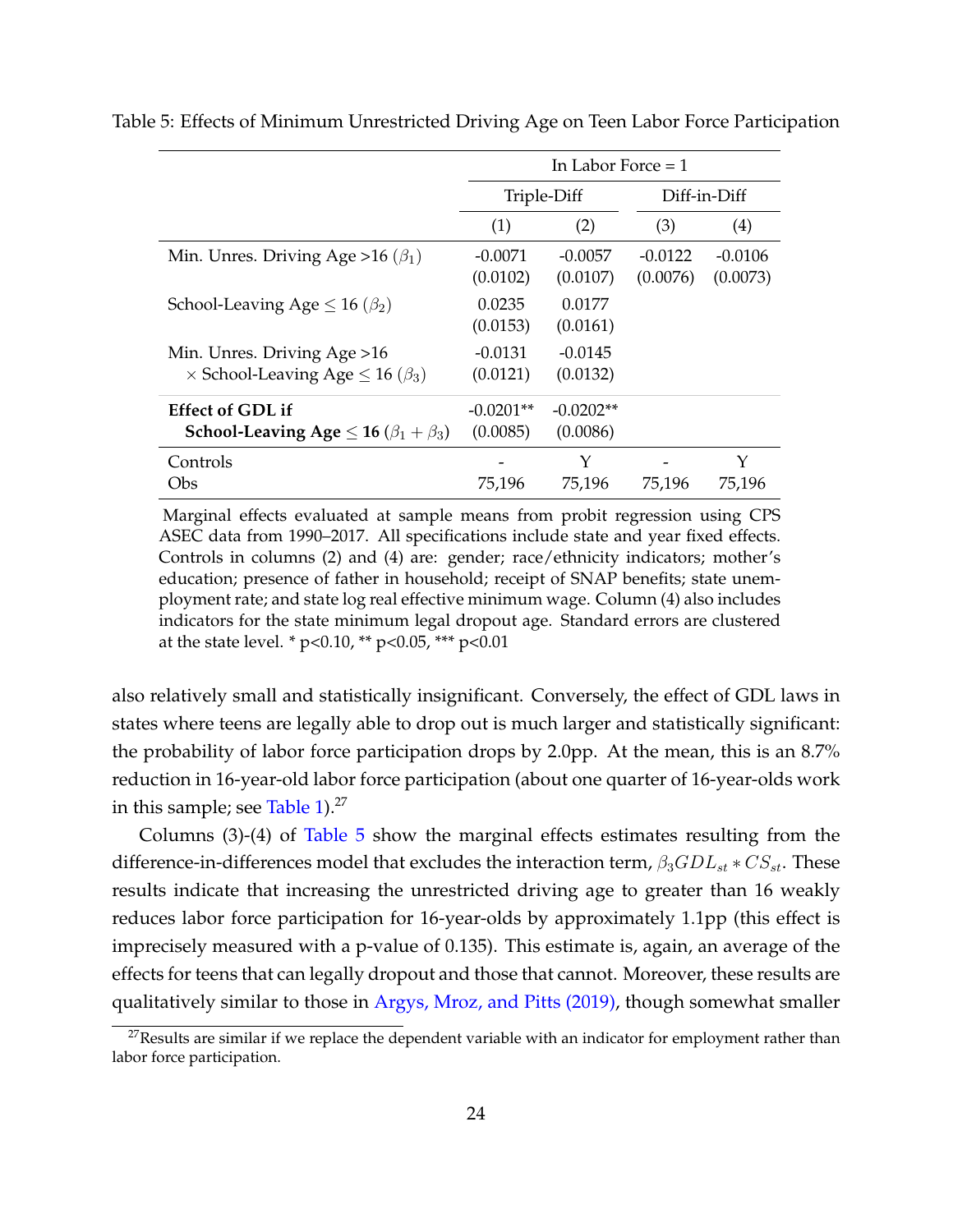in magnitude.<sup>28</sup>

These results indicate that, when teens are required to stay in school, the impact of GDL restrictions is, at most, a weak reduction in teen labor force participation. However, when teens are at liberty to drop out of school, they significantly reduce labor force participation in response to the GDL laws. This suggests that there is an indirect channel linking teens' decisions regarding schooling and work when they are faced with mobility restrictions. However, GDL laws may also restrict access to other activities besides work and school, and the estimates in [Table 2](#page-12-1) could reflect substitution away from those activities as well. We next turn to a formal discrete choice model to better understand these findings.

### <span id="page-24-0"></span>**6 Model-Based Analysis**

The effect of mobility restrictions on schooling may reflect (i) the direct channel of reducing educational access or (ii) an indirect channel through reducing access to other activities. The plausibility of an indirect channel stemming from reduced access to employment depends on whether school and work are complements or substitutes in teens' utility functions. If school and work are highly substitutable, then the negative effect of GDL laws on high school dropout rates primarily reflects a reduction in teen labor force participation. If not, then the change in dropout behavior is due to changes in access to other activities. Distinguishing between these two types of indirect channels has important implications for policy recommendations.

We develop a model that disentangles these channels. Agents choose between work, school, both work and school, or neither activity. We allow GDL laws to differentially shift the utility of each of these choices. Following [Gentzkow \(2007\),](#page-35-6) our multiple discrete choice model allows school and work to be complements or substitutes.<sup>29</sup> Agents have idiosyncratic preferences for school and for work and we allow these preferences to be arbitrarily correlated. Exclusion restrictions are needed to separately identify this

 $^{28}$ The analysis in [Argys, Mroz, and Pitts \(2019\)](#page-34-4) differs from ours in several respects including a different data sample and observation window. Argys, Mroz, and Pitts also probabilistically assign treatment (GDL laws) to monthly employment data and do not control for compulsory schooling laws.

 $^{29}$ Because the activities do not have observed pecuniary costs, they are substitutes (complements) in the sense that restricting access to one activity increases (reduces) demand for the other activity. An alternative model is bivariate probit with both outcomes endogenous. However, [Lewbel \(2007\)](#page-36-9) shows that such a model is generally incoherent and/or incomplete. Recent work explores new combinatorial discrete choice methods [\(Arkolakis and Eckert 2017\)](#page-34-8).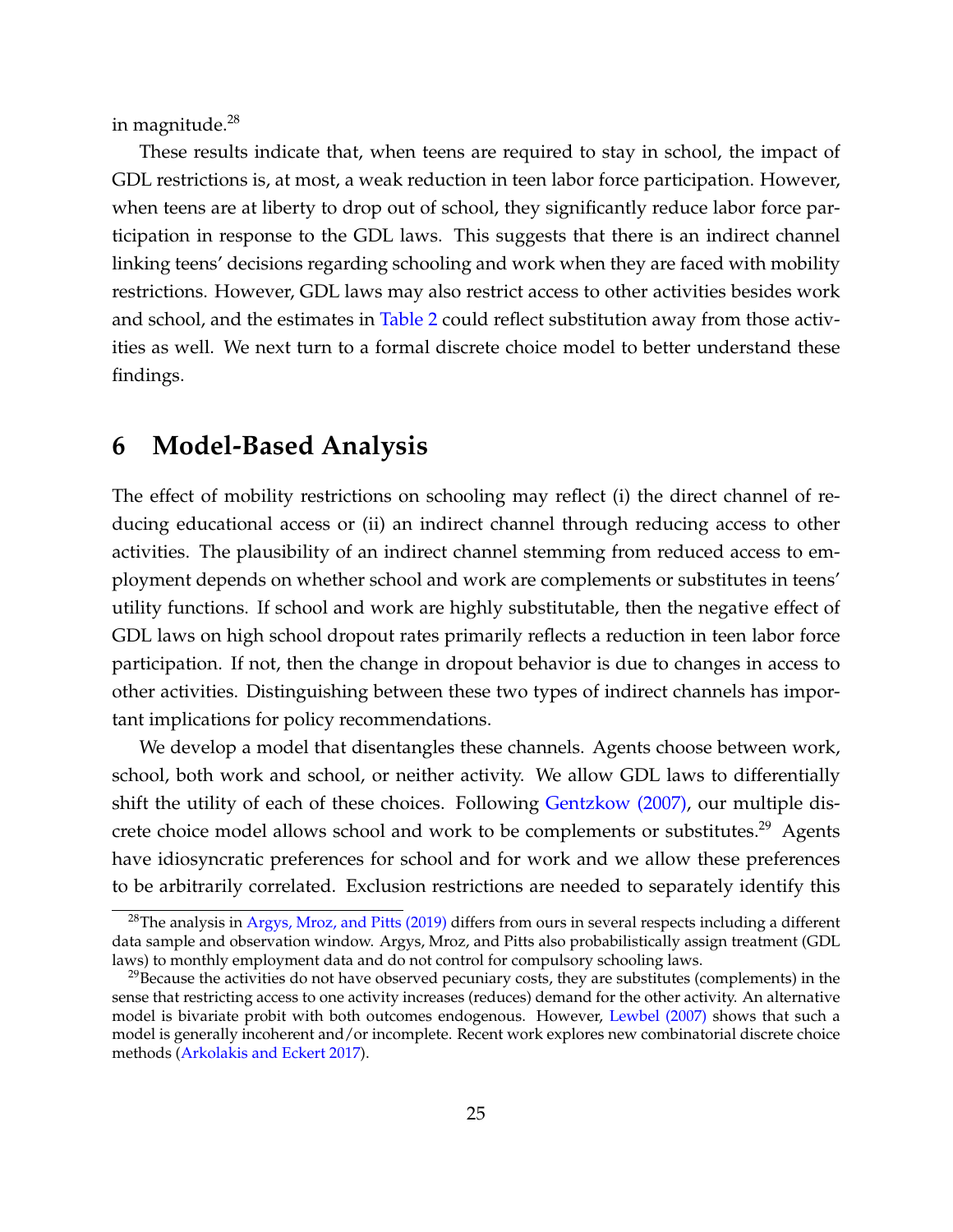correlation from the complementarity or substitutability between activities. We provide key intuition for the model and identification below; full details are in [Appendix E.](#page-50-0)

### **6.1 Identification**

Denote work and school as  $A$  and  $B$ , respectively. Each agent  $i$  chooses to partake in one, both, or neither; their choice set is  $(y_i^A, y_i^B) \in \{0,1\}^2 = \mathcal{C}$ . Agents receive utility  $\tilde V_i(y_i^A, y_i^B)$ from each bundle. Only differences in utility matter, so we normalize the level of utility to the neither option:  $V_i(y_i^A, y_i^B) = \tilde{V}_i(y_i^A, y_i^B) - \tilde{V}_i(0, 0)$ . The normalized indirect utility that agent  $i$  obtains from each choice is:

<span id="page-25-0"></span>
$$
V_i(0,0) = 0
$$
 (3)

$$
V_i(1,0) = \alpha^A + \gamma^A GDL_{st}^A + x'_{ist}\lambda^A + z'_{st}\pi^A + f^A(s,\xi) + \delta^A_t + e^A_i
$$
 (4)

$$
V_i(0,1) = \alpha^B + \gamma^B GDL_{st}^B + x_{ist}'\lambda^B + z_{st}'\pi^B + f^B(s,\xi) + \delta_t^B + e_i^B
$$
 (5)

$$
V_i(1,1) = V_i(1,0) + V_i(0,1) + \Gamma + \gamma^{\Gamma} G D L_{st}^{\Gamma},
$$
\n(6)

where  $\gamma^{k_+}$  are the parameters of interest intended to capture the utility effect of the graduated driver license policy, for  $k_+ \in \{A, B, \Gamma\}^{.30}$  The model includes individual characteristics  $x_{ist}$ : gender, race/ethnicity indicators, mother's education, presence of father in household, and receipt of SNAP benefits. Plausibly excludable state-year characteristics are captured by  $z_{st}$ , where we define

<span id="page-25-1"></span>
$$
z'_{st} = \left[ U R_{st}, \ln(M W_{st}), CS_{st}, G D L_{st}^B \times CS_{st} \right],
$$

where  $UR_{st}$  is the state-level unemployment rate,  $\ln(MW_{st})$  is log real minimum wage, and  $CS_{st}$  and  $GDL_{st}$  are measures of the compulsory schooling laws and graduated driver licensing laws, as defined in [Equation 1.](#page-9-1) Additional elements to remove confounding factors are in  $f^k(s,\xi)$  and  $\delta^k_t$  represent time dummies, for  $k \in \{A, B\}$ . Complementarity or substitutability between school and work is captured by  $\Gamma + \gamma^\Gamma GLD_{st} \ (>0$  if the activities are relative complements and  $< 0$  if relative substitutes).

Agents choose the bundle that maximizes utility:  $\max_{(y_i^A, y_i^B)} V_i(y_i^A, y_i^B)$ . The probability that agent *i* chooses bundle  $c \in C$  is the probability that *i*'s utility from *c* is greater than that from all other choices  $c'$ :  $P_i^c = \Pr(V_i(c) \ge V_i(c'), \forall c' \in C)$ . In order to identify and

<sup>&</sup>lt;sup>30</sup>We index the GDL policy variable by  $k_+$  to aid exposition; each individual experiences only one value of  $GDL_{st}^{k_+}$ , namely  $GDL_{st}$ .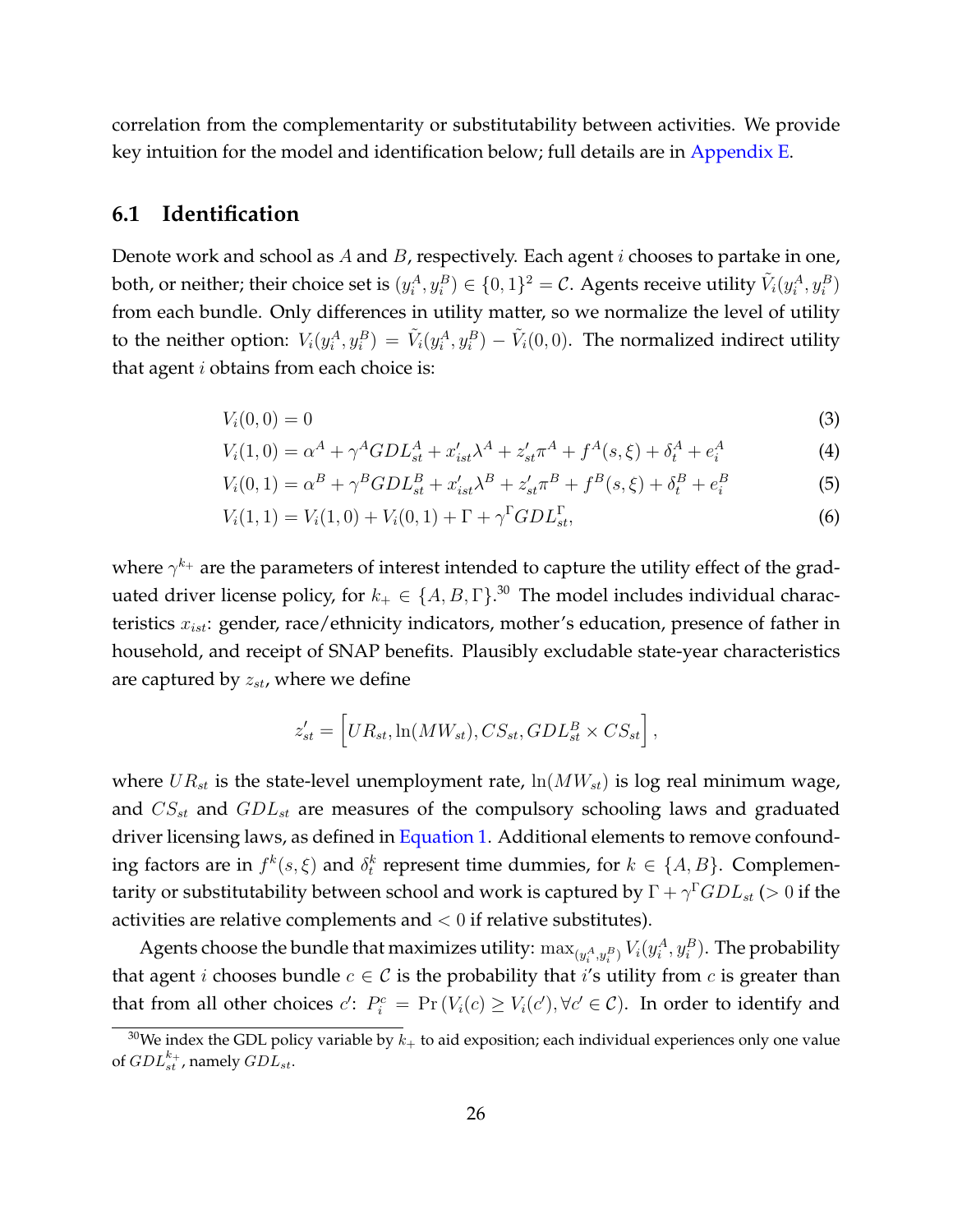<span id="page-26-0"></span>estimate the model parameters, we make the following assumptions:

**Assumption 1** (Idiosyncratic Preferences are Bivariate Normal)**.** *Idiosyncratic preferences* are independent and are distributed bivariate normal:  ${\bf e}_i = [e^A_i \;\; e^B_i]' \sim N(0, \Omega)$ , where

$$
\Omega = \begin{pmatrix} 1 & \rho \sigma \\ \cdot & \sigma^2 \end{pmatrix},
$$

*such that the scale of the idiosyncratic preference is normalized to activity A (work).*

<span id="page-26-1"></span>**Assumption 2** (Exclusion Restrictions)**.** *Components of* z *may shift the utility of at most one of* A *or* B*. Specifically,*

$$
\pi^{A'} = \left[\pi_{UR}^A, \pi_{MW}^A, 0, 0\right] \pi^{B'} = \left[0, 0, \pi_{CS}^B, \pi_{GDL\times CS}^B\right].
$$

<span id="page-26-2"></span>**Assumption 3** (Correlated Random Effects). *The state-specific unobserved effects f<sup>k</sup>(s, ξ) for*  $k \in \{A, B\}$  are correlated with  $GDL_{st}$ ,  $x_{ist}$ , and  $z_{st}$  in the following manner:

$$
f^A(s,\xi) = \xi_1^k \overline{GDL}_s + \overline{x}_s' \xi_2^k + \overline{z}_s' \xi_3^k,
$$

*where*  $\frac{1}{s}$  *indicates an average across observations in state s.* 

Assumption [1](#page-26-0) imposes a structure that is similar to a multinomial probit model (e.g., [Goolsbee and Petrin 2004\)](#page-35-7), although with the addition of mulitple discreteness. The ex-clusion restrictions (Assumption [2\)](#page-26-1) allow us to separately identify  $\Gamma$  from  $\rho$  and strengthen identification of the model more generally. Assumption [3](#page-26-2) imposes a correlated random effects structure onto the model, allowing for parametric correlation between unobserved state-specific factors and observable covariates [\(Mundlak 1978\)](#page-37-7). This helps ensure that identification of the parameters  $\gamma^{k_+}$  are not confounded by other state-specific factors that may be correlated with the implementation of GDL policies. $31$ 

These three assumptions are sufficient to identify all structural parameters in the model and to plausibly separate the effects of the GDL policy  $(\gamma^{k_+})$  from other factors. To estimate, we rely on **Lemma 1** (see proof in [Appendix E\)](#page-50-0), which asserts that, under As-

 $31$ Correlated random effects models are distinct both from standard random effects models and from random coefficients models. Correlated random effects are intuitively similar to fixed effects, but are more convenient in nonlinear settings. In fact, in linear models, fixed effects and correlated random effects are numerically equivalent [\(Mundlak 1978\)](#page-37-7).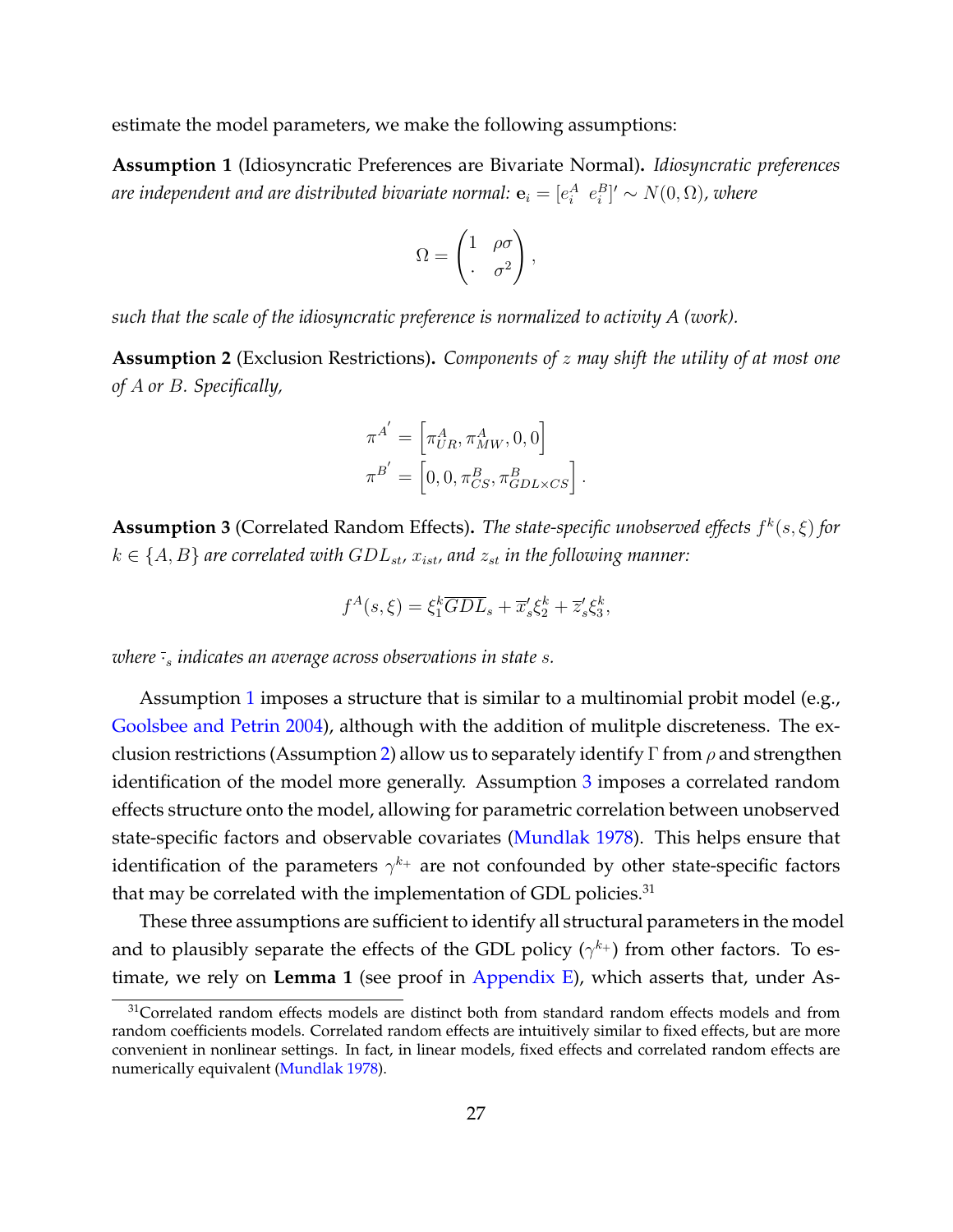sumption [1,](#page-26-0) the model given by Equations  $(3)$ – $(6)$  can be estimated with a Geweke, Hajivassiliou, and Keane (GHK) simulator.<sup>32</sup> We then estimate the model using maximum simulated likelihood.

### **6.2 Model Estimates**

[Table 6](#page-28-0) shows the estimated values of ten key model parameters.<sup>33</sup> Structural (nonpolicy) parameters of particular interest are the correlation of idiosyncratic preferences for school and work,  $\rho$ , and the complementarity between activities, Γ. The model estimates  $\rho = -0.47$ , indicating that unobserved individual factors that shift the utility of school and work are quite negatively correlated. Despite this, school and work are moderate complements, suggesting that participating in one activity increases the utility of participating in the other.

The policy parameters ( $\gamma$  and  $\pi$ ) are qualitatively consistent with results in [Section 4](#page-12-0) and [Section 5.](#page-19-0) The magnitude of the effect of GDL laws on teen labor force participation is larger than the corresponding effect on high school enrollment, both in absolute levels and in terms of standard deviations of idiosyncratic preference  $(|\gamma^A| > |\frac{\gamma^B}{\sigma}|)$  $\frac{1}{\sigma}$ |). Legalizing high school dropout (by instituting a lower minimum school-leaving age) substantially decreases the utility of attending school. However, the interaction of legalizing schoolleaving and restricting mobility (through GDL laws) partially reverses that reduction in utility. Finally, GDL laws reduce the complementarity between schooling and work, as indicated by the negative value on  $\gamma^\Gamma.$ 

We show model-based equivalents of the design-based treatment effects estimated in Sections [4](#page-12-0) and [5](#page-19-0) as **total effects** in the top row of [Table 7.](#page-31-0) The model predicts that adopting a GDL law when school-leaving is legal increases the probability of being enrolled in school by 1.01pp and decreases the probability of labor force participation by 1.09pp.<sup>34</sup> These results are roughly in line with those in prior sections, though the magnitudes differ

 $32$ This result is somewhat unexpected, as the error covariance structure of the four-choice multinomial probit model implied by Equations [\(3\)](#page-25-0)–[\(6\)](#page-25-1) is not positive definite. For a description of the GHK simulator, see [Train \(2009\).](#page-37-8)

 $33$ We assess model fit in [Table E.1](#page-56-0) by comparing how often a simulated choice matches the observed choice (averaged over 100 draws of e). The model returns choice shares that deviate by less than 0.02pp, on average, from the observed sample. Overall, the model correctly classifies those in the sample 62.2% of the time. Given the large number of idiosyncratic factors that we do not observe, we believe this to be reasonable.

<sup>&</sup>lt;sup>34</sup>Counterfactuals impose the triple-difference design and estimate effects assuming teens have the option to drop out.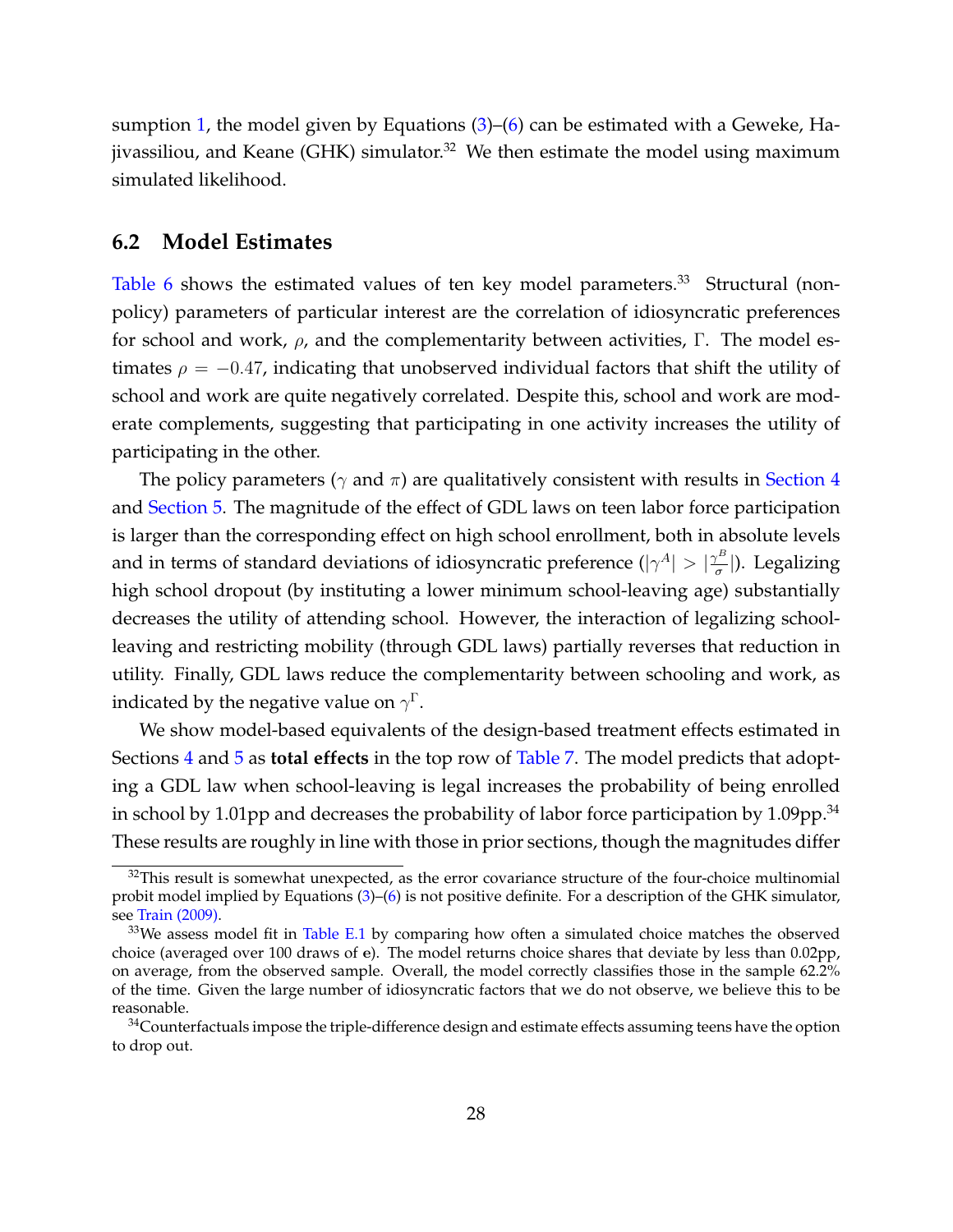#### Table 6: Key Model Parameters

<span id="page-28-0"></span>

|         |  |              | Work                                                              | <b>School</b> |              |                          |                  |
|---------|--|--------------|-------------------------------------------------------------------|---------------|--------------|--------------------------|------------------|
|         |  | $\alpha^{A}$ | $\gamma^{A}$                                                      |               | $\pi_{CS}^B$ | $\pi^{B}_{CS\times GDL}$ | $\gamma^{\perp}$ |
| -0.4664 |  |              | $0.0486$ $0.0244$ $-0.6289$ $-0.0335$ $0.0275$ $0.0012$ $-0.0103$ |               |              | 0.0054                   | $-0.0047$        |

Point estimates of key model parameters estimated via maximum simulated likelihood using a discrete accept-reject simulator and Nelder-Mead optimization algorithm, where the errors are simulated using 100 bivariate Halton draws per observation. Observations are weighted using sample weights.

a bit. This is to be expected, as the model-based estimates incorporate additional information by modeling the entire decision space, while also imposing additional restrictions through the correlated error structure and exclusion restrictions. The model also suggests that GDL policies reduce the likelihood of the "neither work nor school" option by about -0.85pp, or about 35% from baseline. $35$  We interpret this "neither" option as reflecting teen preferences for leisure activities, which encompass both risky behaviors as well as less-risky forms of truancy. It is then unsurprising that the estimated reduction in this category is somewhat larger than previously estimated effects found in the literature on the impacts of GDL laws and teen driving on risky behaviors [\(Deza and Litwok 2016;](#page-35-1) [Deza 2019;](#page-35-2) [Huh and Reif 2021\)](#page-36-7).

### **6.3 Decomposition into Direct and Indirect Channels**

The model allows us to decompose each of these three total effects into their direct and indirect channels. The **total effects** of GDL laws on each activity (denoted  $\theta_{\text{Tot}}^{k}$ ) capture the overall impact of increasing the minimum unrestricted driving age from 16 or less.  $\bm{\mathrm{Direct}}$  effects (denoted  $\theta_{\mathrm{Dir}}^k$ ) reflect how each GDL component affects its *own activity,* e.g., the effect of  $GDL<sup>A</sup>$  on working and of  $GDL<sup>B</sup>$  on school enrollment. Because GDL laws restrict mobility, we expect that they will weakly reduce the value of each activity and that all three direct effects will therefore be weakly negative. **Indirect effects** (denoted  $\theta_{\text{Ind}}^{k}$ ) capture the consequences of the GDL components on the *other activities,* i.e., of  $GDL^{0}$ ,  $GDL^B$ , and  $GDL^\Gamma$  on working, or  $GDL^0$ ,  $GDL^A$  and  $GDL^\Gamma$  on schooling decisions.<sup>36</sup>

<sup>&</sup>lt;sup>35</sup>In our estimation sample, 2.4% of 16-year-olds are neither working nor in school and 23.1% are both in school and working.

 $36$ We provide precise definitions in [Appendix E.](#page-50-0) There are several reasonable ways to define these effects; our definition preserves additivity such that  $\theta_{\rm Tot}^k = \theta_{\rm Dir}^k + \theta_{\rm Ind}^k$ .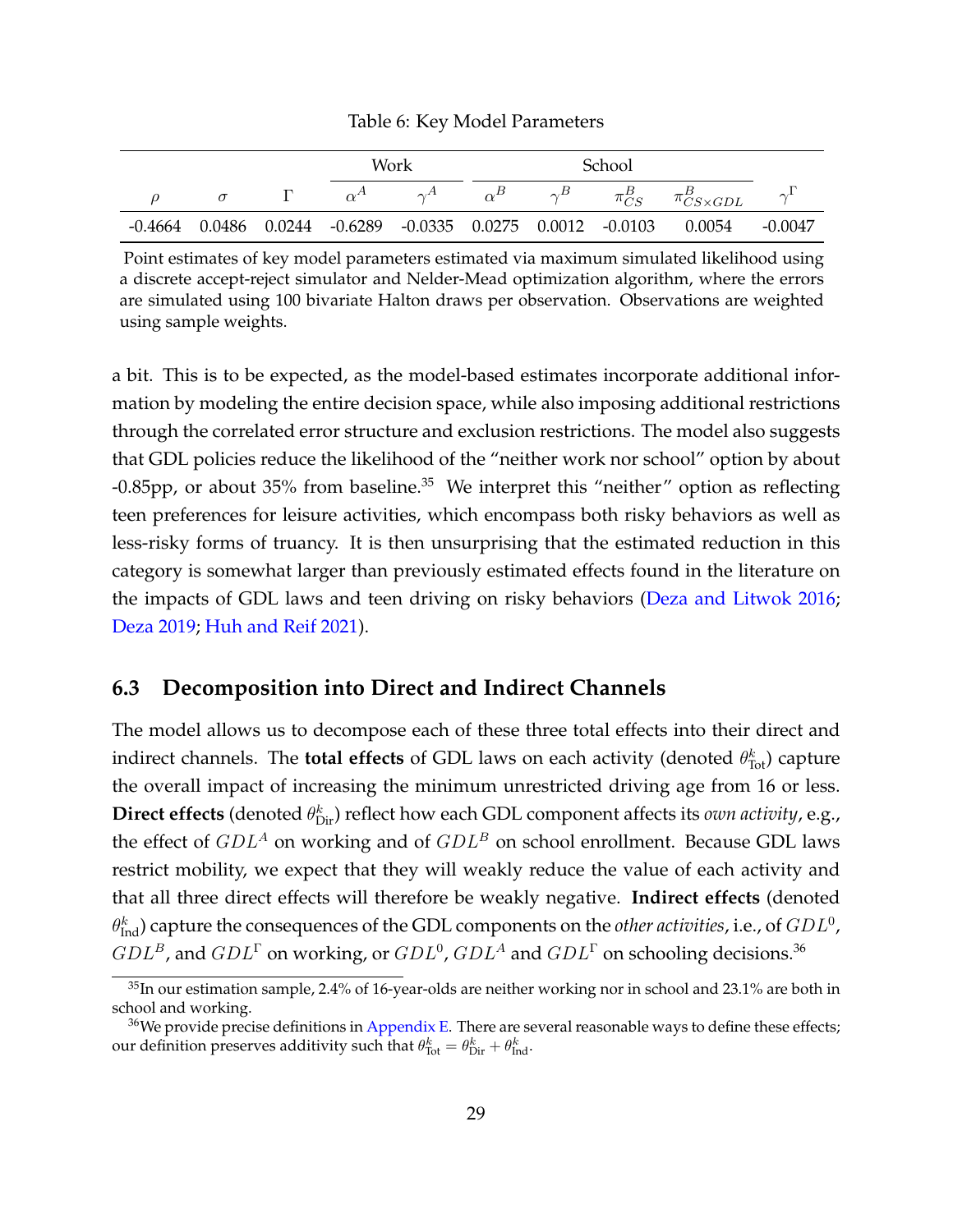The decomposition exercise requires one additional assumption. This is necessary because discrete choice models are identified only up to *relative differences* in utility. Thus, the utility of one of the individual's choices is typically normalized to zero. This normalization does not affect model fit or the identification and estimation of the total effects (shown in the top row of [Table 7\)](#page-31-0), but it does make the strong implicit statement that the policy (GDL laws) does not affect the utility of the normalized ("neither work nor school") option. The literature on changes in risky behavior by teens in response to GDL laws suggests that the utility of the neither option was likely shifted by the implementation of GDL policies (e.g., [Deza and Litwok 2016;](#page-35-1) [Deza 2019;](#page-35-2) [Huh and Reif 2021\)](#page-36-7), so it is vital that we relax this normalization assumption.

We renormalize the model to permit the GDL policy to impact the utility of the neither option by  $\tilde{\gamma}^0$ :

$$
V_i(0,0) = \tilde{\gamma}^0 G D L_{st}^0 \tag{7}
$$

$$
V_i(1,0) = \alpha^A + (\gamma^A + \tilde{\gamma}^0) G D L_{st}^A + x'_{ist} \lambda^A + z'_{st} \pi^A + f^A(s,\xi) + \delta_t^A + e_i^A
$$
(8)

$$
V_i(0,1) = \alpha^B + (\gamma^B + \tilde{\gamma}^0) G D L_{st}^B + x'_{ist} \lambda^B + z'_{st} \pi^B + f^B(s,\xi) + \delta_t^B + e_i^B
$$
(9)

$$
V_i(1,1) = V_i(1,0) + V_i(0,1) + \Gamma + (\gamma^{\Gamma} - \tilde{\gamma}^0) GDL_{st}^{\Gamma}.
$$
\n(10)

This renormalization is observationally equivalent to the primary model in Equations [\(3\)](#page-25-0)– [\(6\)](#page-25-1), but redistributes the effects of the GDL policy onto the outside option via the auxiliary parameter  $\tilde{\gamma}^{0.37}$  This allows us to decompose the estimated total effects into their direct and indirect channels, with the caveat that any decomposition will reflect an assumption made on the unidentified auxiliary parameter.

We consider several possible assumptions on values of the renormalizing parameter,  $\tilde{\gamma}^0\cdot$ 

**Assumption 4A.** In the renormalized model,  $\tilde{\gamma}^0 \leq 0$ .

**Assumption 4B.** In the renormalized model,  $\gamma^B + \tilde{\gamma}^0 \leq 0$ .

**Assumption 4C.** In the renormalized model,  $\gamma^{\Gamma} - \tilde{\gamma}^0 \leq 0$ .

**Assumption 4D.** In the renormalized model,  $\tilde{\gamma}^0$  :  $\theta_{Dir}^B \leq 0$ .

If  $\tilde{\gamma}^0=0$ , then there is no direct effect of the GDL laws on the neither option; Assumption 4A requires only that this direct effect be weakly negative. The other assumptions assume

<sup>&</sup>lt;sup>37</sup>This follows immediately upon renormalizing to set  $V_i(0,0) = 0$ . In fact, if  $GDL_{st}^0 = GDL_{st}^{k_+}, \forall k_+,s,t$ , the renormalization is exactly equivalent to that shown in Equations [\(3\)](#page-25-0)–[\(6\)](#page-25-1).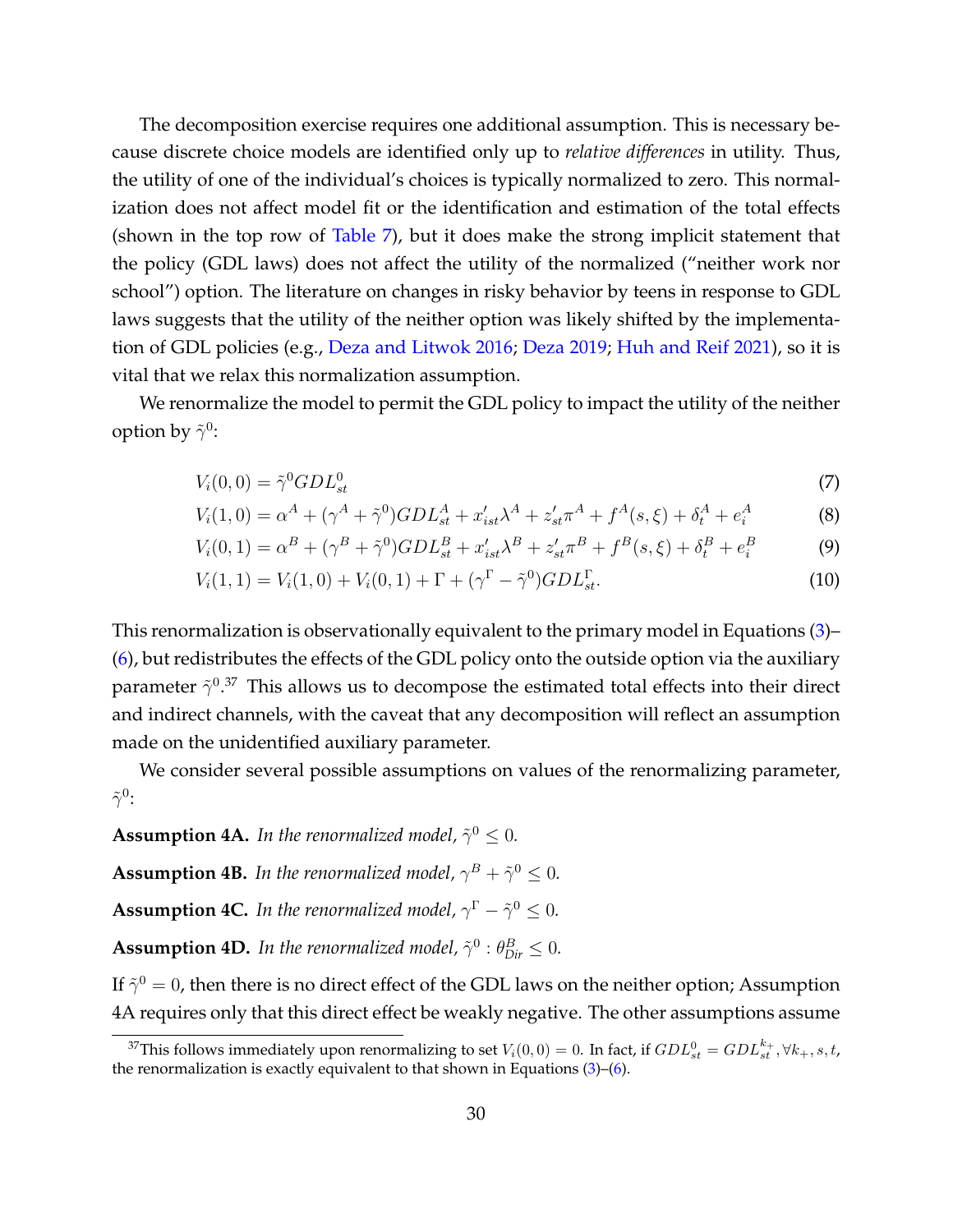increasingly more negative maximal values of  $\tilde{\gamma}^0$ . Assumption 4B requires that the GDL policy have a weakly negative effect on the utility of school if students are unable to drop out (because of compulsory schooling laws). Assumption 4C requires that the GDL policy have a weakly negative effect on the complementarity between school and work. Finally, Assumption 4D requires that the GDL policy have a weakly negative direct effect on the utility of school when students can legally choose to drop out.

Two sets of these assumptions are of particular interest. The combination of Assumptions 4B and 4C allows for set identification of  $\tilde{\gamma}^0$ . Specifically, it maintains that  $\gamma^\Gamma\leq\tilde{\gamma}^0\leq-\gamma^B.$  This range is reasonable, as it is unlikely that GDL laws improved the utility of school-going either alone or in combination with changes to employment. Alternatively, Assumption 4D ensures that GDL laws decrease the utility of school-going regardless of compulsory schooling laws. However, Assumption 4D implicitly requires that GDL laws increase the complementarity of schooling and work.

[Table 7](#page-31-0) shows the decomposition of each total effect into direct and indirect channels under each of these possible assumptions. Each panel corresponds to one of the Assumptions 4A through 4D holding with equality. Note that each indirect effect can be further separated into a channel for each of the alternative activity choices. For example, the total effect of GDL laws on schooling decisions can be decomposed into a direct effect, an indirect effect stemming from reduced access to employment, an indirect effect stemming from reduced access to leisure (represented by the neither option), and an indirect effect stemming from changes to the complementarity between schooling and employ-ment. These individual indirect channels are shown in each panel of [Table 7](#page-31-0) in italics.<sup>38</sup>

Panel A of [Table 7](#page-31-0) shows the decomposition maintaining equality in Assumption 4A  $(\tilde{\gamma}^0 = 0)$ . Under this assumption (that GDL laws have no direct impact on the utility of the leisure-only "neither" option), the effects of GDL laws on both teen employment and schooling are driven primarily by direct effects. In fact, the direct effect of GDL laws on schooling exceeds the total effect, so that the indirect effect stemming from reduced access to work slightly decreases school-going (recall that these two activities are complements). The direct effect of GDL laws on teen employment is -0.97pp, which is only slightly amplified by the indirect channels. However, as noted above, Assumption 4A does not accord with the existing literature on GDL laws and risky teen behaviors, so we view this decomposition as highly unlikely.

<sup>&</sup>lt;sup>38</sup>Differences between the sum of these italicized components and the indirect effect are due to nonadditivity and are discussed in [Appendix E.](#page-50-0)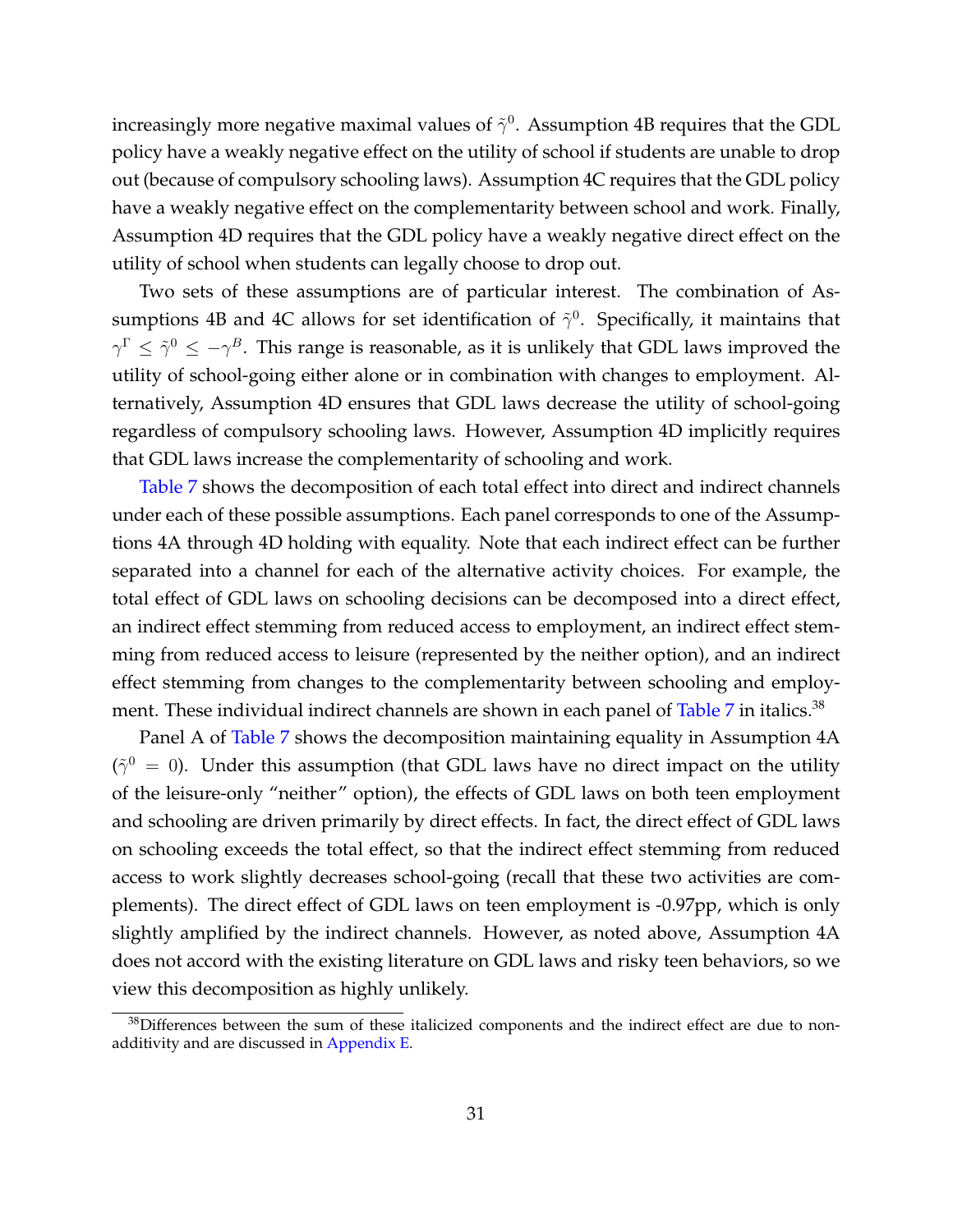<span id="page-31-0"></span>

|                                                                                              | Effect of GDL Laws on:                                                    |                    |                                                                           |                   |                                                                     |                    |
|----------------------------------------------------------------------------------------------|---------------------------------------------------------------------------|--------------------|---------------------------------------------------------------------------|-------------------|---------------------------------------------------------------------|--------------------|
|                                                                                              |                                                                           | Neither            |                                                                           | Work              |                                                                     | School             |
|                                                                                              | Effect                                                                    | % of Total         | Effect                                                                    | % of Total        | Effect                                                              | % of Total         |
| <b>Total effect</b>                                                                          | $-0.852pp$                                                                |                    | $-1.085$ pp                                                               |                   | 1.014pp                                                             |                    |
| A. Decomposition maintaining $\tilde{\gamma}^0 = 0$ .                                        |                                                                           |                    |                                                                           |                   |                                                                     |                    |
| Direct<br>Indirect<br>via Neither<br>via Work<br>via School<br>via Change in Complementarity | $0$ pp <sup>+</sup><br>$-0.852pp$<br>0.101pp<br>$-0.937$ pp<br>0.007pp    | $0.0\%$<br>100.0%  | $-0.967$ pp<br>$-0.118$ pp<br>$0pp^+$<br>0.011pp<br>$-0.129$ pp           | 89.2%<br>10.8%    | 1.343pp<br>$-0.329$ pp<br>$0pp^+$<br>$-0.053$ pp<br>$-0.277$ pp     | 132.5%<br>$-32.5%$ |
| <b>B.</b> Decomposition assuming $\tilde{\gamma}^0 = -\gamma^B$ .                            |                                                                           |                    |                                                                           |                   |                                                                     |                    |
| Direct<br>Indirect<br>via Neither<br>via Work<br>via School<br>via Change in Complementarity | $-0.194$ pp<br>$-0.658$ pp<br>$0.100$ pp<br>$-0.745$ pp<br>$0.005$ pp     | 22.8%<br>77.2%     | $-1.004$ pp<br>$-0.080$ pp<br>$0.004$ pp<br>$0.009$ pp<br>$-0.093$ pp     | 92.6%<br>7.4%     | 1.110pp<br>$-0.096$ pp<br>$0.162$ pp<br>$-0.057$ pp<br>$-0.205$ pp  | 109.5%<br>9.5%     |
| C. Decomposition assuming $\tilde{\gamma}^0 = \gamma^{\Gamma}$ .                             |                                                                           |                    |                                                                           |                   |                                                                     |                    |
| Direct<br>Indirect<br>via Neither<br>via Work<br>via School<br>via Change in Complementarity | $-0.682pp$<br>$-0.171$ pp<br>0.096pp<br>$-0.260$ pp<br>$0pp+$             | 79.9%<br>20.1%     | $-1.101$ pp<br>$0.016$ pp<br>0.014pp<br>$0.004$ pp<br>$0$ pp <sup>+</sup> | 101.5%<br>$-1.5%$ | 0.433pp<br>0.580pp<br>0.633pp<br>$-0.071$ pp<br>$0$ pp <sup>+</sup> | 42.8%<br>57.2%     |
| <b>D.</b> Decomposition assuming $\tilde{\gamma}^0$ : $\theta_{\text{Dir}}^B = 0$ .          |                                                                           |                    |                                                                           |                   |                                                                     |                    |
| Direct<br>Indirect<br>via Neither<br>via Work<br>via School<br>via Change in Complementarity | $-0.943$ pp<br>0.091pp<br>$0.093$ pp<br>$0$ pp <sup>+</sup><br>$-0.002pp$ | 110.6%<br>$-10.6%$ | $-1.156$ pp<br>0.071pp<br>$0.018$ pp<br>$0pp+$<br>$0.053$ pp              | 106.6%<br>$-6.6%$ | $0pp+$<br>1.014pp<br>0.936pp<br>$-0.080$ pp<br>0.129pp              | $0.0\%$<br>100.0%  |

#### Table 7: Decomposition of GDL Law Effects by Activity

Shows the simulated effects of policy counterfactuals and their decomposition using parameters shown in Table [6](#page-28-0) averaged over 100 draws of errors from a bivariate normal with a standard generator. To match the triple-difference design in Sections [3–](#page-9-0)[5,](#page-19-0) for all counterfactuals we set  $CS_{st} = 1$  (and so  $GDL_{st}^B \times CS_{st} = 1$  $GDL_{st}^B$ ). Observations are weighted using sample weights. <sup>+</sup> indicates that the value was assumed.

In panels B and C of [Table 7](#page-31-0) we decompose each total effect maintaining Assumptions 4B and 4C ( $\gamma^{\Gamma} \leq \tilde{\gamma}^0 \leq -\gamma^B$ ), respectively. In both of these panels, the direct effects of GDL laws on both schooling and employment are quite substantial, but the indirect channels also play an important role in the determination of high school dropout. Of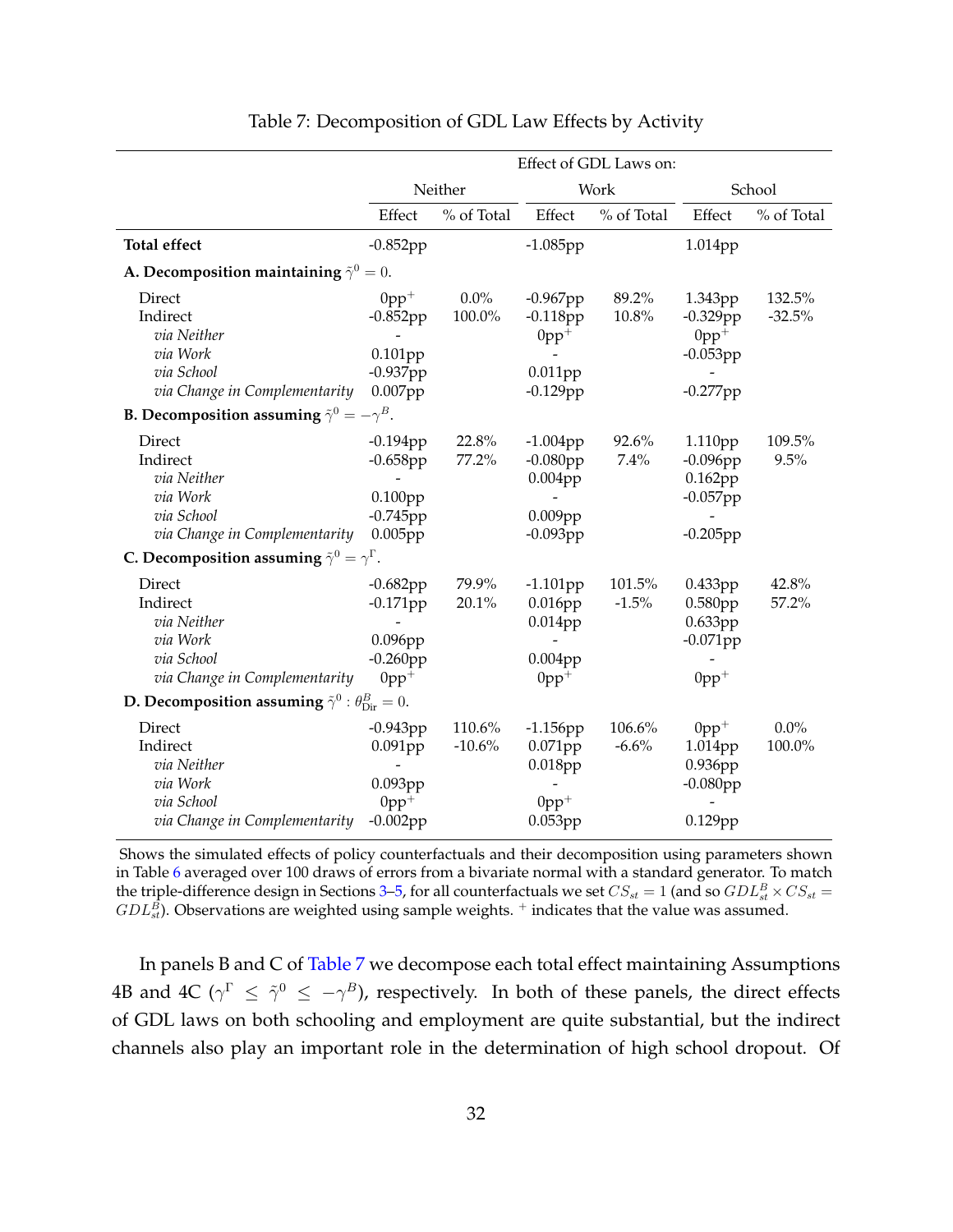the total effect of GDL laws on high school enrollment, 43%–110% can be attributable to the direct channel of reducing access to school commuting options. However, very little (-0.06pp – -0.07pp) of the indirect effect of GDL laws on schooling is coming through the employment channel. Instead, the indirect effect of GDL laws on schooling is caused by a reduction in the utility of the "neither" activity.

In panel D of [Table 7,](#page-31-0) we make the strongest statement about the  $\tilde{\gamma}^0$  parameter; that it is so negative that  $\tilde{\gamma}+(\gamma^B+\pi^B_{CS\times GDL})=0$  (the upper edge of Assumption 4D). Intuitively, this forces the direct effect of GDL laws on school-going to be zero. Under this assumption, nearly all of the increase in schooling can be attributed to the indirect effect stemming from decreased utility for the neither school nor work option. The effect of GDL laws on teen employment is driven almost entirely by the direct effect of reduced access to commuting options. Note that this finding is consistent across all panels of [Table 7.](#page-31-0)

The decompositions in [Table 7](#page-31-0) consistently show that at most a small component of the total effect of GDL laws on schooling is due to substitution away from employment. This holds across all considered values of  $\tilde{\gamma}^0.$  Instead, the total effect on schooling is driven by some combination of the direct channel and the indirect effect through the "neither work nor school" channel. Similarly, only a small component of the total effect of GDL laws on employment is due to changes in schooling decisions. In sum, work and school are not the margins of adjustment to mobility restrictions that affect each other; rather, participating in neither activity is the channel of primary adjustment.

This conclusion is crucial for interpreting the effects presented earlier in this paper and for future policy design. It suggests that the estimated reduction in high school dropout due to the implementation of GDL laws is not caused by teens substituting away from employment, but instead is caused by reduced utility associated with leisure and/or risky behaviors. On the other hand, the estimated reduction in teen employment due to GDL laws seems to have been driven primarily by a reduction in teens' ability to commute to jobs. Future policies that specifically target access to non-work, non-school activities would therefore likely be able to preserve the negative dropout effect without inducing a corresponding negative effect on teen employment.

# <span id="page-32-0"></span>**7 Conclusion**

We interact graduated drivers licensing and compulsory schooling laws to study the effects of mobility restrictions on schooling and employment outcomes for 16-year-olds in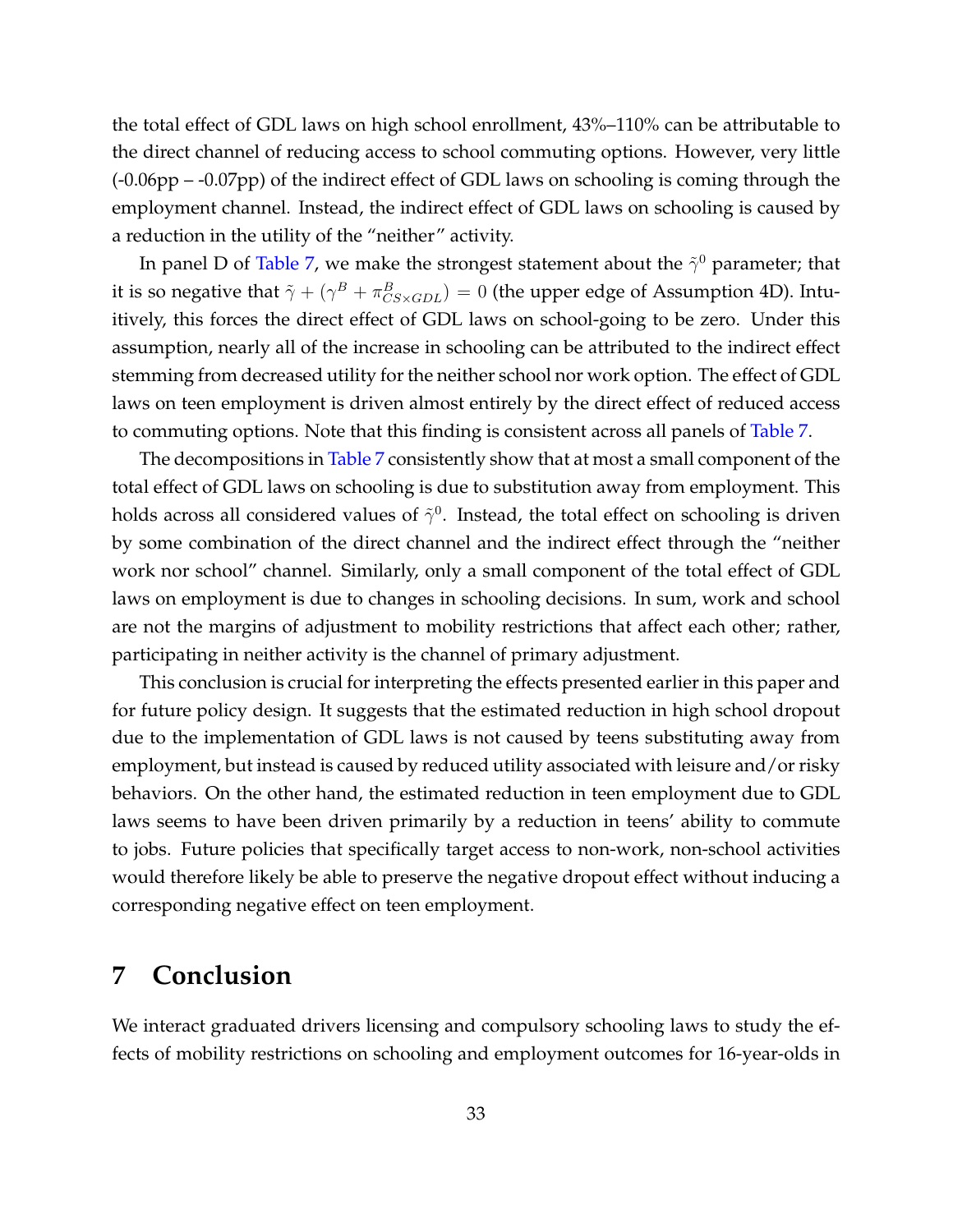the United States. GDL laws were adopted by many states in the late 1990s, before the gradual ratcheting up of minimum legal dropout ages in the 2000s. This created a window of time during which teen automobility was restricted but when teens could choose to drop out of school. We use this window to determine whether mobility restrictions increase or decrease school-leaving in a setting in which students still have the option to leave school.

A robust set of results indicate that GDL laws—which restrict teen mobility—actually decrease high school dropout by about 0.8pp (a 21% reduction from the mean), but only in settings in which school-leaving is a legal option. This potentially surprising result suggests that access to other activities may have decreased even more than access to school, leading to substitution towards schooling. To this end, we estimate the effect of GDL laws on teen labor force participation and find that these laws led to a 2.0pp (8.7% at the mean) reduction in 16-year-old labor force participation.

We turn to a structural model of multiple activity choice to help interpret these results. The model has its own set of identification and interpretation challenges, and our discussion of these may be useful for others combining policy analysis with structural modeling. The model separates the direct effects of the policy from indirect channels (through substitution or complementarity effects). Under reasonable assumptions, we find that the indirect impacts of GDL laws on schooling are not due to decreased access to work, but likely reflect decreased access to activities that are neither work nor school. This accords with the literature on GDL laws and risky behaviors.

Teen mobility restrictions offer a classic economic example of trade-offs in policy design. While the motivation for GDL laws was to increase teen safety, they had a number of other effects on teen behavior. We find an additional benefit on school-going, contributing to educational attainment. However, GDL laws also decreased teen work, which may itself have additional positive or negative consequences in the long run. Our decomposition of the total effects of GDL laws into direct and indirect channels offers important insight for future policy design. Namely, that policies limiting teen mobility might preserve the benefit to educational attainment, while avoiding the negative effect on teen employment by targeting access to non-work, non-school activities.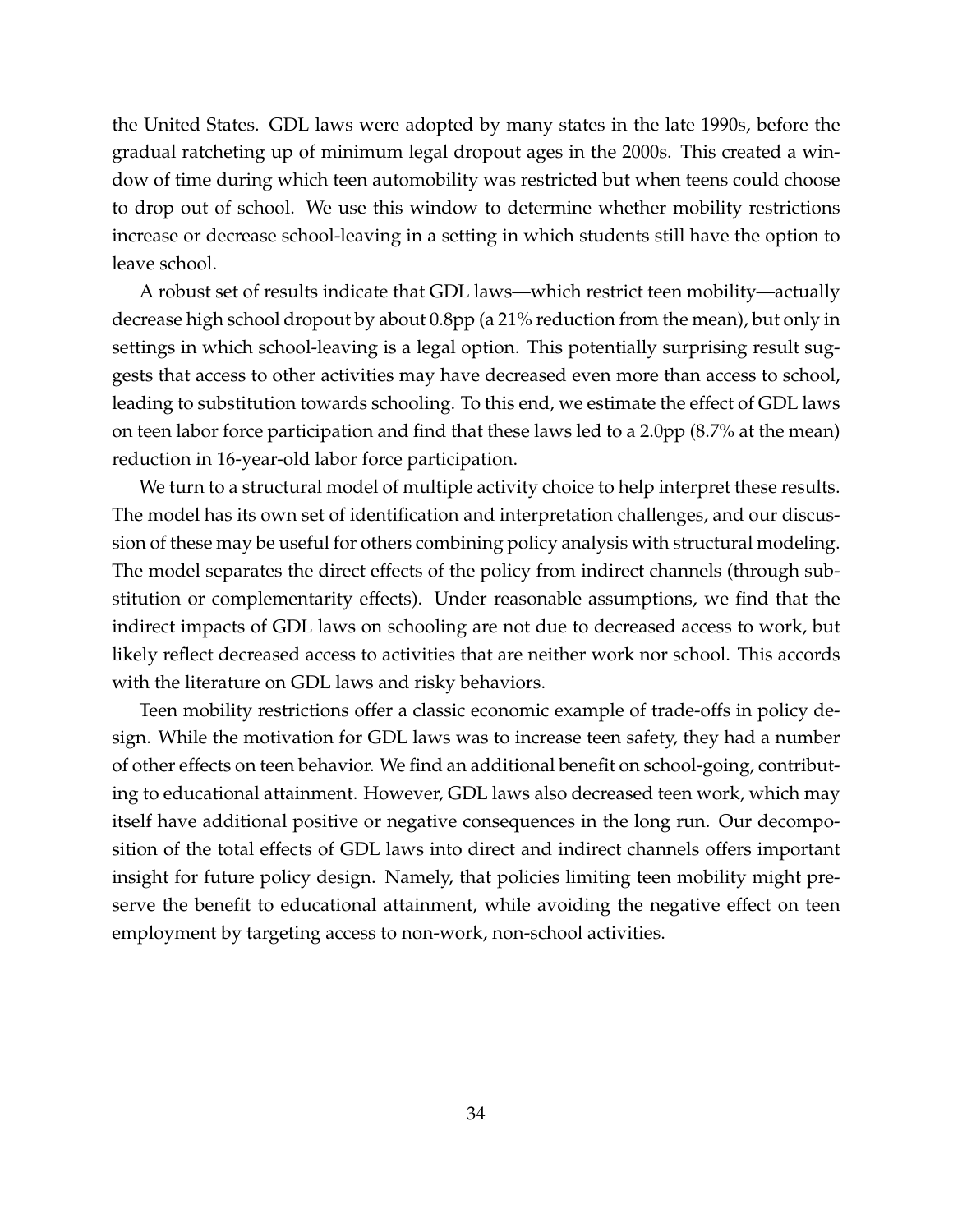# **References**

- <span id="page-34-1"></span>Amuedo-Dorantes, Catalina, Esther Arenas-Arroyo, and Almudena Sevilla. 2020. "Labor Market Impacts of States Issuing of Driver's Licenses to Undocumented Immigrants." *Labour Economics,* IZA Discussion Paper Series, 63 (April): 101805.
- <span id="page-34-3"></span>Anderson, D. Mark. 2014. "In School and Out of Trouble? The Minimum Dropout Age and Juvenile Crime." *Review of Economics and Statistics* 96 (2): 318–331.
- <span id="page-34-4"></span>Argys, Laura, Tom Mroz, and Melinda Pitts. 2019. "Driven from Work: Graduated Driver License Programs and Teen Labor Market Outcomes." *Federal Reserve Bank of Atlanta, Working Papers,* Federal Reserve Bank of Atlanta Working Paper Series.
- <span id="page-34-8"></span>Arkolakis, Costas, and Fabian Eckert. 2017. "Combinatorial Discrete Choice." *SSRN Electronic Journal* (January).
- <span id="page-34-5"></span>Berry, Steven, James Levinsohn, and Ariel Pakes. 1995. "Automobile Prices in Market Equilibrium." *Econometrica* 63 (4): 841–890.
- <span id="page-34-2"></span>Black, Dan A., Natalia Kolesnikova, and Lowell J. Taylor. 2014. "Why Do So Few Women Work in New York (and So Many in Minneapolis)? Labor Supply of Married Women Across US Cities." *Journal of Urban Economics* 79:59–71.
- <span id="page-34-7"></span>Borusyak, Kirill, Xavier Jaravel, and Jann Spiess. 2021. "Revisiting Event Study Designs: Robust and Efficient Estimation."
- <span id="page-34-9"></span>Bostwick, Valerie K. 2018. "Saved by the Morning Bell: School Start Time and Teen Car Accidents." *Contemporary Economic Policy* 36, no. 4 (October): 591–606.
- <span id="page-34-0"></span>Bray, Jeremy W., Gary A. Zarkin, Chris Ringwalt, and Junfeng Qi. 2000. "The Relationship Between Marijuana Initiation and Dropping Out of High School." *Health Economics* 9  $(1): 9-18.$
- <span id="page-34-10"></span>Callaway, Brantly, and Pedro H.C. Sant'Anna. 2021. "Difference-in-Differences with Multiple Time Periods." *Journal of Econometrics* 225, no. 2 (December): 200–230.
- <span id="page-34-6"></span>Chaisemartin, Clément de, and Xavier D'Haultfoeuille. 2022. "Two-way Fixed Effects and Differences-in-Differences Estimators with Several Treatments." *NBER Working Paper Series* (Cambridge, MA) (February).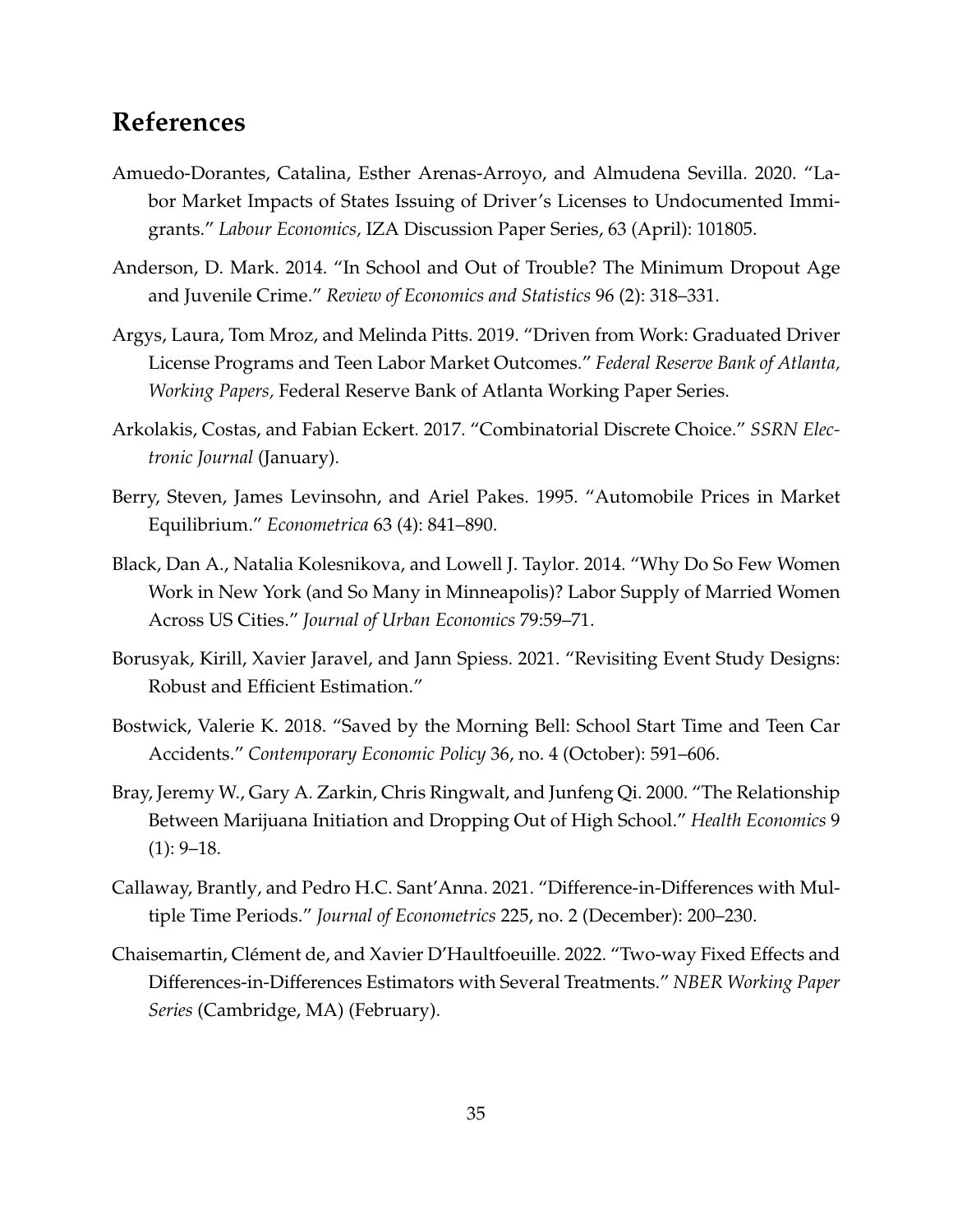- <span id="page-35-10"></span>Chaisemartin, Clément de, and Xavier D'Haultfœuille. 2020. "Two-Way Fixed Effects Estimators with Heterogeneous Treatment Effects." *American Economic Review* 110, no. 9 (September): 2964–2996.
- <span id="page-35-4"></span>Cohodes, Sarah R., Daniel S. Grossman, Samuel A. Kleiner, and Michael F. Lovenheim. 2016. "The Effect of Child Health Insurance Access on Schooling: Evidence from Public Insurance Expansions." *Journal of Human Resources* 51 (3): 727–759.
- <span id="page-35-0"></span>Crispin, Laura M. 2017. "Extracurricular Participation, "At-Risk" Status, and the High School Dropout Decision." *Education Finance and Policy* 12, no. 2 (April): 166–196.
- <span id="page-35-8"></span>Dee, Thomas S., David C. Grabowski, and Michael A. Morrisey. 2005. "Graduated driver licensing and teen traffic fatalities." *Journal of Health Economics* 24 (3): 571–589.
- <span id="page-35-2"></span>Deza, Monica. 2019. "Graduated driver licensing and teen fertility." *Economics and Human Biology* 35 (December): 51–62.
- <span id="page-35-1"></span>Deza, Monica, and Daniel Litwok. 2016. "Do Nighttime Driving Restrictions Reduce Criminal Participation Among Teenagers? Evidence From Graduated Driver Licensing." *Journal of Policy Analysis and Management* 35, no. 2 (April): 306–332.
- <span id="page-35-5"></span>Dustmann, Christian, and Arthur van Soest. 2008. "Part-Time Work, School Success and School Leaving." *Economics of Education and Training:* 23–45.
- <span id="page-35-3"></span>Eckstein, Zvi, and Kenneth I. Wolpin. 1999. "Why Youths Drop Out of High School: The Impact of Preferences, Opportunities, and Abilities." *Econometrica* 67 (6): 1295–1339.
- <span id="page-35-6"></span>Gentzkow, Matthew. 2007. "Valuing New Goods in a Model with Complementarity: Online Newspapers." *American Economic Review* 97, no. 3 (June): 713–744.
- <span id="page-35-9"></span>Gilpin, Gregory. 2019. "Teen Driver Licensure Provisions, Licensing, and Vehicular Fatalities." *Journal of Health Economics* 66:54–70.
- <span id="page-35-11"></span>Goodman-Bacon, Andrew. 2021. "Difference-in-Differences with Variation in Treatment Timing." *Journal of Econometrics* 225, no. 2 (December): 254–277.
- <span id="page-35-7"></span>Goolsbee, Austan, and Amil Petrin. 2004. "The Consumer Gains from Direct Broadcast Satellites and the Competition with Cable TV." *Econometrica* 72, no. 2 (March): 351– 381.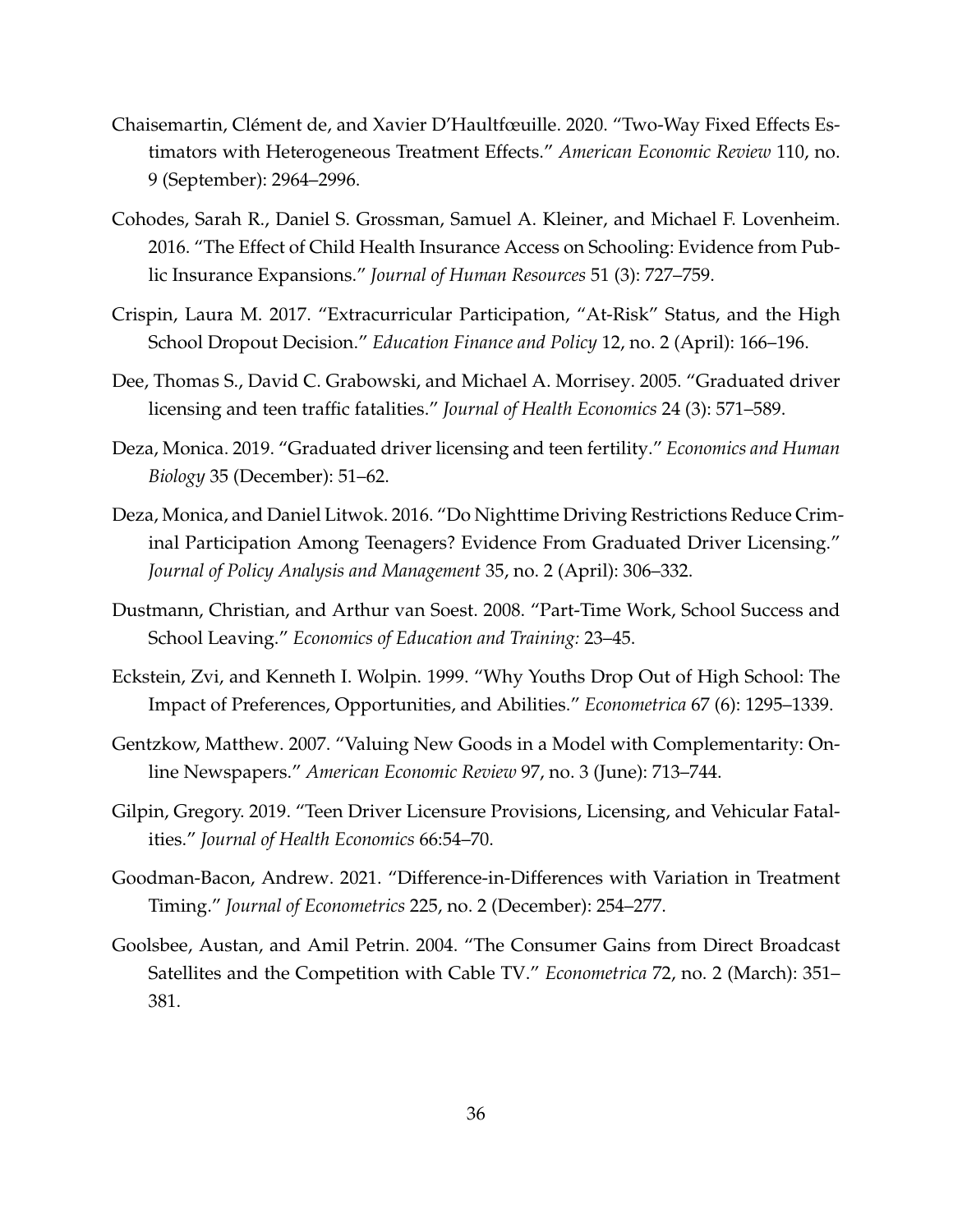- <span id="page-36-2"></span>Groves, Lincoln H. 2020. "Still "Saving Babies"? The Impact of Child Medicaid Expansions on High School Completion Rates." *Contemporary Economic Policy* 38, no. 1 (January): 109–126.
- <span id="page-36-8"></span>Howley, Craig B., Aimee A. Howley, and Steven Shamblen. 2001. "Riding the School Bus: A Comparison of the Rural and Suburban Experience in Five States." *Journal of Research in Rural Education* 17 (1): 41–63.
- <span id="page-36-7"></span>Huh, Jason, and Julian Reif. 2021. "Teenage Driving, Mortality, and Risky Behaviors." *American Economic Review: Insights* 3, no. 4 (December): 523–539.
- <span id="page-36-6"></span>Karaca-Mandic, Pinar, and Greg Ridgeway. 2010. "Behavioral Impact of Graduated Driver Licensing on Teenage Driving Risk and Exposure." *Journal of Health Economics* 29 (1): 48–61.
- <span id="page-36-10"></span>Keane, Michael P. 1992. "A Note on Identification in the Multinomial Probit Model." *Journal of Business & Economic Statistics* 10, no. 2 (April): 193.
- <span id="page-36-4"></span>Kennedy, Kendall J. 2020. "The Unexpected Effects of No Pass, No Drive Policies on High School Education." *Journal of Policy Analysis and Management* 39, no. 1 (January): 191– 217.
- <span id="page-36-0"></span>Koch, Steven F., and Kerry Anne McGeary. 2005. "The Effect of Youth Alcohol Initiation on High School Completion." *Economic Inquiry* 43 (4): 750–765.
- <span id="page-36-9"></span>Lewbel, Arthur. 2007. "Coherency and Completeness of Structural Models Containing a Dummy Endogenous Variable." *International Economic Review* 48, no. 4 (December): 1379–1392.
- <span id="page-36-5"></span>Li, Shanjun. 2018. "Better Lucky Than Rich? Welfare Analysis of Automobile Licence Allocations in Beijing and Shanghai." *Review of Economic Studies* 85, no. 4 (October): 2389–2428.
- <span id="page-36-1"></span>Lovenheim, Michael, Randall Reback, and Leigh Wedenoja. 2016. "How Does Access to Health Care Affect Teen Fertility and High School Dropout Rates? Evidence from School-Based Health Centers." *National Bureau of Economic Research* (Cambridge, MA) (February).
- <span id="page-36-3"></span>Miller, Sarah, and Laura R. Wherry. 2018. "The Long-Term Effects of Early Life Medicaid Coverage." *Journal of Human Resources* 54, no. 3 (January): 0816\_8173R1.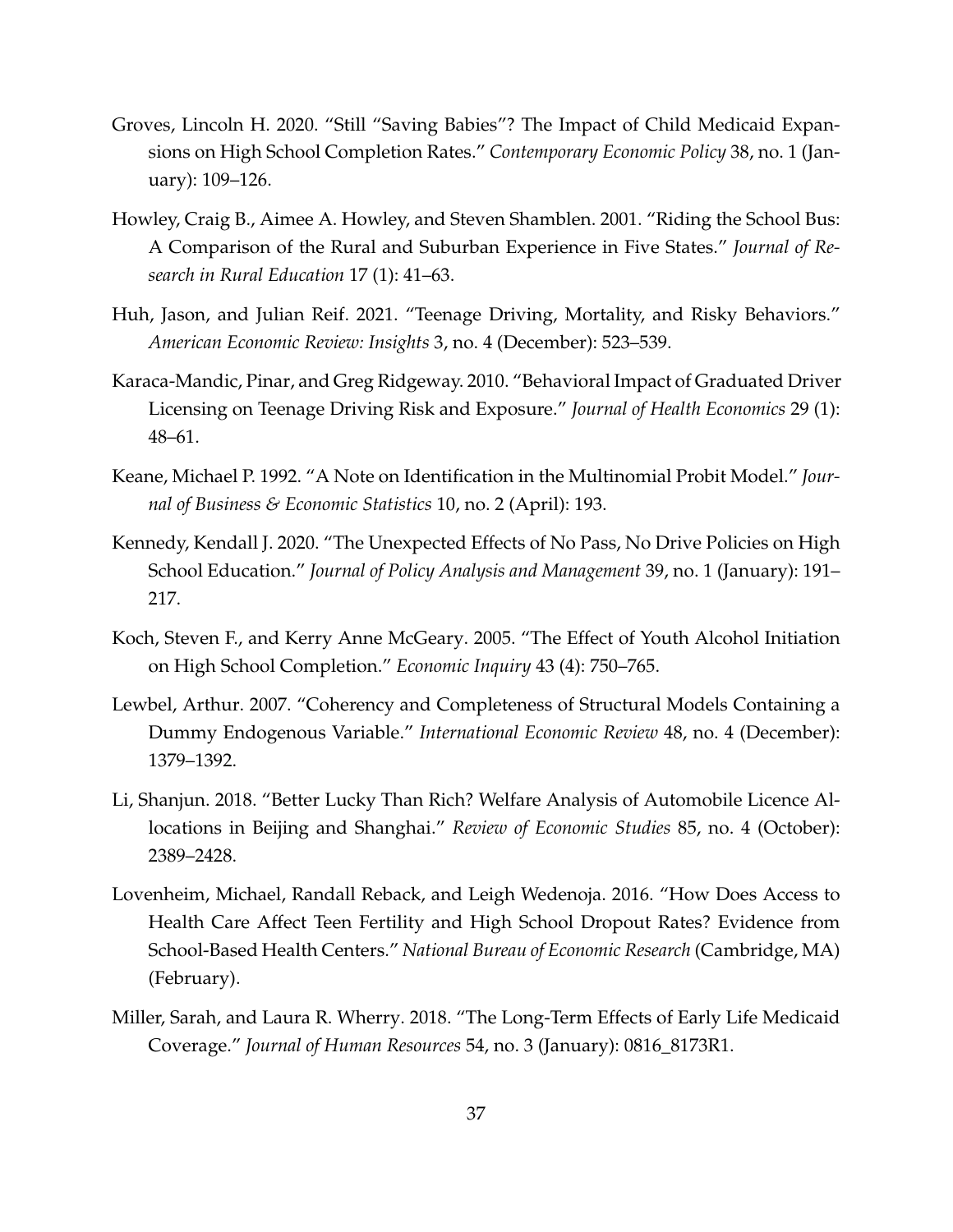- <span id="page-37-9"></span>Mogensen, Patrick Kofod, and Asbjorn Nilsen Riseth. 2018. "Optim: A Mathematical Optimization Package for {Julia}." *Journal of Open Source Software* 3 (24): 615.
- <span id="page-37-3"></span>Montmarquette, Claude, Nathalie Viennot-Briot, and Marcel Dagenais. 2007. "Dropout, School Performance, and Working While in School." *The Review of Economics and Statistics* 89 (4): 752–760.
- <span id="page-37-7"></span>Mundlak, Yair. 1978. "On the Pooling of Time Series and Cross Section Data." *Econometrica* 46, no. 1 (January): 69.
- <span id="page-37-2"></span>Oreopoulos, Philip. 2007. "Do Dropouts Drop Out Too Soon? Wealth, Health and Happiness from Compulsory Schooling." *Journal of Public Economics* 91, nos. 11-12 (December): 2213–2229.
- <span id="page-37-5"></span>. 2009. "Would More Compulsory Schooling Help Disadvantaged Youth? Evidence from Recent Changes to School-Leaving Laws." In *The Problems of Disadvantaged Youth: An Economic Perspective,* edited by Jonathan Gruber, 85–112. University of Chicago Press.
- <span id="page-37-4"></span>Severen, Christopher, and Arthur van Benthem. 2019. "Formative Experiences and the Price of Gasoline." (Cambridge, MA), NBER Working Paper Series (July).
- <span id="page-37-0"></span>Shults, Ruth A., Emily Olsen, and Allan F. Williams. 2015. "Driving Among High School Students - United States, 2013." *Morbidity and Mortality Weekly Report* 64 (12): 313–317.
- <span id="page-37-6"></span>Sun, Liyang, and Sarah Abraham. 2021. "Estimating Dynamic Treatment Effects in Event Studies with Heterogeneous Treatment Effects." *Journal of Econometrics* 225, no. 2 (December): 175–199.
- <span id="page-37-8"></span>Train, Kenneth E. 2009. *Discrete Choice Methods with Simulation.* Cambridge University Press.
- <span id="page-37-1"></span>Voas, Robert, and Tara Kelley-Baker. 2008. "Licensing Teenagers: Nontraffic Risks and Benefits in the Transition to Driving Status." *Traffic Injury Prevention* 9 (2).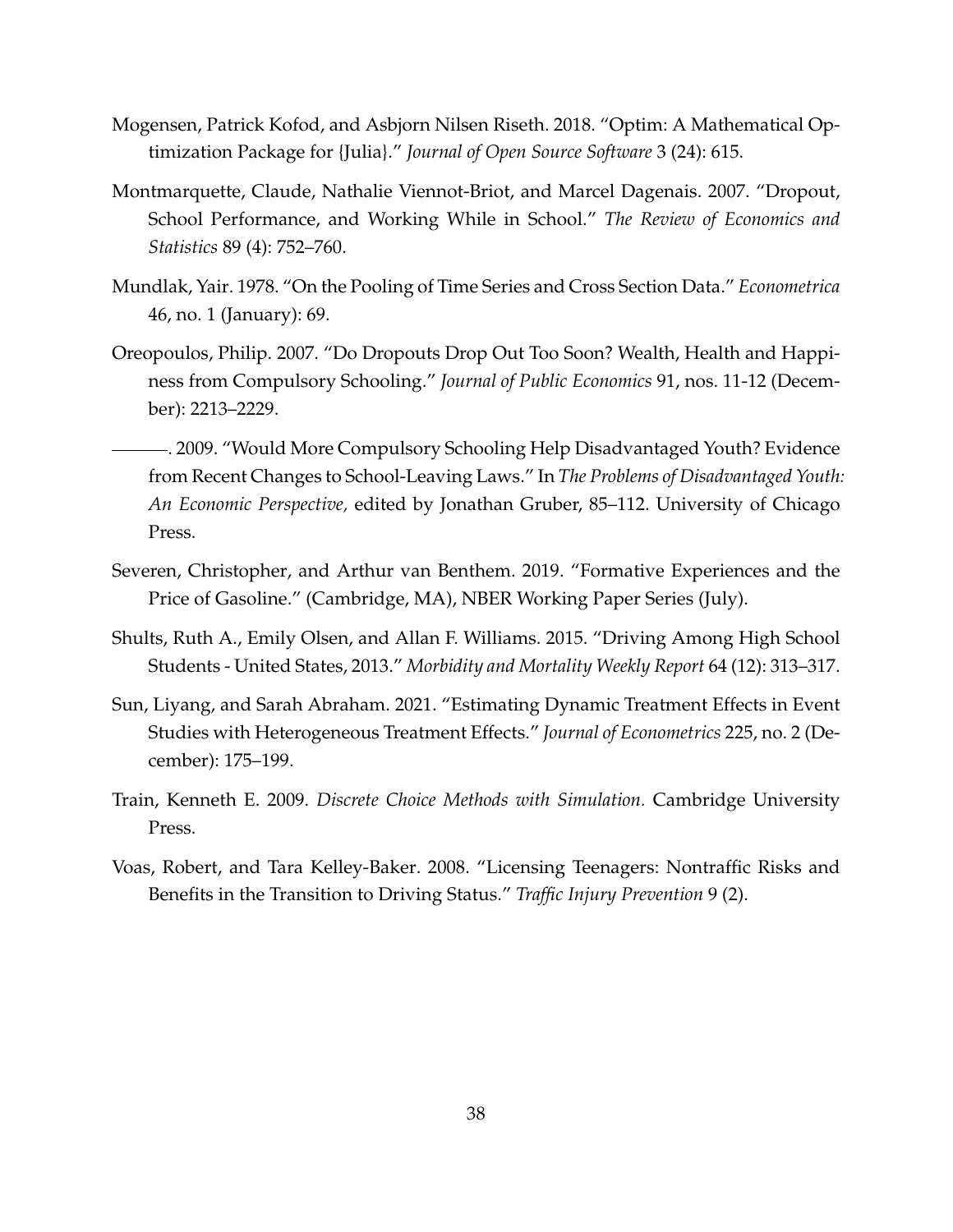# **Appendix**

# <span id="page-38-0"></span>**A GDL Laws and Teen Driving**

To verify that GDL laws had a binding effect on teen automobile use, we estimate the effect of GDL roll-out on a proxy for driving.<sup>39</sup> We use the rate of fatal car accidents involving a teen driver as a proxy for the prevalence of teen driving by linking the GDL laws to data from the US Department of Transportation's Fatality Analysis Reporting System (FARS). FARS is a nationwide census of all fatal injuries suffered in motor vehicle crashes and provides data on the location and timing of the accident as well as the involved drivers' birth-years.

We collapse each year of FARS data into state-by-age-of-driver bins and calculate the number of car accidents involving a fatality for each bin. To convert these accident counts into rates, we use data from the National Cancer Institute's Surveillance, Epidemiology, and End Results (SEER) dataset, which includes estimates of year-by-age populations for every county. This allows us to create state-, year-, and age-specific measures of the fatal car accident rate. An advantage of this outcome is that FARS contains the universe of fatal car accidents in the United States over our entire sample period and includes all persons involved in accidents that result in a fatality, not just fatalities themselves.

We estimate the effect of increasing the minimum full-privilege driving license age on age-specific accident rates using a two-way fixed effects model:

$$
AccRate_{16,st} = \beta GDL_{st} + D_s + D_t + \epsilon_{st}, \tag{A.1}
$$

where  $AccRate_{16,st}$  is the count of fatal car accidents in which at least one driver was aged 16 divided by the population aged 16 in state s in year t (in 1,000s). The primary variable of interest is  $GDL_{st}$ , which measures the minimum age at which teens can obtain a full driver's license with no restrictions. The model includes both state and year fixed effects and is weighted by the population aged 16 in state  $s$  in year  $t$ . Standard errors are clustered at the state level.

Column (1) of [Table A.1](#page-39-0) shows that a one year increase in the minimum age at which teens can receive an unrestricted driver's license reduces the rate of fatal car accidents for

 $39$ Few data directly report teen automobile use, and none that we are aware of contain large samples of teens across states and over time.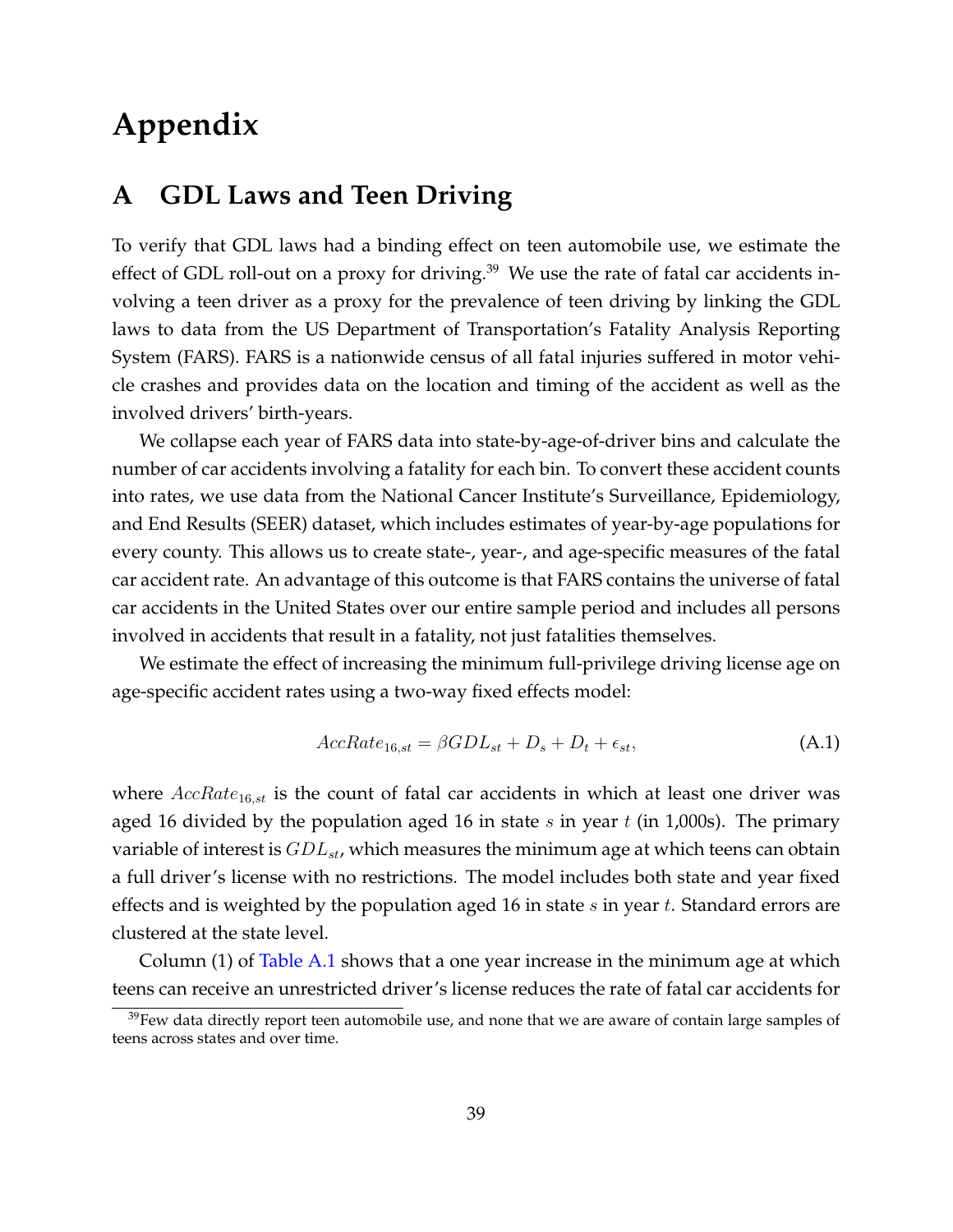drivers aged 16 by 0.04 accidents per thousand 16-year-olds in the (state's) population. At the mean (0.214 fatal accidents per thousand population aged 16), this is equivalent to a 17% reduction. In column (2), we replace the continuous measure of unrestricted driving age with an indicator variable that equals one if the minimum unrestricted driving age is strictly greater than 16 (corresponding to the solid, black line in [Figure 1a\)](#page-6-0). This yields an even larger negative estimate of 0.07 accidents per thousand 16-year-old population, indicating that teens are significantly less likely to be involved in a fatal car accident when they cannot access an unrestricted driver's license.

|                                              |                        | Accidents per 1,000 |             |
|----------------------------------------------|------------------------|---------------------|-------------|
|                                              | (1)                    | (2)                 | (3)         |
| Minimum Unrestricted Driving Age             | $-0.036***$<br>(0.011) |                     |             |
| Min. Unres. Driving $Age > 16$ (year $t+2$ ) |                        |                     | $-0.007$    |
|                                              |                        |                     | (0.016)     |
| Min. Unres. Driving $Age > 16$ (year $t+1$ ) |                        |                     | $-0.010$    |
|                                              |                        |                     | (0.016)     |
| Min. Unres. Driving $Age > 16$               |                        | $-0.073***$         | $-0.035***$ |
|                                              |                        | (0.016)             | (0.013)     |
| Min. Unres. Driving $Age > 16$ (year t-1)    |                        |                     | $-0.016$    |
|                                              |                        |                     | (0.015)     |
| Min. Unres. Driving $Age > 16$ (year t-2)    |                        |                     | $-0.014$    |
|                                              |                        |                     | (0.014)     |
| Mean Outcome                                 |                        | 0.214               |             |
| Obs                                          | 1.350                  | 1.350               | 1.150       |

<span id="page-39-0"></span>Table A.1: Effect of Minimum Driving Age on Fatal Car Accidents with Age 16 Drivers

All specifications include state and year fixed-effects and are weighted by the total state population. Standard errors are clustered at the state level.  $*$  p<0.10,  $*$  p<0.05,  $**$  p<0.01

The results in [Table A.1](#page-39-0) indicate that the introduction of GDL laws significantly restricted teen driving de facto. In column (3) we also include two leads and two lags of the minimum driving age indicator variable as a test for whether we are merely picking up trends in teen driving behavior. We find no evidence of either pre-trends or a delayed impact of the policy change on teen driving. This provides a measure of confidence that we are assigning changes in GDL laws to the correct year. In [Table A.2,](#page-40-0) we provide detailed estimates of the different GDL ages in half-year increments on fatal accident involvement rates for each age from 15 to 18. The largest effects as a percentage of the mean outcome are for 16-year-olds.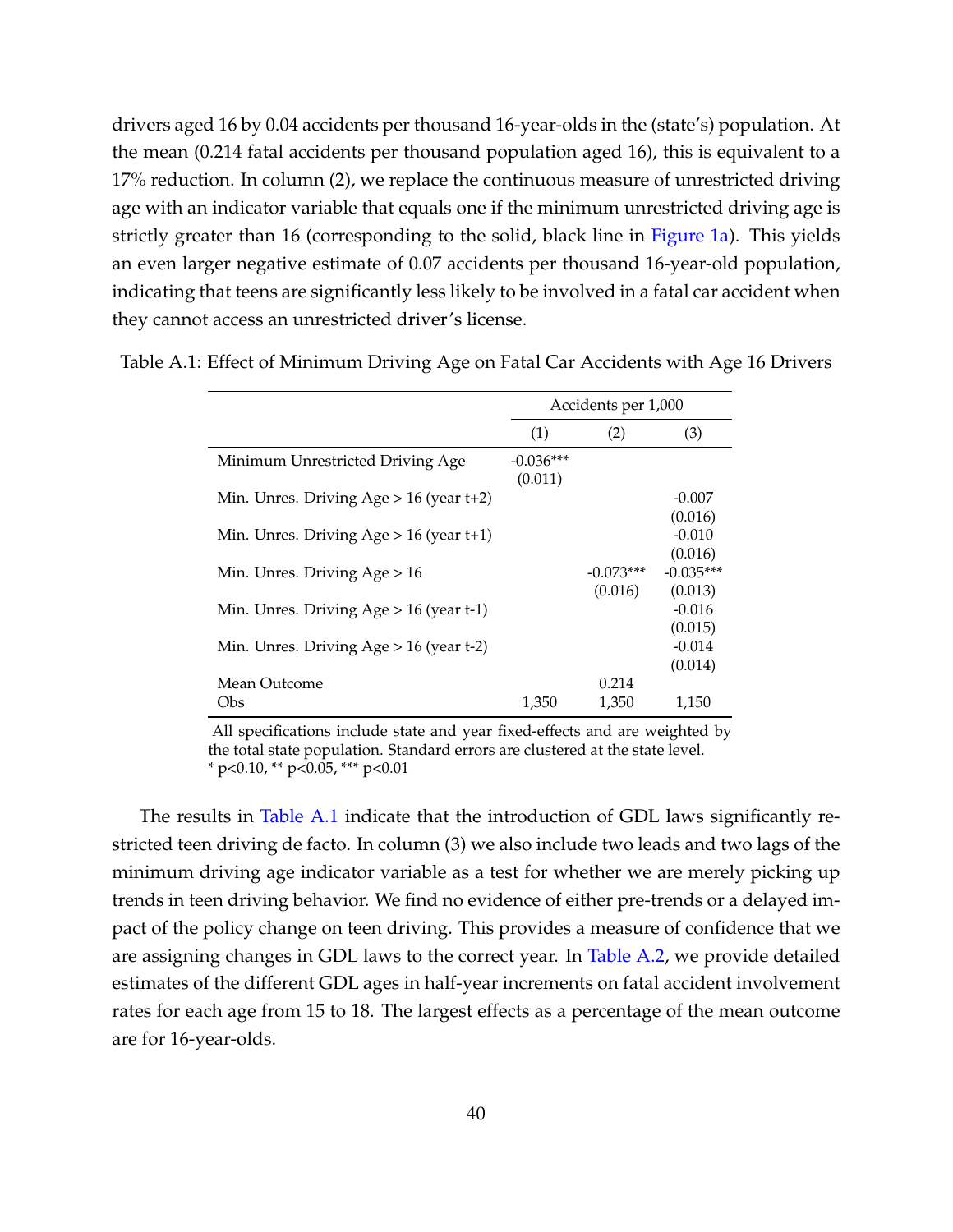Accidents per 1,000 Age 15 Age 16 Age 17 Age 18  $(1)$   $(2)$   $(3)$   $(4)$ Min. Unres. Driving Age  $\in$  [16.5, 17] -0.016\* -0.069\*\*\* -0.029\* -0.025 (0.009) (0.016) (0.015) (0.015) Min. Unres. Driving Age  $\in$  [17, 17.5) -0.001 -0.070\*\*\* -0.035\*\* -0.041\*\*\* (0.007) (0.023) (0.013) (0.012) Min. Unres. Driving Age  $\in$  [17.5, 18) 0.011 -0.165\*\*\* -0.109\*\*\* -0.092\*\* (0.007) (0.038) (0.031) (0.045) Min. Unres. Driving  $Age = 18$  0.004  $-0.071***$  -0.043\*\*\*  $-0.019$ (0.008) (0.019) (0.015) (0.017) Mean Outcome  $0.042$   $0.212$   $0.292$   $0.380$ Obs 1,350 1,350 1,350 1,350

<span id="page-40-0"></span>Table A.2: The Effect of Minimum Driving Age on Fatal Car Accidents by Driver Age, Precise Measures

All specifications include state and year fixed-effects and are weighted by the total state population. Standard errors are clustered at the state level.

 $*$  p<0.10,  $*$  p<0.05,  $**$  p<0.01

These findings accord with previous work showing that the implementation of GDL laws decreased teen driving fatalities [\(Dee, Grabowski, and Morrisey 2005\)](#page-35-8). While our results likely reflect declines in teen driving, they may also capture changes in other margins of driving behavior, such as safety. However, [Gilpin \(2019\)](#page-35-9) and [Karaca-Mandic and](#page-36-6) [Ridgeway \(2010\)](#page-36-6) show that decreases in driving fatalities stem primarily from reductions in teen driving rather than improvements in the quality of teen driving.<sup>40</sup> When taken in conjunction with our results, it appears that we are correctly assigning GDL laws to state-years and that these laws did, in fact, restrict teen mobility.

<sup>&</sup>lt;sup>40</sup>Relatedly, [Severen and Benthem \(2019\)](#page-37-4) find that GDL laws do not appear to lead to long-run reductions in driving. [Bostwick \(2018\)](#page-34-9) uses changes in school start times to show that teen driving safety is very responsive to outside factors, such as cognitive load and sleepiness as well as traffic congestion.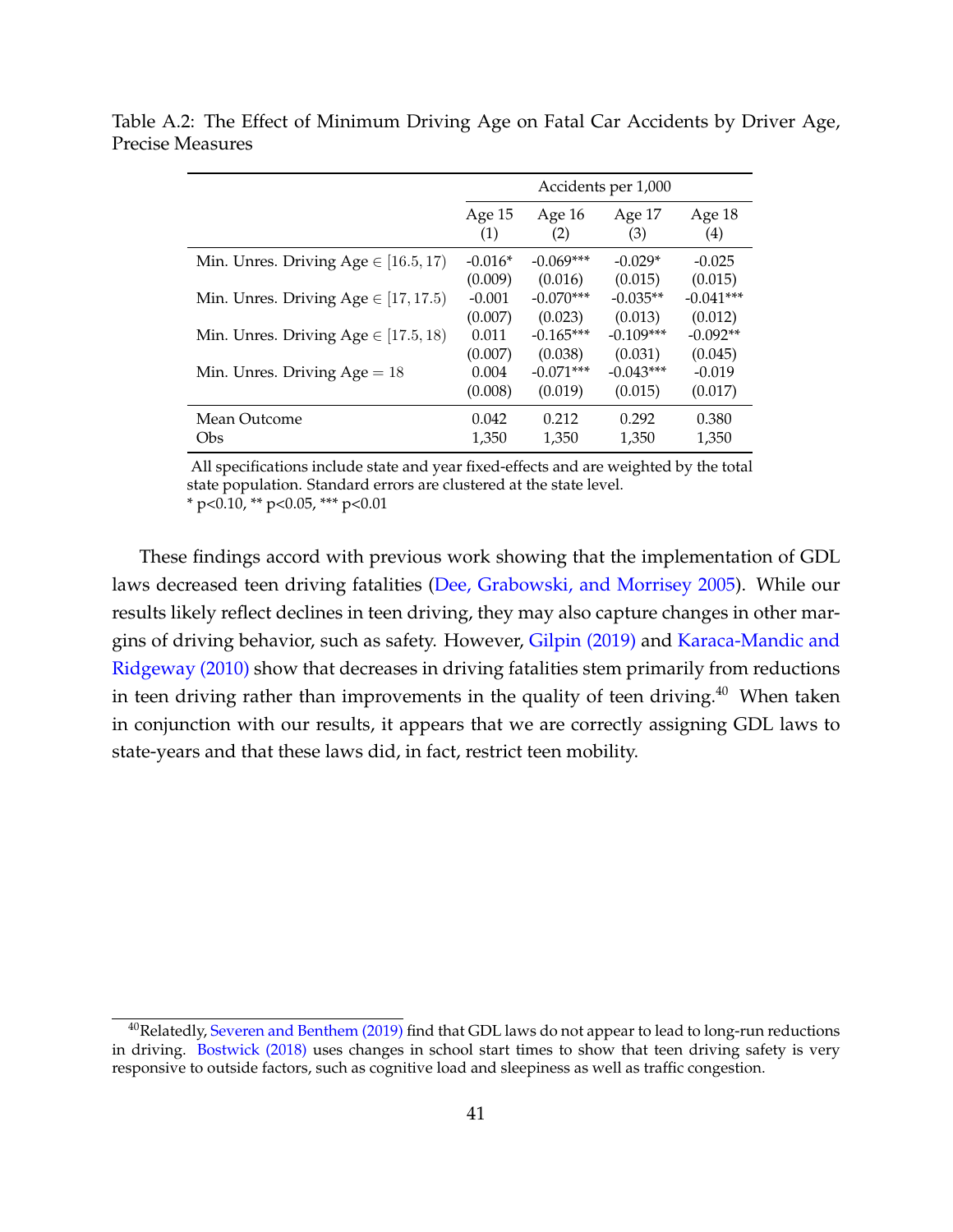# **B Additional Results**

<span id="page-41-0"></span>

|          |  |  | Table B.1: The Effect of Minimum Unrestricted Driving Age on Teen Dropout Decision |  |  |  |
|----------|--|--|------------------------------------------------------------------------------------|--|--|--|
| (Linear) |  |  |                                                                                    |  |  |  |

|                                                                                     | Not In School = $1$     |                         |                            |                                  |                       |                       |  |
|-------------------------------------------------------------------------------------|-------------------------|-------------------------|----------------------------|----------------------------------|-----------------------|-----------------------|--|
|                                                                                     |                         | Triple-Diff             |                            |                                  | Diff-in-Diff          |                       |  |
|                                                                                     | (1)                     | (2)                     | (3)                        | (4)                              | (5)                   | (6)                   |  |
| Min. Unres. Driving Age > 16 ( $\beta_1$ )                                          | 0.0014<br>(0.0043)      | 0.0005<br>(0.0042)      | 0.0033<br>(0.0051)         | 0.0008<br>(0.0044)               | $-0.0022$<br>(0.0035) | $-0.0024$<br>(0.0033) |  |
| School-Leaving Age $\leq 16 \, (\beta_2)$                                           | $0.0186***$<br>(0.0046) | $0.0175***$<br>(0.0044) |                            |                                  |                       |                       |  |
| Min. Unres. Driving Age > 16<br>$\times$ School-Leaving Age $\leq$ 16 ( $\beta_3$ ) | $-0.0089*$<br>(0.0045)  | $-0.0076*$<br>(0.0045)  | $-0.0104$<br>(0.0062)      |                                  |                       |                       |  |
| <b>Effect of GDL if</b><br>School-Leaving Age $\leq$ 16 ( $\beta_1 + \beta_3$ )     | $-0.0075**$<br>(0.0037) | $-0.0071*$<br>(0.0038)  | $-0.0071$<br>(0.0046)      | $-0.0069*$<br>(0.0038)           |                       |                       |  |
| School-Leaving Age                                                                  | As Observed             |                         | Never<br>Switchers<br>Only | Fixed in<br>Yr. of GDL<br>Change |                       |                       |  |
| Controls<br>Obs                                                                     | 75,196                  | Y<br>75,196             | Υ<br>46,567                | Υ<br>75,196                      | 75,196                | Y<br>75,196           |  |

Results from two-way fixed-effects regression using CPS ASEC data from 1990–2017. All specifications include state and year fixed effects. Controls in columns (2)–(4) and (6) are: gender; race/ethnicity indicators; mother's education; presence of father in household; receipt of SNAP benefits; state unemployment rate; and state log real effective minimum wage. Columns (4) and (6) also include indicators for the state minimum legal dropout age. Column (3) limits the sample to states that never changed school-leaving age, while Column (4) fixes school-leaving age to its level when the state increased minimum unrestricted driving age to >16. Standard errors are clustered at the state level. \* p<0.10, \*\* p<0.05, \*\*\* p<0.01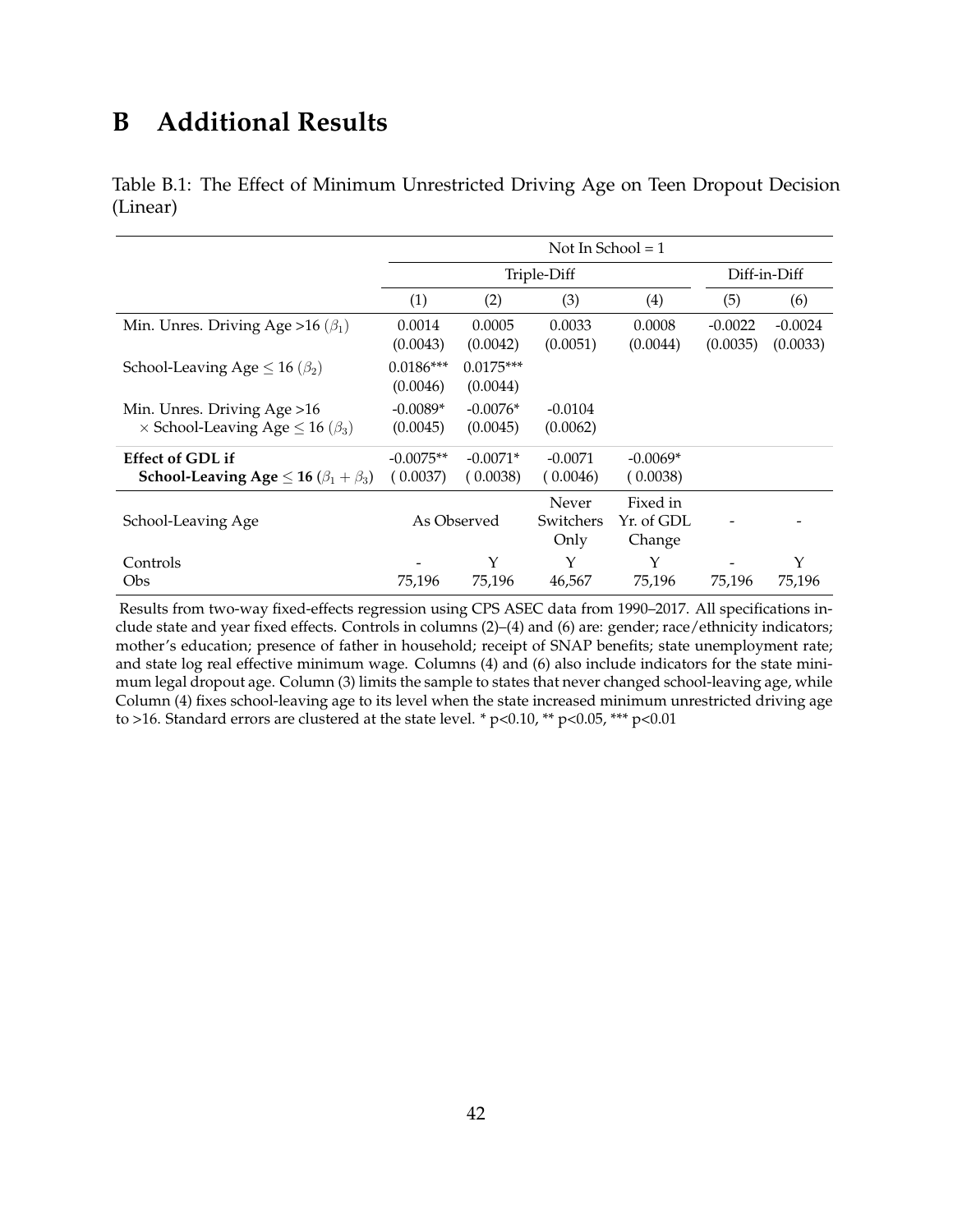# <span id="page-42-0"></span>**C Robustness Analyses**

In this section, we address a growing literature that has identified biases in two-way fixed effects estimation of staggered adoption difference-in-differences research designs (e.g., [Chaisemartin and D'Haultfœuille 2020;](#page-35-10) [Goodman-Bacon 2021;](#page-35-11) [Sun and Abraham](#page-37-6) [2021\)](#page-37-6). One source of such bias highlighted by [Goodman-Bacon \(2021\)](#page-35-11) is that the two-way fixed effects estimator for a difference-in-differences identification strategy implicitly uses previously-treated cohorts to estimate counterfactual outcomes for later-treated cohorts. This can be problematic if treatment effects are changing over time. Given that our data covers 28 years and that there are changes in GDL laws over several years, we consider subsets of the full study window in order to probe whether our estimated treatment effects are dynamic or static.

Specifically, we introduce two sample restrictions into the estimation of the probit model in [Equation 1.](#page-9-1) First, we remove states that are "always-treated" in our study window (i.e., adopted a GDL law restricting full privilege licenses to teens older than 16 prior to 1997).<sup>41</sup> This precludes long-run dynamic effects from early-adopter states from contaminating estimated effects. Second, we cut off the sample at earlier and earlier years, targeting the 1997–2002 window when most states adopted GDL laws.

[Table C.1](#page-43-0) shows the results of these exercises. Column (1) replicates our preferred specification (column  $(2)$  of [Table 2\)](#page-12-1) to aid comparison. Columns  $(2)$ – $(5)$  drop any states that are always-treated during our study window (about 20% of observations). While column (2) uses data over the full study window, columns (3)–(5) respectively omit the five, ten, and fifteen most recent years of data. Results for all model estimates are relatively constant across specifications, though they become less precise as more data is omitted. The placebo effect ( $\beta_1$ ) remains close to zero, whereas the interaction effect ( $\beta_3$ ) and marginal effect of GDL where dropouts are legal  $(\beta_1 + \beta_3)$  both vary within relatively narrow bands. There is a bit more variation in the CS effect  $(\beta_2)$ , but these estimates all suggest downward bias in considering the full sample window. We consider the results in [Table C.1](#page-43-0) as signifying that our findings are not being driven by long-run dynamics in the effects of GDL laws.

In a second test of the dynamism of GDL law treatment effects, we estimate a model that includes indicators for bins of years in post-treatment time: 0–4, 5–9, 10–14, and 15+ years after GDL adoption. As before, we also drop always-treated units to avoid con-

<sup>&</sup>lt;sup>41</sup>Our data observation window begins in 1990, but no states adopted a new GDL law between 1990 and 1997.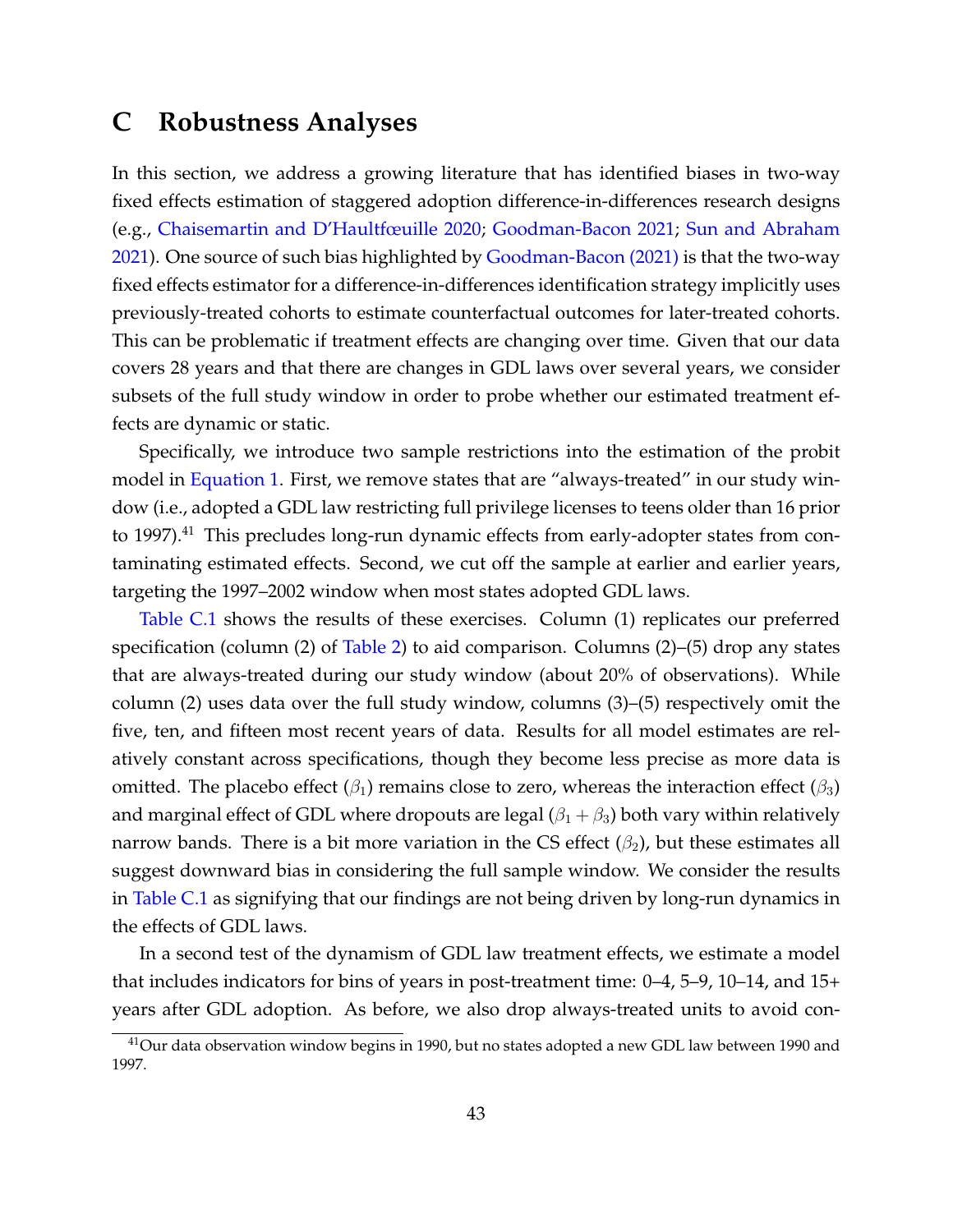|                                                         | Not In School $=1$    |                                                        |                  |                  |                  |  |  |  |
|---------------------------------------------------------|-----------------------|--------------------------------------------------------|------------------|------------------|------------------|--|--|--|
|                                                         |                       | Drop always-treated states &<br>Limit sample to years: |                  |                  |                  |  |  |  |
|                                                         | Full<br>Sample<br>(1) | 1990-2017<br>(2)                                       | 1990-2012<br>(3) | 1990-2007<br>(4) | 1990-2002<br>(5) |  |  |  |
| Min. Unres. Driving Age > 16 ( $\beta_1$ )              | 0.0010                | $-0.0004$                                              | 0.0012           | 0.0019           | $-0.0008$        |  |  |  |
|                                                         | (0.0042)              | (0.0044)                                               | (0.0038)         | (0.0042)         | (0.0072)         |  |  |  |
| School-Leaving Age $\leq 16 \, (\beta_2)$               | $0.0162***$           | $0.0181***$                                            | $0.0208***$      | $0.0258***$      | $0.0235**$       |  |  |  |
|                                                         | (0.0044)              | (0.0047)                                               | (0.0054)         | (0.0062)         | (0.0093)         |  |  |  |
| Min. Unres. Driving Age > 16                            | $-0.0088*$            | $-0.0098**$                                            | $-0.0092**$      | $-0.0106**$      | $-0.0070$        |  |  |  |
| $\times$ School-Leaving Age $\leq$ 16 ( $\beta_3$ )     | (0.0045)              | (.0047)                                                | (0.0038)         | (0.0044)         | (0.0079)         |  |  |  |
| <b>Effect of GDL</b>                                    | $-0.0078*$            | $-0.0102**$                                            | $-0.0080**$      | $-0.0087**$      | $-0.0078$        |  |  |  |
| if School-Leaving Age $\leq$ 16 ( $\beta_1 + \beta_3$ ) | (0.0040)              | (0.0046)                                               | (0.0040)         | (0.0040)         | (0.0050)         |  |  |  |
| Obs                                                     | 75,196                | 60,864                                                 | 49,038           | 35,755           | 21,603           |  |  |  |

<span id="page-43-0"></span>Table C.1: The Effect of Min. Unrestricted Driving Age on Dropout for a Limited Panel

Marginal effects evaluated at sample means from probit regression using CPS ASEC data. All specifications include state and year fixed effects. Controls include: gender; race/ethnicity indicators; mother's education; presence of father in household; receipt of SNAP benefits; state unemployment rate; and state log real effective minimum wage. Standard errors are clustered at the state level.  $*$ p<0.10, \*\* p<0.05, \*\*\* p<0.01

tamination from long-run effects. [Table C.2](#page-44-0) reports the results of this "grouped" tripledifference design. Estimates of  $\beta_1$  are stable and consistently close to zero, providing further placebo evidence that our research design and implementation identifies the effect of interest and is not overly subject to dynamic contamination. Moreover, the marginal effects of GDL laws in states without binding dropout restrictions ( $\beta_1 + \beta_3$ ) are fairly constant over time as well, further suggesting that our estimates are not biased by treatment effect dynamism.

Finally, in order to implement the solutions provided in the recent literature on robust difference-in-difference estimation, we recast our research design into a more compatible framework for those proposed robust estimators. To do this, we make three major changes from our preferred specification. First, we disallow an independent effect of GDL laws on school-going when teens are not permitted to drop out (when school-leaving age is >16). That is, we recast our triple-difference design as a more standard difference-indifferences design where the treatment is the interaction of restricted driving laws and unrestricted dropout laws. Given the small, insignificant, and relatively precise estimates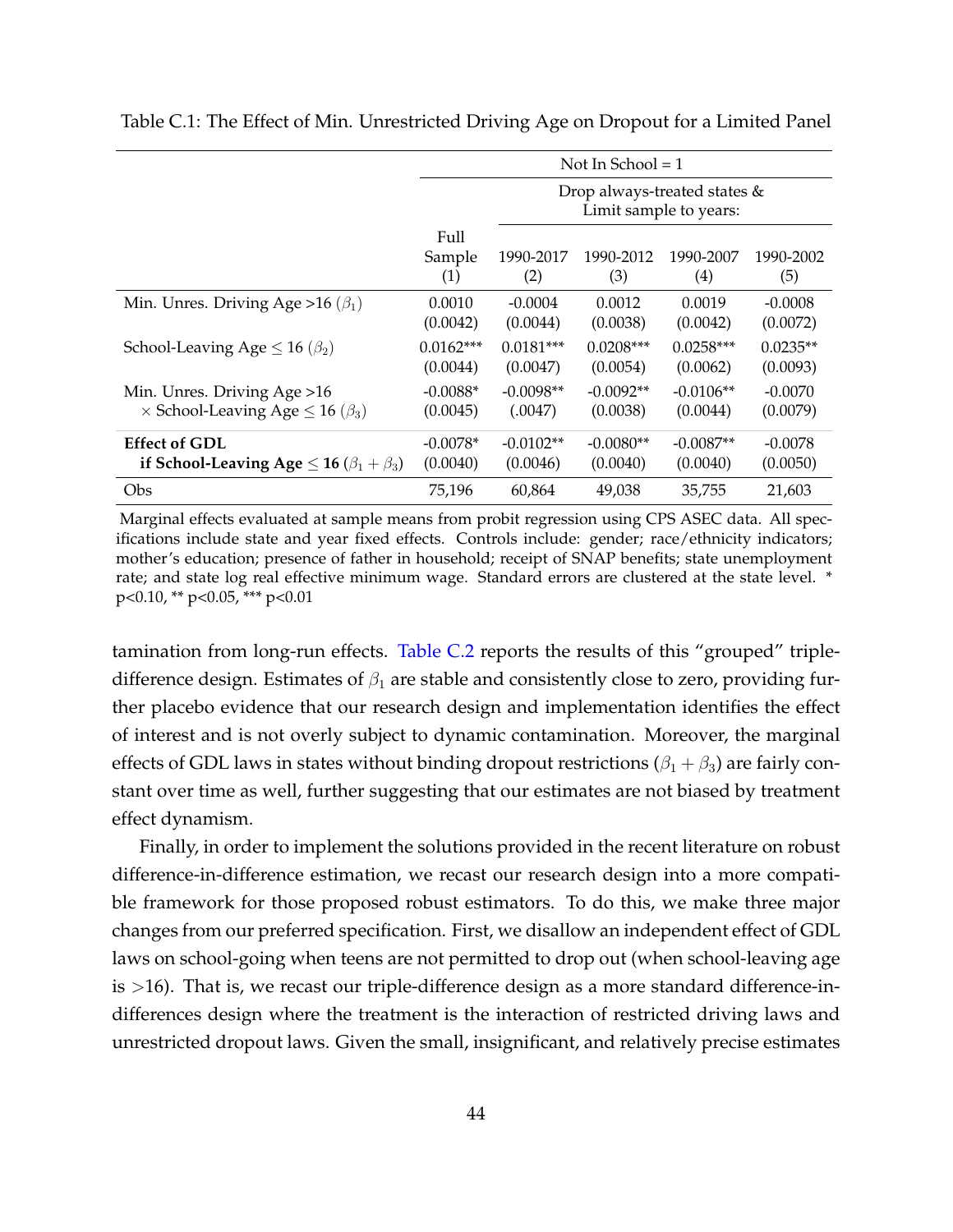|                                                                                     | Not In School = $1$       |                                |
|-------------------------------------------------------------------------------------|---------------------------|--------------------------------|
|                                                                                     | Main Specification<br>(1) | <b>Effect Over Time</b><br>(2) |
| Min. Unres. Driving Age > 16 ( $\beta_1$ )                                          | $-0.0004$<br>(0.0044)     |                                |
| 0-4 Yrs Post                                                                        |                           | $-0.0003$<br>(0.0051)          |
| 5-9 Yrs Post                                                                        |                           | $-0.0021$<br>(0.0046)          |
| 10-14 Yrs Post                                                                      |                           | $-0.0016$<br>(0.0073)          |
| $15+Yrs$ Post                                                                       |                           | 0.0019<br>(0.0090)             |
| School-Leaving Age $\leq 16 \, (\beta_2)$                                           | $0.0181***$<br>(0.0047)   | $0.0214***$<br>(0.0053)        |
| Min. Unres. Driving Age > 16<br>$\times$ School-Leaving Age $\leq$ 16 ( $\beta_3$ ) | $-0.0098**$<br>(0.0047)   |                                |
| 0-4 Yrs Post                                                                        |                           | $-0.0093$<br>(0.0063)          |
| 5-9 Yrs Post                                                                        |                           | $-0.0052$<br>(0.0043)          |
| 10-14 Yrs Post                                                                      |                           | $-0.0080$<br>(0.0053)          |
| 15+ Yrs Post                                                                        |                           | $-0.0155*$<br>(0.0084)         |
| <b>Effect of GDL if</b>                                                             | $-0.0102**$               |                                |
| School-Leaving Age $\leq$ 16 ( $\beta_1 + \beta_3$ )                                | (0.0046)                  |                                |
| 0-4 Yrs Post                                                                        |                           | $-0.0097**$                    |
|                                                                                     |                           | (0.0042)                       |
| 5-9 Yrs Post                                                                        |                           | $-0.0074$<br>(0.0046)          |
| 10-14 Yrs Post                                                                      |                           | $-0.0095*$                     |
|                                                                                     |                           | (0.0058)                       |
| $15+Yrs$ Post                                                                       |                           | $-0.0136**$                    |
|                                                                                     |                           | (0.0062)                       |
| Obs                                                                                 | 60,864                    | 60,864                         |

<span id="page-44-0"></span>Table C.2: The Effect of Minimum Unrestricted Driving Age on 16-yo Dropout Over Time

Marginal effects evaluated at sample means from probit regression using CPS ASEC data from 1990–2017. All specifications include: gender; race/ethnicity indicators; mother's education; presence of father in household; receipt of SNAP benefits; state unemployment rate; state log real effective minimum wage; state and year fixed effects. Observations within states for which the minimum unrestricted driving age is always greater than 16 during our sample are omitted. Standard errors are clustered at the state level. \* p<0.10, \*\* p<0.05, \*\*\* p<0.01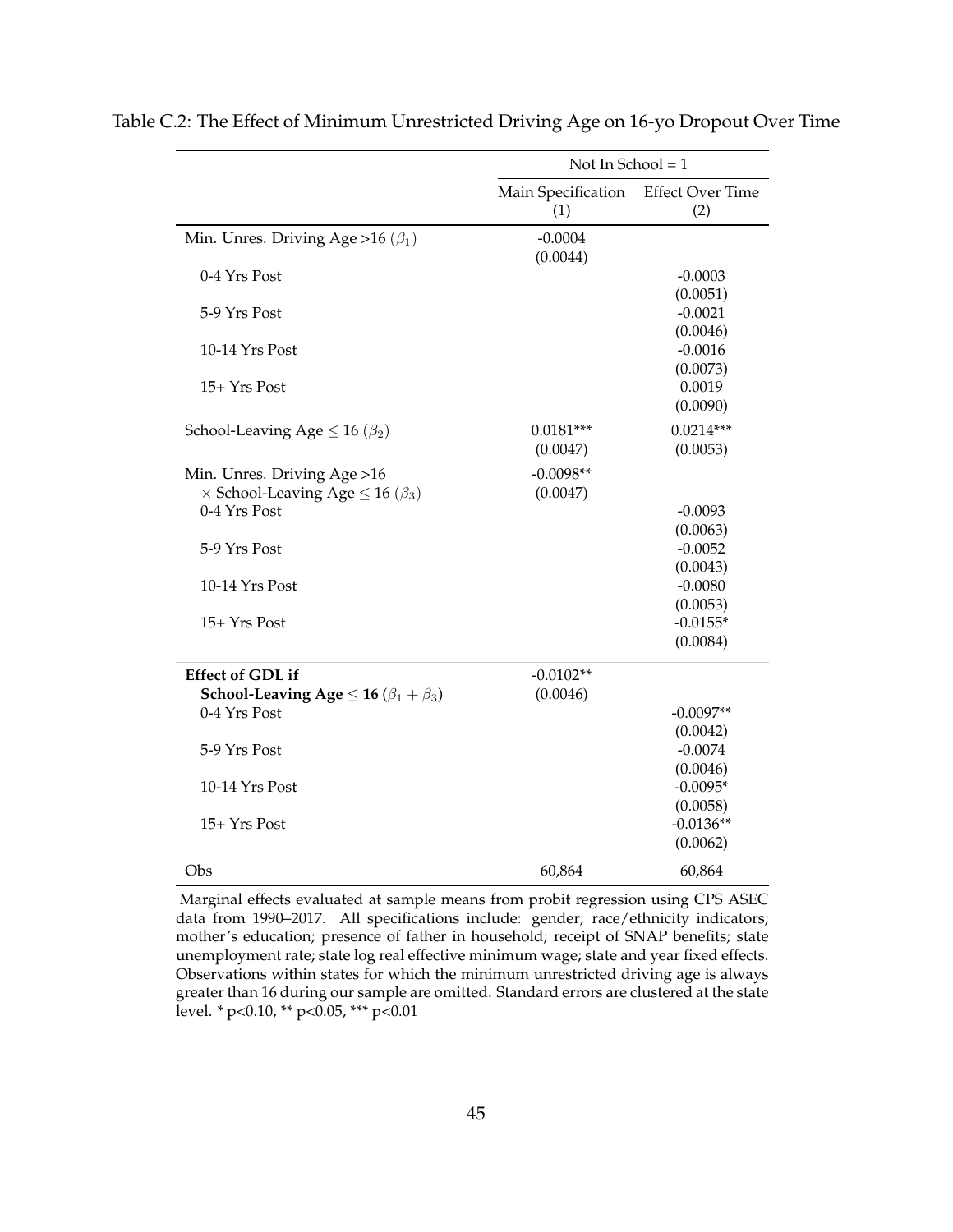of  $\beta_1$  throughout our analyses, we view this as a reasonable restriction on the estimation model.

Second, we assume a linear probability model. This is potentially consequential because our binary outcome variable has a mean that is very close to zero (only 3.8% of 16-year-olds drop out in our sample), a setting in which a linear probability model will usually generate biased and inconsistent estimates. However, comparing the linear prob-ability model estimates in [Table B.1](#page-41-0) with the probit results in [Table 2](#page-12-1) suggests that this is reasonable.

Finally, the newly developed estimators that account for treatment effect dynamics in a difference-in-differences model do not permit treatment to "turn on" and then "turn off" again. Therefore, we must omit some data from our sample to account for the fact that our interacted treatment  $(GDL_{st}*CS_{st})$  both turns on and turns off over time. Specifically, in states for which the interacted treatment ever equals one (turns on), we drop all years of data after treatment then turns off. [Figure 1a](#page-6-0) reveals that states are gradually adopting GDL laws, and [Figure 1b](#page-6-0) shows that they are also gradually restricting the ability of 16-year-olds to drop out. This implies that the interaction of restricted GDL laws and unrestricted dropout legality typically comes into effect (turns on) for a period of time before being blocked (turns off) by restricted compulsory schooling laws. To illustrate, the solid black line in [Figure C.1](#page-46-0) plots the number of states for which the interacted treatment is equal to one over time. Many states adopt GDL laws without restricting dropping out between 1995 and 2001, but the number of states with this interacted treatment begins to decline slowly through 2010 and more abruptly in 2013 and 2014.

We consider a model similar to [Equation 1](#page-9-1) that excludes the non-interacted  $GDL_{st}$ term:

<span id="page-45-0"></span>
$$
NotInSchool_{ist} = \beta_2 CS_{st} + \sum_{k} \beta_{sk} 1[t - E_s = k]
$$

$$
+ X_i' \nu + Z_{st}' \mu + D_s + D_t + \epsilon_{ist}, \tag{C.1}
$$

wherein  $E_s$  is the first year that  $GDL_{st}$  \*  $CS_{st} = 1$  in state s and the  $\beta_{sk}$  are potentially heterogeneous and dynamic treatment effects that, when aggregated, correspond to  $\beta_3$  in Equation  $1.^{42}$  If, as previously estimated, the true value of  $\beta_1$  is zero, then estimates from [Equation 1](#page-9-1) and [Equation C.1](#page-45-0) should be very similar.

We apply the imputation estimator of [Borusyak, Jaravel, and Spiess \(2021\),](#page-34-7) which is

<sup>&</sup>lt;sup>42</sup>They also correspond to  $\beta_1 + \beta_3$  when aggregated because  $\beta_1$  here is assumed to be zero.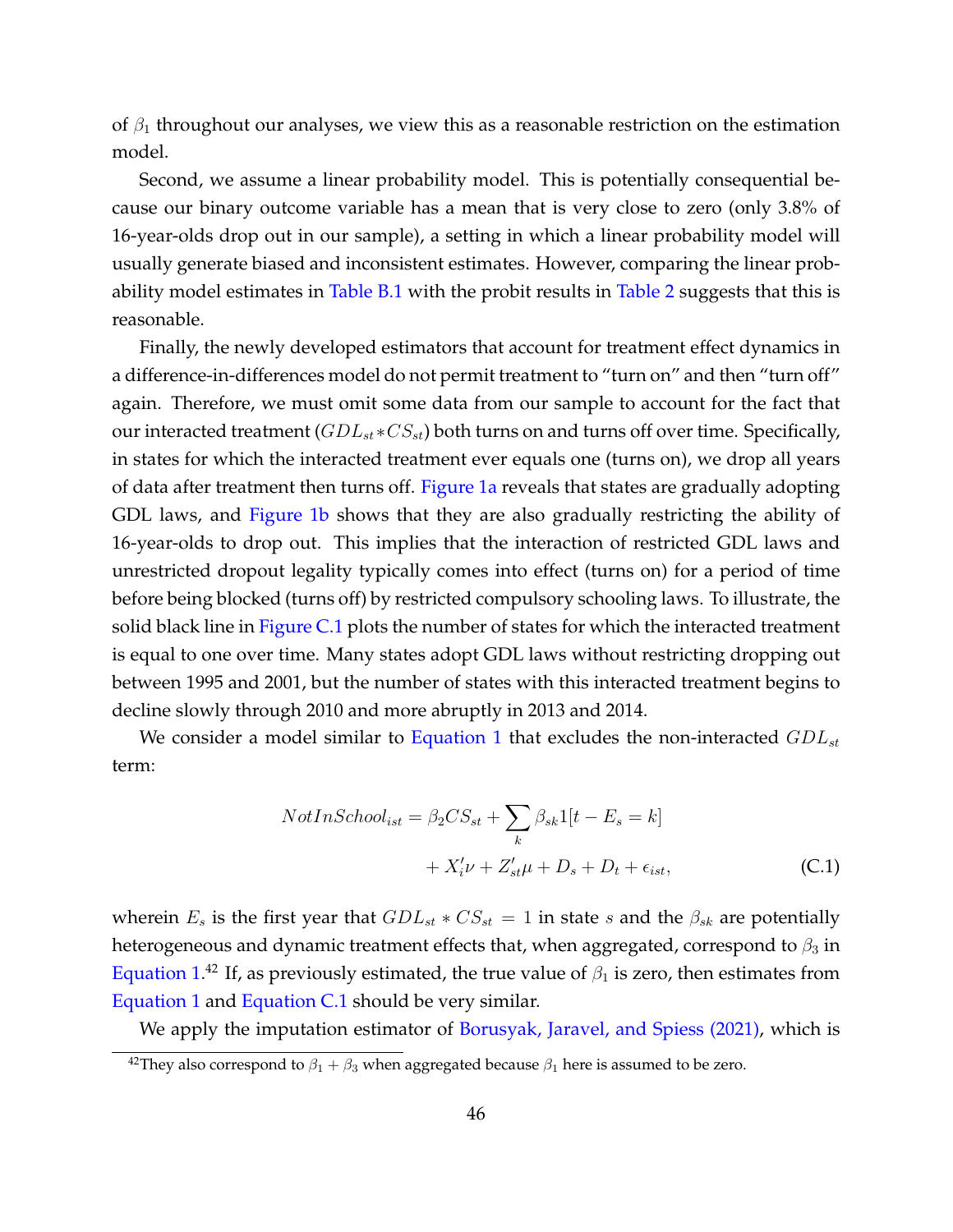<span id="page-46-0"></span>



States with both GDL restrictions and less restrictive CS laws

the most efficient linear unbiased estimator of any pre-specified weighted sum of treatment effects under the assumptions of parallel trends and homoskedasticity, and has attractive efficiency properties under heteroskedasticity.<sup>43</sup> This estimator recovers a welldefined ATT even under arbitrary treatment-effect heterogeneity and dynamism.

[Table C.3](#page-47-0) shows the results using the imputation estimator. The model in column (1) omits all controls except  $CS_{st}$ . Column (2) includes all control variables  $(X_i$  and  $Z_{st}$ ). These estimates are only slightly smaller in magnitude than the corresponding linear probability estimates in [Table B.1.](#page-41-0) The standard errors, which are conservative under

 $^{43}$ In our setting, this imputation estimator is more computationally robust than estimators that individually estimate and aggregate all possible 2x2 difference-in-differences designs (such as [Callaway and](#page-34-10) [Sant'Anna \(2021\)\)](#page-34-10). Our data includes many individual 2x2 designs that are based on a small number of observations, and individual estimates from these designs are extremely noisy. The imputation approach uses more information to estimate st-specific treatments (under a maintained assumption of parallel trends), and so is more efficient.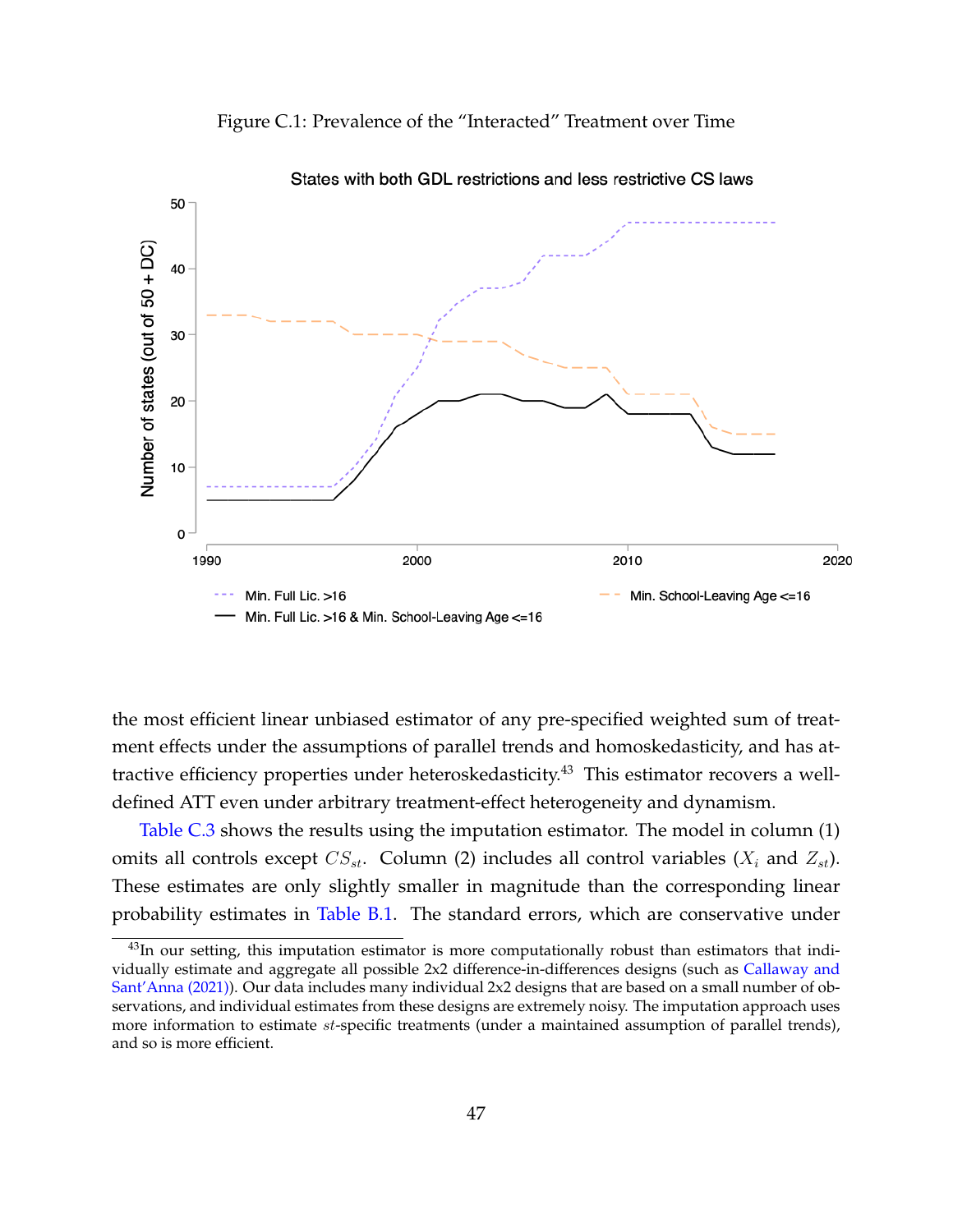|                                       | Not In School $=1$ |                     |  |
|---------------------------------------|--------------------|---------------------|--|
|                                       | (1)                | (2)                 |  |
| <b>Effect of GDL if</b>               |                    | $-0.0066* -0.0067*$ |  |
| School-Leaving Age $\leq$ 16 (0.0040) |                    | (0.0038)            |  |
| Controls                              |                    |                     |  |
| )hc                                   | 50.729             | 50.729              |  |

<span id="page-47-0"></span>Table C.3: Imputation Based Effect of Minimum Unrestricted Driving Age on 16-yo Dropout

Static treatment effect estimated using the imputation estimator of [Borusyak, Jaravel, and Spiess](#page-34-7) [\(2021\).](#page-34-7) Data are from the CPS ASEC covering 1990–2017. All specifications include state and year fixed effects and indicator for minimum legal dropout age. Controls in column (2) are: gender; race/ethnicity indicators; mother's education; presence of father in household; receipt of SNAP benefits; state unemployment rate; and state log real effective minimum wage. \* p<0.10, \*\* p<0.05, \*\*\* p<0.01

treatment effect heterogeneity but exact if treatment effects are homogenous, are only slightly larger.<sup>44</sup> These results suggest that our main results are robust to arbitrary treatment effect heterogeneity and dynamics.

## <span id="page-47-1"></span>**D District-Level Dropout Analyses**

To support the findings on teen education outcomes shown in [Section 4,](#page-12-0) we collect schooldistrict level data on high school dropouts from the National Center for Education Statistics' (NCES) Common Core of Data (CCD). This data covers school-years from 1994 to 2009 and includes the combined dropout rate for grades 9-12 as well as several timevarying measures of district-level student demographics and other characteristics. For a smaller set of years (1994-2001) dropout rates are also reported separately for each grade 9 through 12. Due to reporting inconsistencies, the data comprises an unbalanced panel of 12,325 school-districts over 16 school-years.

Because this data is aggregated up to the district-by-grade level, we are not able to

<sup>44</sup>See [Borusyak, Jaravel, and Spiess \(2021\)](#page-34-7) for discussion of inference.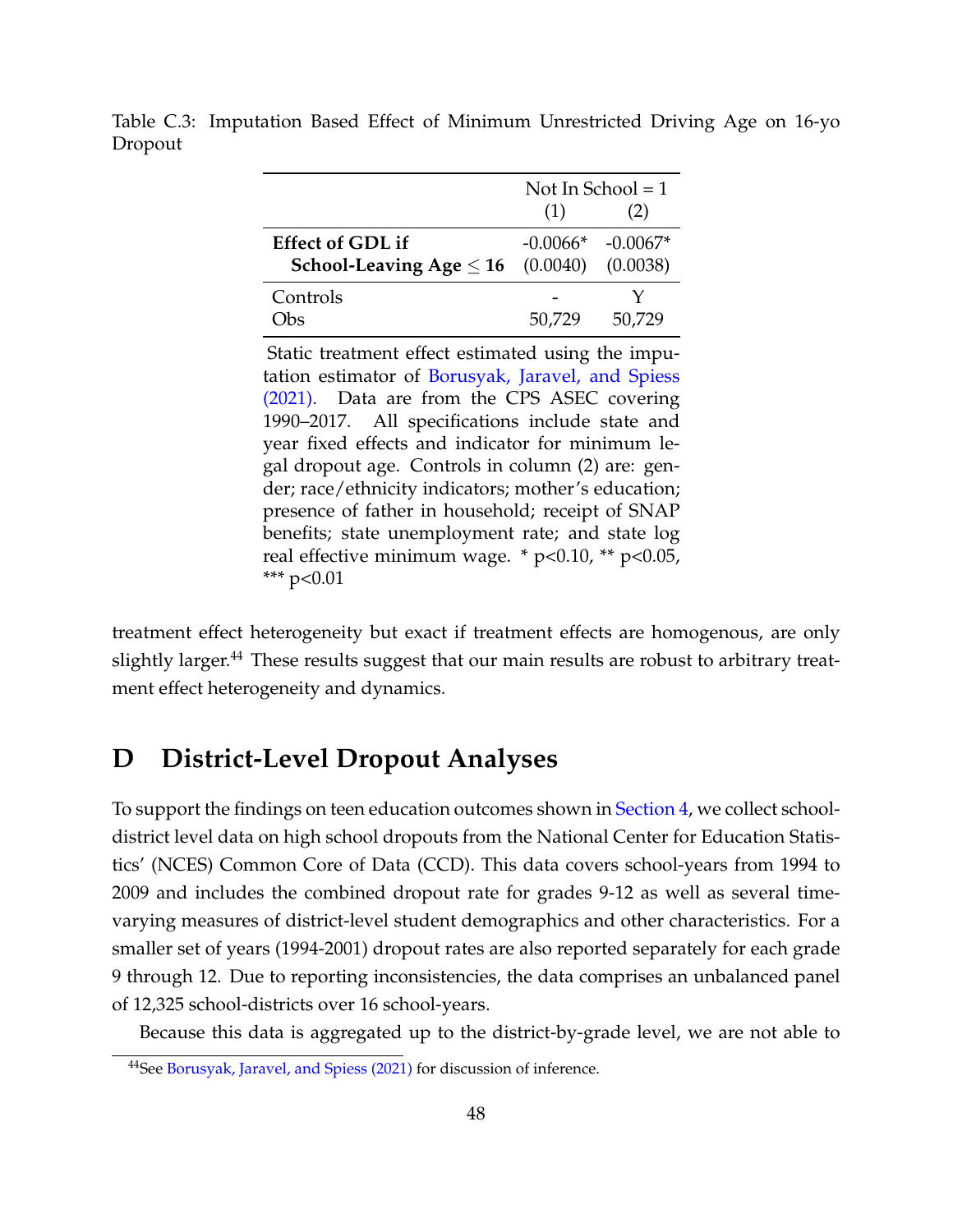implement our preferred triple-difference identification strategy. Each grade will include individuals who are of varying ages, some of whom might be restricted by the state's compulsory schooling laws while others within the same grade are not. Thus, we analyze the effect of teen driving restrictions on high school dropout rates using a difference-indifferences strategy, which we estimate with two-way fixed effects:

<span id="page-48-1"></span>
$$
DropoutRate_{dst} = \beta GDL_{st} + X'_{dt}\nu + Z'_{st}\mu + D_d + D_t + \epsilon_{dst}, \tag{D.1}
$$

<span id="page-48-0"></span>where  $DropoutRate_{dst} \in [0, 1]$  is the high school dropout rate for school district d in state s in year  $t$ . [Table D.1](#page-48-0) shows that the overall average high school dropout rate in our sample is 3.5%, ranging from an average of 2.6% for 9th graders to 4.3% for those in the 12th grade.

|                                     | Mean  | Std. Dev | Min      | Max    |
|-------------------------------------|-------|----------|----------|--------|
| High School Dropout Rates:          |       |          |          |        |
| Grades 9-12                         | 0.034 | 0.05     | 0        | 0.99   |
| Grade 9*                            | 0.026 | 0.05     | 0        | 1      |
| Grade 10*                           | 0.035 | 0.05     | 0        | 1      |
| Grade 11*                           | 0.041 | 0.05     | 0        | 1      |
| Grade 12*                           | 0.043 | 0.06     | 0        | 1      |
| % of Students Free-Lunch Eligible   | 30.4  | 19.4     | 0        | 99.7   |
| % of Students White                 | 77.7  | 26.2     | 0        | 100    |
| # of Full-time Equivalent Teachers  | 257   | 843      | 0        | 65,804 |
| Expenditure per Pupil (in \$1,000s) | 10.1  | 5.71     | 0        | 283    |
| <b>Urbanization Category:</b>       |       |          |          |        |
| Large City                          | 0.02  | 0.15     | $\Omega$ | 1      |
| Mid-size or Small City              | 0.05  | 0.22     | 0        | 1      |
| Suburb of Large City                | 0.16  | 0.37     | 0        | 1      |
| Suburb of Mid-size or Small City    | 0.08  | 0.27     | 0        | 1      |
| Large Town                          | 0.02  | 0.15     | 0        | 1      |
| Small Town                          | 0.17  | 0.37     | 0        | 1      |
| Rural - outside CBSA/MSA            | 0.39  | 0.49     | 0        | 1      |
| Rural - inside CBSA/MSA             | 0.11  | 0.31     | $\theta$ | 1      |
| Minimum Unrestricted Driving Age    | 16.7  | 0.71     | 15       | 18     |
| Minimum School-Leaving Age          | 16.8  | 0.91     | 16       | 18     |

Table D.1: Summary Statistics on School Districts

Source: NCES Common Core Data linked to GDL and CS data; see text for more details. This data comprises an unbalanced panel of 12,149 school districts over the 16 years spanning 1994-2009 with a total 114,414 districtyear observations. \*Dropout rates for each grade are available for only a subset of years (1994-2001) and are based on a smaller sample of 45,407 district-year observations.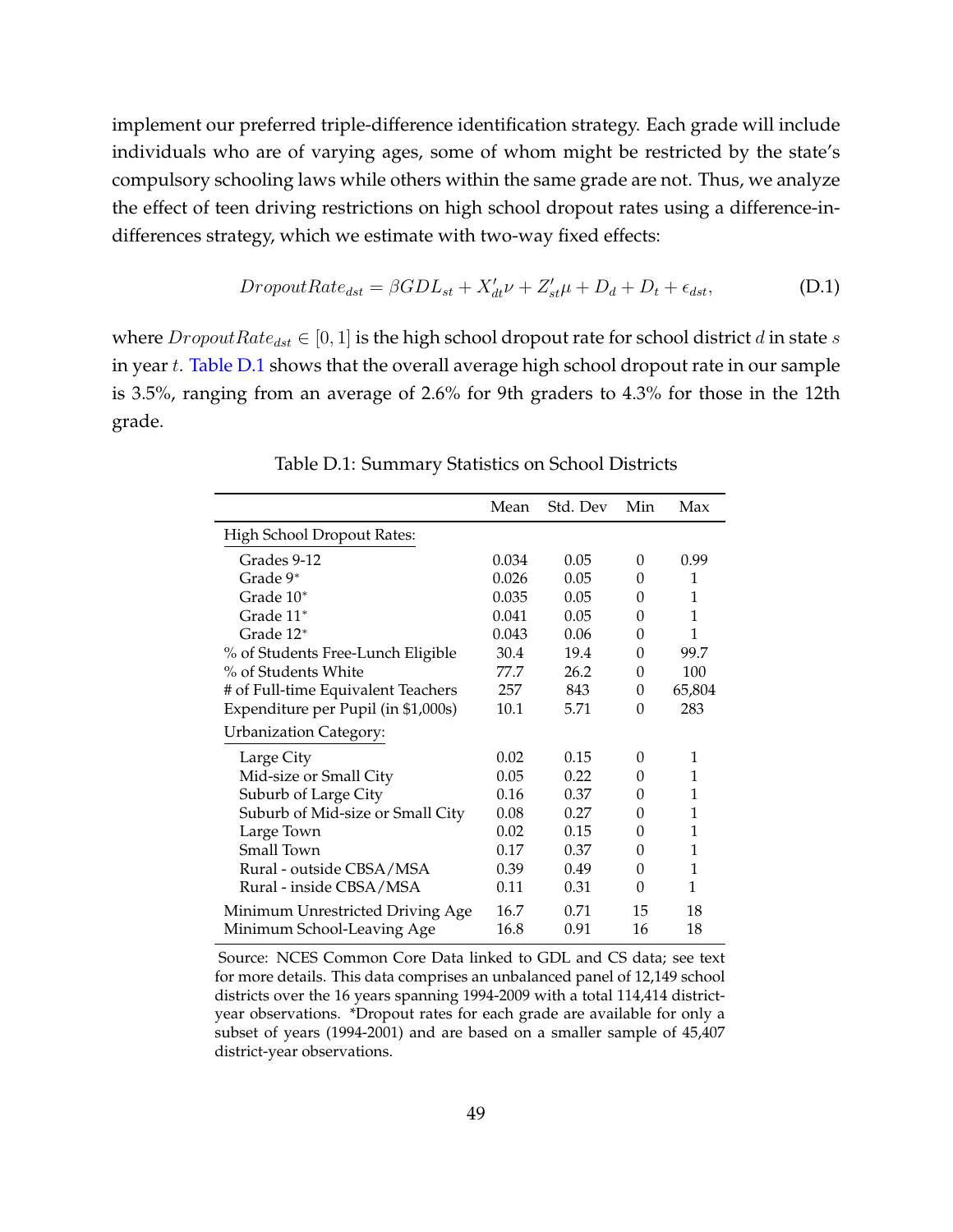The primary variable of interest is  $GDL_{st}$ , which measures the minimum age at which teens can obtain a full (unrestricted) driver's license. The vector  $X_{dt}$  includes time-varying school-district level controls: percent of students eligible for free lunch; percent of students white; number of full-time equivalent teachers; log of total expenditures per student; and urbanization indicators. The variable  $Z_{st}$  includes the state's minimum schoolleaving age, log minimum wage, and 3-month average unemployment rate. The model also includes both district and year fixed effects. District fixed effects control for timeinvariant characteristics of a school, such as location and district membership. Because schools typically stay relatively fixed in the income distribution of attendee families in the short and medium term, these also control to some degree for socioeconomic differ-ences in student populations. We estimate [Equation D.1](#page-48-1) as a linear model and estimate standard errors clustered at the state level.

<span id="page-49-0"></span>Table D.2: The Effect of Minimum Unrestricted Driving Age on High School Dropout Rates

|                               | Dropout<br>Rate<br>Grades 9-12 | Dropout<br>Rate<br>Grades 9-12 | Dropout<br>Rate<br>Grades 9-12 | Dropout<br>Rate<br>Grade 9 | Dropout<br>Rate<br>Grade 10 | Dropout<br>Rate<br>Grade 11 | Dropout<br>Rate<br>Grade 12 |
|-------------------------------|--------------------------------|--------------------------------|--------------------------------|----------------------------|-----------------------------|-----------------------------|-----------------------------|
|                               | (1)                            | (2)                            | (3)                            | (4)                        | (5)                         | (6)                         | (7)                         |
| Min. Unres. Driving Age       | $-0.0038***$<br>(0.0010)       |                                |                                |                            |                             |                             |                             |
| Min. Unres. Driving Age >16   |                                | $-0.0030*$<br>(0.0016)         | $-0.0046**$<br>(0.0020)        | $-0.0031$<br>(0.0024)      | $-0.0049**$<br>(0.0019)     | $-0.0057**$<br>(0.0025)     | $-0.0046$<br>(0.0032)       |
| Years in Sample<br><b>Obs</b> | 1994-2009<br>114,043           | 1994-2009<br>114,043           | 1994-2001<br>44,735            | 1994-2001<br>44,166        | 1994-2001<br>44,246         | 1994-2001<br>44,366         | 1994-2001<br>44,623         |

All specifications include: % of public school students in the district eligible for free lunch; % of public school students who are white; # of full-time equivalent teachers; log of total expenditures per student; indicators for the district's urbanization level; the state minimum legal dropout age; state unemployment rate; state minimum wage; and district and year fixedeffects. Standard errors are clustered at the state level. \* p<0.10, \*\* p<0.05, \*\*\* p<0.01

Column (1) of [Table D.2](#page-49-0) shows that a one year increase in the minimum unrestricted driving age leads to a 0.38pp reduction in high school dropout rates. This is equivalent to an 11% reduction in the dropout rate when evaluated at the mean. In Column (2), we replace the continuous measure of unrestricted driving age with an indicator variable equal to one if the minimum unrestricted driving age is greater than 16. Increasing the unrestricted driving age, and thus restricting teen mobility, is then associated with a 0.30pp reduction in the high school dropout rate (a 9% reduction from the mean).

In columns (4)-(7), we estimate the effect of teen driving restrictions on dropout rates for each grade of high school separately. Because of reporting limitations, this restricts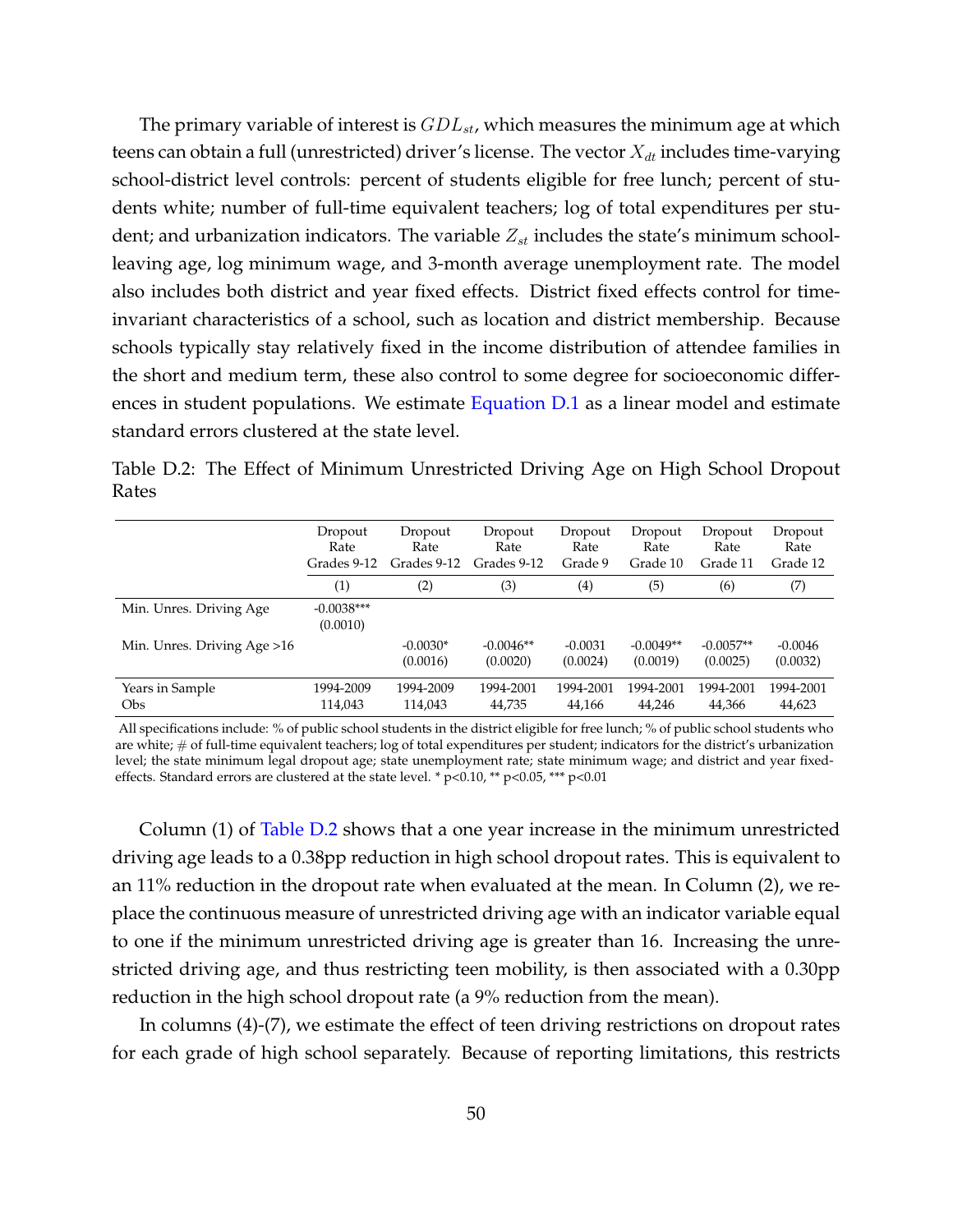our sample to years before 2002, limiting identifying variation to those states that were relatively early adopters of GDL laws. Column (3) replicates the specification of Column (2), but includes only years up to 2001 in the sample. The effect of raising the minimum driving age to greater than 16 on overall high school dropouts is somewhat larger in magnitude in this sub-sample, reducing dropouts by 0.46pp. Columns (4)-(7) show that the effects of increasing the minimum driving age to over 16 are largest for 10th- and 11th-grade dropout rates (a 14% reduction from the mean in both grades). It is during these years that many teenagers obtained full privilege licenses prior to GDL laws (as teens generally turn 16 during 10th or 11th grade). These results indicate that imposing restrictions on teen mobility leads to a sizable reduction in high school dropout rates of 9-14%.

# <span id="page-50-0"></span>**E Details of the Model-Based Analysis**

In this Appendix, we detail additional comments about the model and its estimation that are too lengthy to be included in the main text of [Section 6.](#page-24-0)

### **E.1 Identification**

Model identification takes advantage of Assumption [1](#page-26-0) (idiosyncratic preferences for work and school are distributed bivariate normal). However, three facets of identification warrant additional discussion. First, both  $\Gamma$  and  $\rho$  reflect how likely both activities are to be chosen and are not separately identified without further assumptions. However, activityspecific utility shifters provide variation that disentangles these two parameters. $45$  A shift in the utility of one activity only increases (decreases) the likelihood of choosing the other activity if both activities are complements (substitutes). Thus comparing outcomes across different values of the shifter identifies Γ, while  $\rho$  then reflects how correlated idiosyncratic tastes are for the two activities.

Second, while the parameters of multinomial probit models are theoretically identified from choice data, [Keane \(1992\)](#page-36-10) shows that this identification is weak even in datasets with reasonable numbers of observations. Stronger identification can be obtained with activity-specific characteristics, and many applications of multinomial probit exploit such

<sup>&</sup>lt;sup>45</sup>[Gentzkow \(2007\)](#page-35-6) mentions this possibility although instead uses repeated observations per individual to separate Γ and  $ρ$ .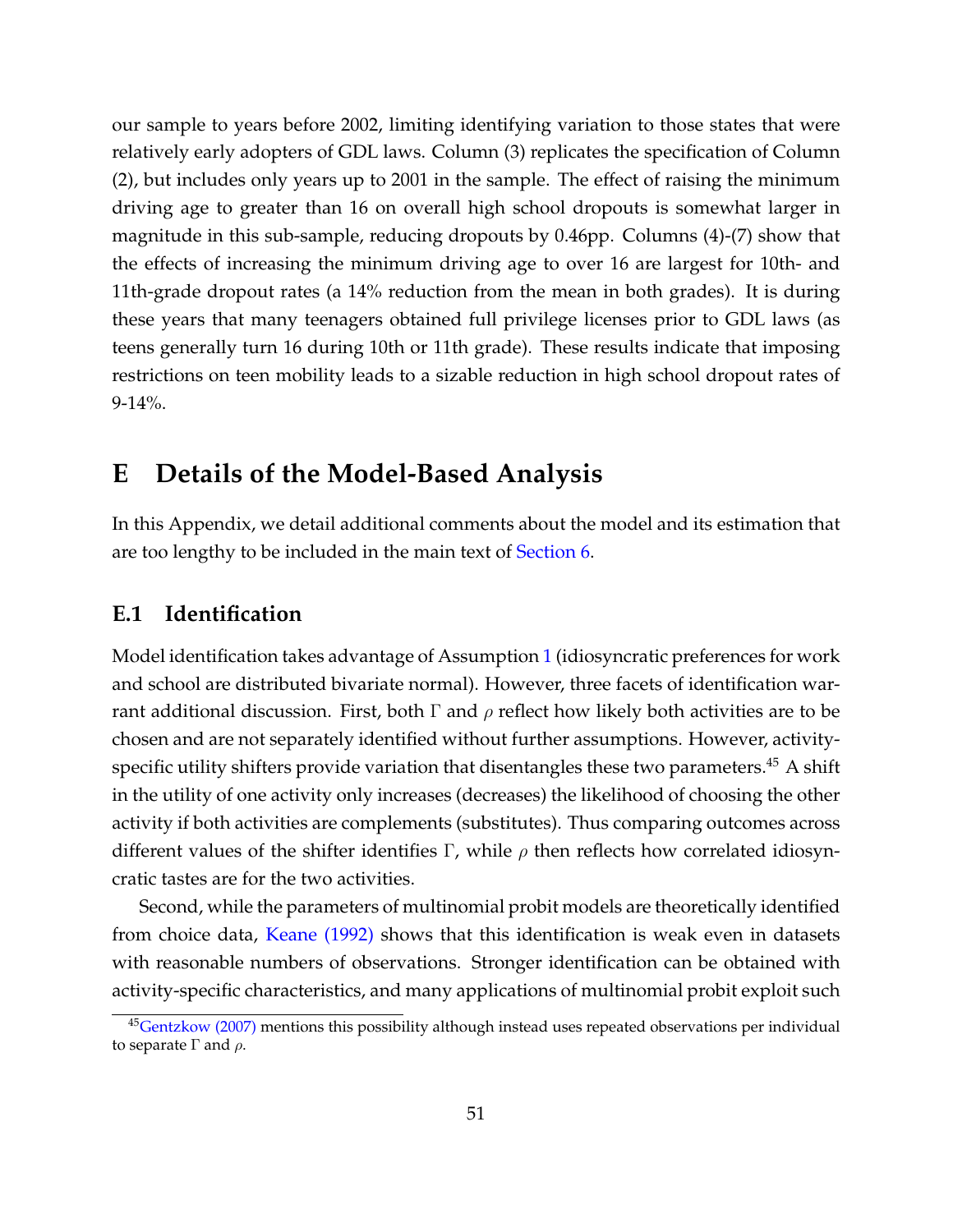exclusion restrictions (e.g., [Goolsbee and Petrin 2004\)](#page-35-7). Assumption [2](#page-26-1) assigns restrictions on the parameters that serve as coefficients for  $z_{st}$ . These become activity-specific utility shifters, in that two components of  $z_{st}$  can only shift the utility of work and the other two components of  $z_{st}$  can only shift the utility of school. As with instrumental variables, the exclusion restriction alone may not aid estimation. It is also useful for at least one of the activity-specific utility shifters to have a non-zero effect on the activities they shift. This relevance condition is likely satisfied, given the  $\pi$  coefficients in [Table 6.](#page-28-0)

The third identification challenge is to ensure that  $\gamma^{k_+}$  reflect the effects of GDL policies and not other factors that may be correlated with GDL policies. In linear settings, state and year fixed effects would control for many of these potentially confounding factors. In non-linear settings, the inclusion of fixed effects can create estimation challenges (if there are large number of effects) and induce bias in parameter estimates (the "incidental parameters problem"). Correlated random effects models share many of the benefits of fixed effects models but are more amenable to non-linear settings. In fact, estimators using fixed effects and correlated random effects are numerically equivalent in linear models [\(Mundlak 1978\)](#page-37-7). We therefore assume correlated random effects (Assumption [3\)](#page-26-2) and include in  $f^k(s, \xi)$  a vector with the average value of each x and z for each state. The model also includes a vector of time dummies (omitting the first sample year to avoid collinearity).<sup>46</sup>

### **E.2 GHK Simulator**

Our model is similar—but not identical—to a four-choice multinomial probit model. The fundamental difference is that the idiosyncratic component of the  $AB$  choice (choosing both work and school) is simply a sum of  $e^A$  and  $e^B$ . While this is a seemingly minor change, it has one important consequence. As presented in Assumption [1,](#page-26-0)  $\Omega$  is positive definite matrix, therefore allowing for a Cholesky factorization of  $\Omega$  (a Cholesky factor is a lower triangular matrix L such that  $LL' = \Omega$ ). However, if we were to represent the (normalized) covariance matrix of idiosyncratic preferences in the usual way for a

<sup>&</sup>lt;sup>46</sup>Our correlated random effects model has 104 parameters to estimate instead of the 182 required in a fixed effects specification, saving computational time, improving the likelihood of convergence, and reducing concerns about incidental parameters.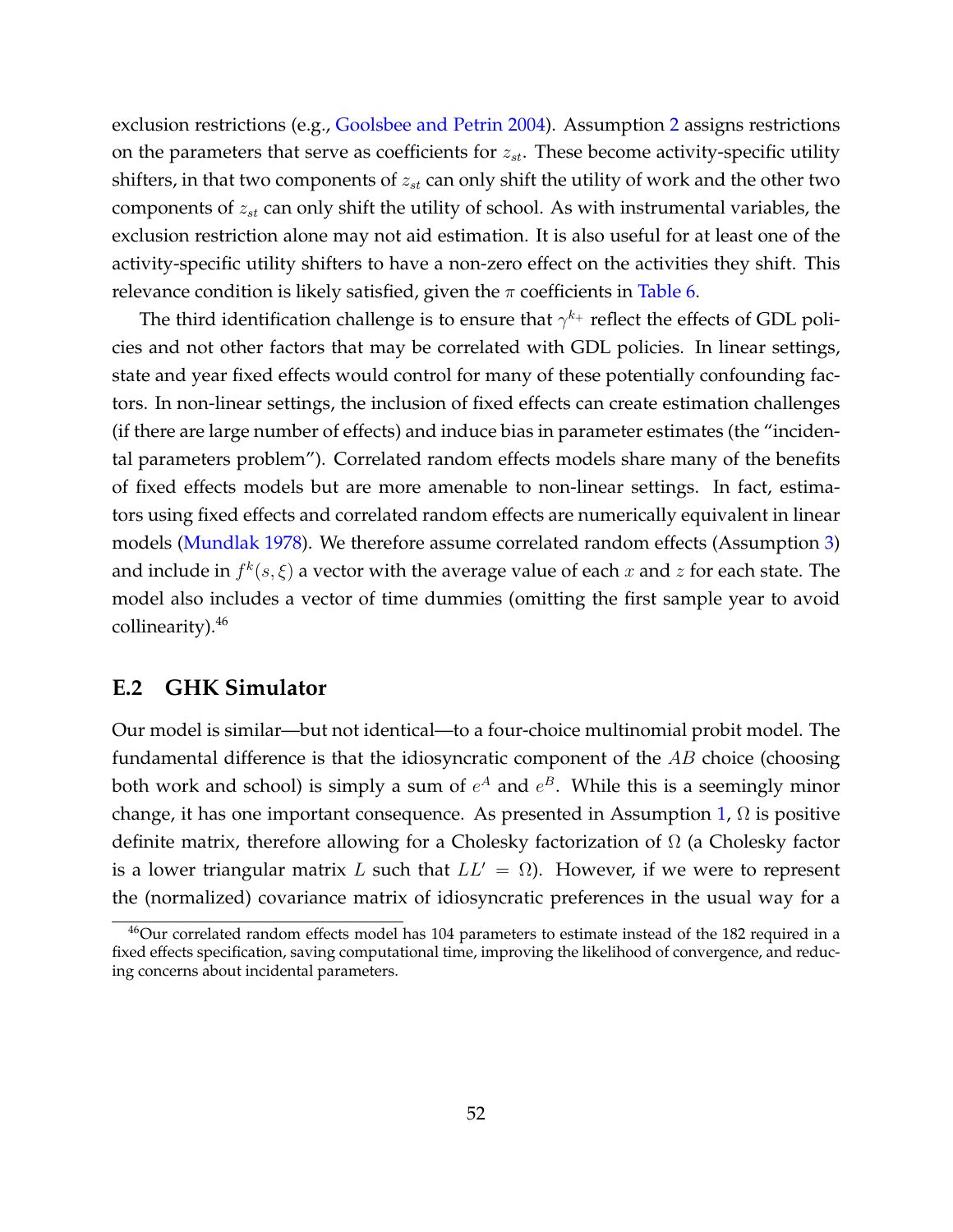multinomial probit, we would have:

$$
\Omega^{\text{Extended}} = \begin{pmatrix} 1 & \rho\sigma & 1+\rho\sigma \\ \cdot & \sigma^2 & \sigma^2+\rho\sigma \\ \cdot & \cdot & \sigma^2+1 \end{pmatrix}.
$$

Unfortunately, Ω<sup>Extended</sup> is not generally positive definite and so Cholesky factorization of  $\Omega^{\operatorname{Extended}}$  may not be possible.

The positive definiteness of the covariance matrix of idiosyncratic preferences has important implications for estimation. Lemma 1 shows that even though the implicit covariance matrix is  $\Omega^{\operatorname{Extended}}$ , we can instead rely just on  $\Omega$  and thus the model can be estimated using a GHK (Geweke, Hajivassiliou, and Keane) simulator.<sup>47</sup> This simulator is advantageous because it is both fast and reasonably easy to implement, and results in much smoother likelihood functions than accept-reject simulators. These properties are computationally useful and also help ensure convergence.

**Lemma 1.** *Under Assumption 1, the model (Equations [3–](#page-25-0)[6\)](#page-25-1) can be estimated with a GHK simulator.*

*Proof.* To show that the model can be estimated with a GHK simulator is to show that the model's choice probabilities can be expressed in the following form

$$
\Pr(\eta_k < \kappa_k) \times \Pr(\eta_{k'} < \kappa_{k'}(\eta_k) \mid \eta_k = x) \text{ for } k' \neq k,
$$

where  $\eta_k$  and  $\eta_{k'}$  are random variables distributed i.i.d. standard normal and  $\kappa$  are constants that potentially depend upon realizations of  $\eta$ . The key feature is that each choice probability can be written as multiplicatively separable probabilities in which the first probability evaluates the unconditional probability of a single, i.i.d. random variable. The proof will thus proceed in two steps, first showing that the model can be expressed in terms of i.i.d. standard normal random variables, and second, showing that the choice probabilities then take the above form.

*Step 1:* The Cholesky factorization of  $\Omega$  is a matrix L such that  $LL' = \Omega$ . This gives

$$
L = \begin{pmatrix} 1 & 0 \\ c & d \end{pmatrix},
$$

 $47$  For a detailed description of the GHK simulator, see [Train \(2009\).](#page-37-8)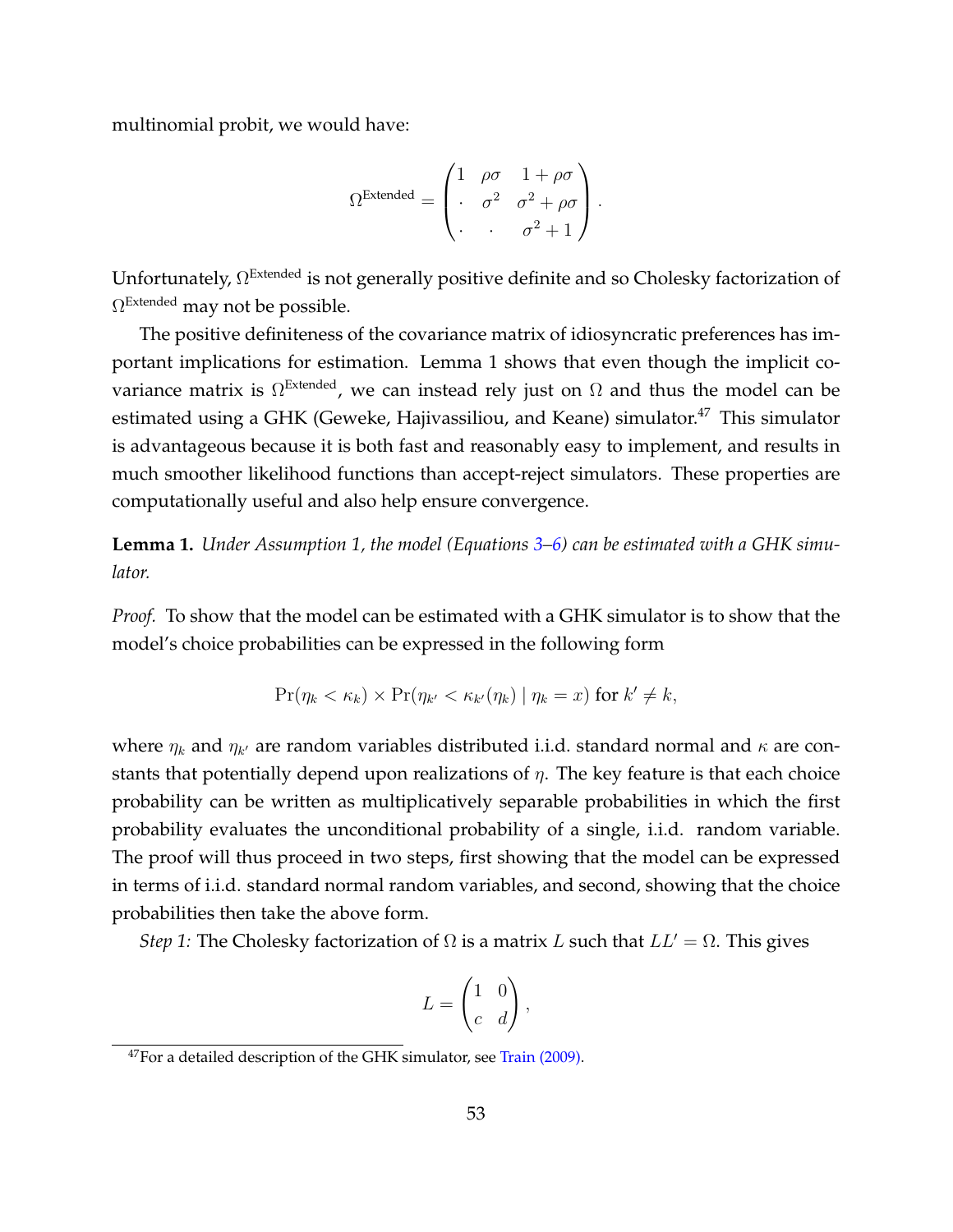where  $c = \rho \sigma$  and  $d = \sqrt{\sigma^2(1-\rho^2)}$ . Thus,  $(e^A, e^B) \stackrel{d}{=} (\eta_1, c\eta_1 + d\eta_2)$ , where  $\eta_1$  and  $\eta_2$ represent i.i.d. standard normal variables. Rewrite the model in light of this equivalence in distribution (suppressing notation denoting individual  $i$ ):

$$
V(0,0) = 0
$$
  
\n
$$
V(1,0) = V_1 + \eta_1
$$
  
\n
$$
V(0,1) = V_2 + c\eta_1 + d\eta_2
$$
  
\n
$$
V(1,1) = V_1 + V_2 + \Gamma_{12} + (1+c)\eta_1 + d\eta_2.
$$
 (i.i.d. normal model)

Straightforward substitution of data and coefficients for  $V_1$ ,  $V_2$ , and  $\Gamma$  show equivalence to the primary model (Equations [3–](#page-25-0)[6\)](#page-25-1). Specifically, if  $V_1=\alpha^A+\gamma^A GDL^A_{st}+x'_{ist}\lambda^A+z'_{st}\pi^A+$  $f^A(s,\xi)+\delta^A_t$ ,  $V_2=\alpha^B+\gamma^BGDL_{st}^B+x'_{ist}\lambda^B+z'_{st}\pi^B+f^B(s,\xi)+\delta^B_t$ , and  $\Gamma_{12}=\Gamma+\gamma^{\Gamma}GDL_{st}^{\Gamma}$ , then the models are equivalent.

*Step 2:* We now show that the choice probabilities from this i.i.d. normal model can be derived in order to take advantage of the i.i.d. nature of the  $\eta_1$  and  $\eta_2$  variables. We show this sequentially for each choice in the choice set. First, the probability of choosing neither activity is:

$$
\Pr(\emptyset) = \Pr(V_1 + \eta_1 < 0 \cap V_2 + c\eta_1 + d\eta_2 < 0 \cap V_1 + V_2 + \Gamma + (1 + c)\eta_1 + d\eta_2 < 0)
$$
\n
$$
= \Pr(\eta_1 < -V_1) \cdot \Pr(V_2 + c\eta_1 + d\eta_2 < 0 \cap V_1 + V_2 + \Gamma + (1 + c)\eta_1 + d\eta_2 < 0 \mid \eta_1 < -V_1)
$$
\n
$$
= \Pr(\eta_1 < -V_1) \cdot \Pr\left(\eta_2 < \frac{\min\{0, -(V_1 + \Gamma + \eta_1)\} - V_2 - c\eta_1}{d} \mid \eta_1 < -V_1\right)
$$
\n
$$
= \Phi(-V_1) \int_{-\infty}^{-V_1} \Phi\left(\frac{\min\{0, -(V_1 + \Gamma + \eta_1)\} - V_2 - c\eta_1}{d}\right) \phi(\eta_1) d\eta_1,
$$

where  $\phi$  and  $\Phi$  represent the standard normal p.d.f. and c.d.f., respectively, and  $\Gamma = \Gamma_{12}$ for ease of exposition. Next, the probability of choosing work only is:

$$
\Pr(A) = \Pr(0 < V_1 + \eta_1 \cap V_2 + c\eta_1 + d\eta_2 < V_1 + \eta_1 \cap V_1 + V_2 + \Gamma + (1 + c)\eta_1 + d\eta_2 < V_1 + \eta_1)
$$
\n
$$
= \Pr(\eta_1 > -V_1)
$$
\n
$$
\cdot \Pr(V_2 + c\eta_1 + d\eta_2 < V_1 + \eta_1 \cap V_1 + V_2 + \Gamma + (1 + c)\eta_1 + d\eta_2 < V_1 + \eta_1 \mid \eta_1 > -V_1)
$$
\n
$$
= \Pr(\eta_1 > -V_1) \cdot \Pr\left(\eta_2 < \frac{\min\{V_1 + \eta_1, -\Gamma\} - V_2 - c\eta_1}{d} \mid \eta_1 > -V_1\right)
$$
\n
$$
= (1 - \Phi(-V_1)) \int_{-V_1}^{\infty} \Phi\left(\frac{\min\{V_1 + \eta_1, -\Gamma\} - V_2 - c\eta_1}{d}\right) \phi(\eta_1) d\eta_1.
$$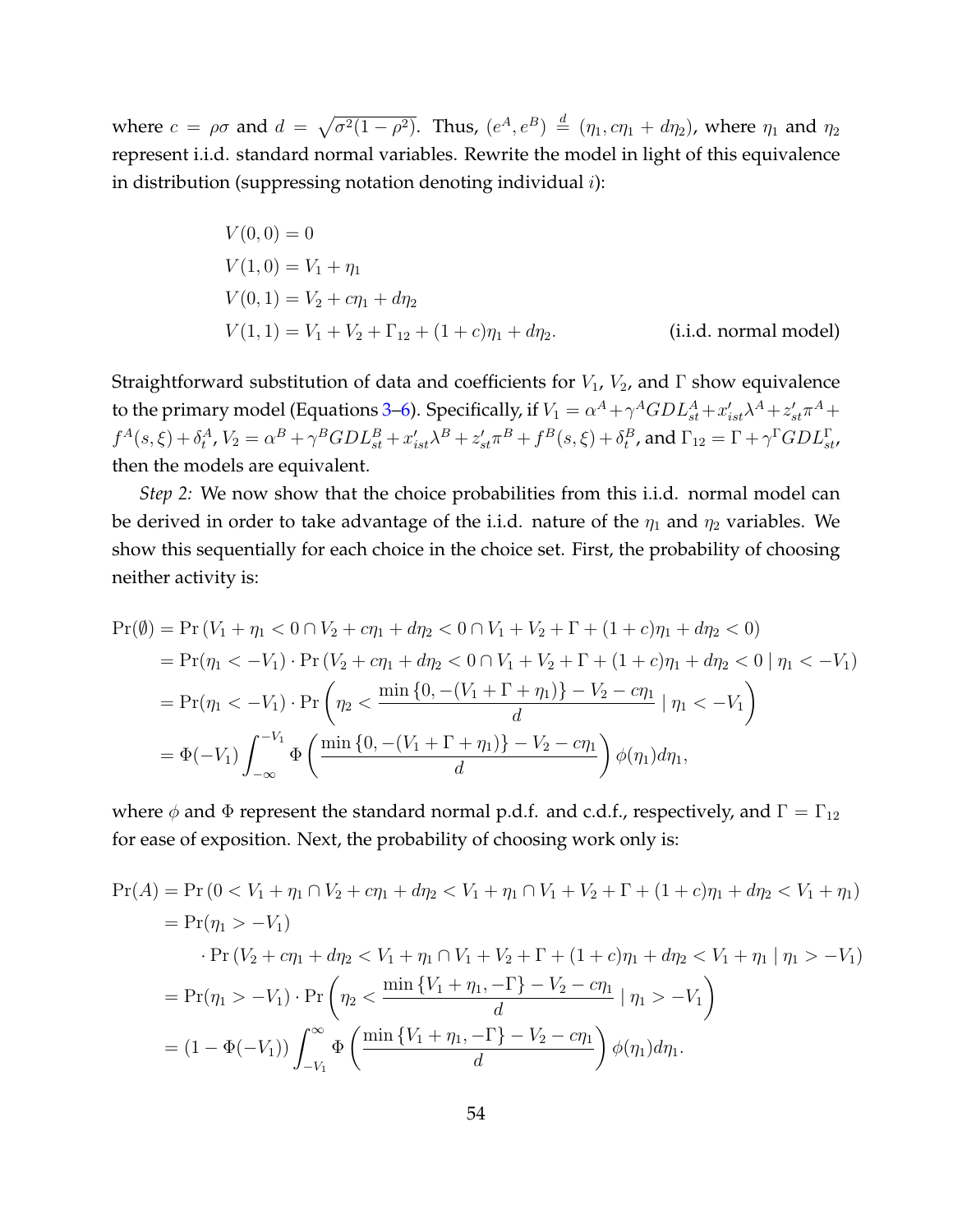Next, the probability of choosing the school activity only is:

$$
Pr(B) = Pr (0 < V_2 + c\eta_1 + d\eta_2 \cap V_1 + \eta_1 < V_2 + c\eta_1 + d\eta_2
$$
  
\n
$$
\cap V_1 + V_2 + \Gamma + (1 + c)\eta_1 + d\eta_2 < V_2 + c\eta_1 + d\eta_2)
$$
  
\n
$$
= Pr (0 < V_2 + c\eta_1 + d\eta_2 \cap V_1 + \eta_1 < V_2 + c\eta_1 + d\eta_2 \cap V_1 + \Gamma + \eta_1 < 0)
$$
  
\n
$$
= Pr(\eta_1 < -V_1 - \Gamma) \cdot Pr (0 < V_2 + c\eta_1 + d\eta_2 \cap V_1 + \eta_1 < V_2 + c\eta_1 + d\eta_2 | \eta_1 < -V_1 - \Gamma)
$$
  
\n
$$
= Pr(\eta_1 < -V_1 - \Gamma) \cdot Pr \left(\eta_2 > \frac{\max\{0, V_1 + \eta_1\} - V_2 - c\eta_1}{d} | \eta_1 < -V_1 - \Gamma\right)
$$
  
\n
$$
= \Phi(-V_1 - \Gamma) \int_{-\infty}^{-V_1 - \Gamma} \left(1 - \Phi\left(\frac{\max\{0, V_1 + \eta_1\} - V_2 - c\eta_1}{d}\right)\right) \phi(\eta_1) d\eta_1.
$$

And, finally, the choice probability for both activities is:

$$
Pr(AB) = Pr(0 < V_1 + V_2 + \Gamma + (1 + c)\eta_1 + d\eta_2\cap
$$
  
\n
$$
V_1 + \eta_1 < V_1 + V_2 + \Gamma + (1 + c)\eta_1 + d\eta_2\cap
$$
  
\n
$$
V_2 + c\eta_1 + d\eta_2 < V_1 + V_2 + \Gamma + (1 + c)\eta_1 + d\eta_2)
$$
  
\n
$$
= Pr(0 < V_1 + V_2 + \Gamma + (1 + c)\eta_1 + d\eta_2\cap
$$
  
\n
$$
V_1 + \eta_1 < V_1 + V_2 + \Gamma + (1 + c)\eta_1 + d\eta_2\cap
$$
  
\n
$$
0 < V_1 + \Gamma + \eta_1
$$
  
\n
$$
= Pr(\eta_1 > -V_1 - \Gamma).
$$
  
\n
$$
Pr(0 < V_1 + V_2 + \Gamma + (1 + c)\eta_1 + d\eta_2\cap
$$
  
\n
$$
V_1 + \eta_1 < V_1 + V_2 + \Gamma + (1 + c)\eta_1 + d\eta_2 \mid \eta_1 > -V_1 - \Gamma)
$$
  
\n
$$
= Pr(\eta_1 > -V_1 - \Gamma) \cdot Pr\left(\eta_2 > \frac{\max\{-(V_1 + \eta_1), 0\} - V_2 - \Gamma - c\eta_1}{d} \mid \eta_1 > -V_1 - \Gamma\right)}
$$
  
\n
$$
= (1 - \Phi(-V_1 - \Gamma)) \int_{-V_1 - \Gamma}^{\infty} \left(1 - \Phi\left(\frac{\max\{-(V_1 + \eta_1), 0\} - V_2 - \Gamma - c\eta_1}{d}\right)\right) \phi(\eta_1) d\eta_1.
$$

Thus, the choice probabilities can be written as multiplicatively separable probabilities in which the first probability evaluates the unconditional probability of a single, i.i.d. random variable.  $\Box$ 

Although the algebra is somewhat cumbersome, there is no significant additional computational cost beyond what is used when estimating a typical (normalized) trinomial probit model. The primary differences with a trinomial probit are that (i) there is one additional choice probability and that (ii) the conditional probabilities contain non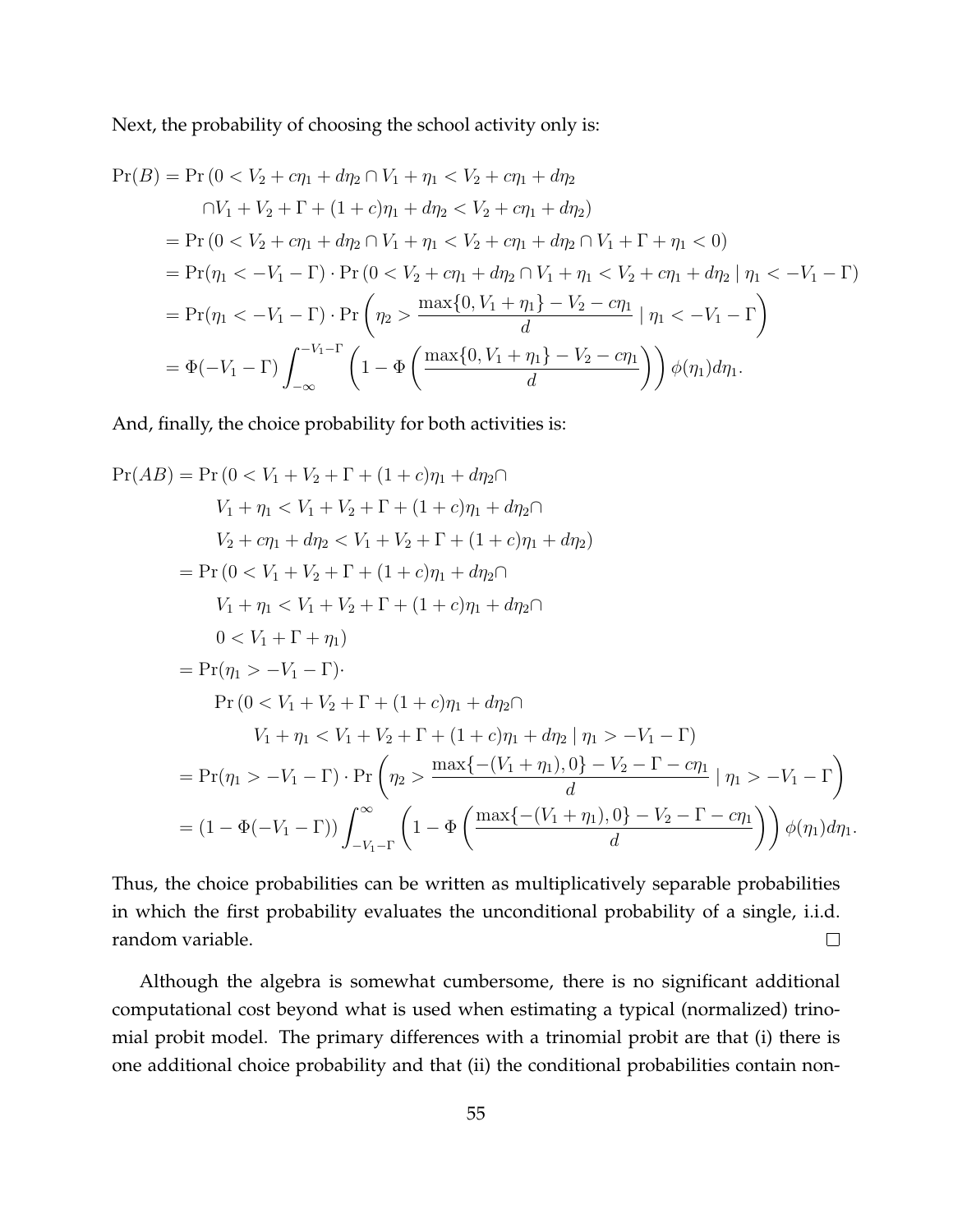linear functions of the conditioning random variable.

The advantage of the GHK simulator over simply estimating directly from draws of  $(e^A, e^B)$  is that the GHK simulator preserves continuity in one of the dimensions of the random variable. That is to say, the unconditional probability in the above choice probabilities need not be simulated, and so can be smoothly evaluated via standard numerical means. Simulation needs to be undertaken only for the conditional probabilities. This smoothing greatly enhances the performance of optimization routines at finding maxima.

### **E.3 Estimation Details**

To simulate  $\eta_2$ , we use Halton draws. We then estimate the model by maximum simulated likelihood. Specifically, we code the model in Julia using the L-BFGS optimization routine in the Optim package [\(Mogensen and Riseth 2018\)](#page-37-9). Because  $\rho$  and  $\sigma$  cannot take on all real values, we transform them as:

$$
\tilde{\rho} = \frac{1}{2} \ln \left( \frac{1+\rho}{1-\rho} \right) \quad \text{and} \quad \tilde{\sigma} = \ln(\sigma).
$$

We use  $\tilde{\rho}$  and  $\tilde{\sigma}$ , along with all the other coefficients (as is) for unconstrained optimization. Our optimization procedure consists of several steps:

- 1. Maximize the simulated likelihood of a variant of the model where  $\delta_t^A$  and  $\delta_t^B$  are replaced with linear time trends with 100 draws of  $\eta_2$  for each observation, using starting values of  $\tilde{\rho} = -0.2$  and  $\tilde{\sigma} = -0.5$  and all other coefficient at zero (experimentation showed that these starting values improved convergence).
- 2. Maximize the simulated likelihood of a variant of the model where  $\delta_t^A$  and  $\delta_t^B$  are replaced with linear time trends with 250 draws of  $\eta_2$  for each observation, using the optimum from Step 1 for starting values.
- 3. Maximize the simulated likelihood of the full model with 100 draws of  $\eta_2$  for each observation, using the optimum from Step 2 for starting values and extrapolating the linear time trends to create starting values for individual year dummies.
- 4. Maximize the simulated likelihood of the full model with 250 draws of  $\eta_2$  for each observation, using the optimum of Step 3 for starting values.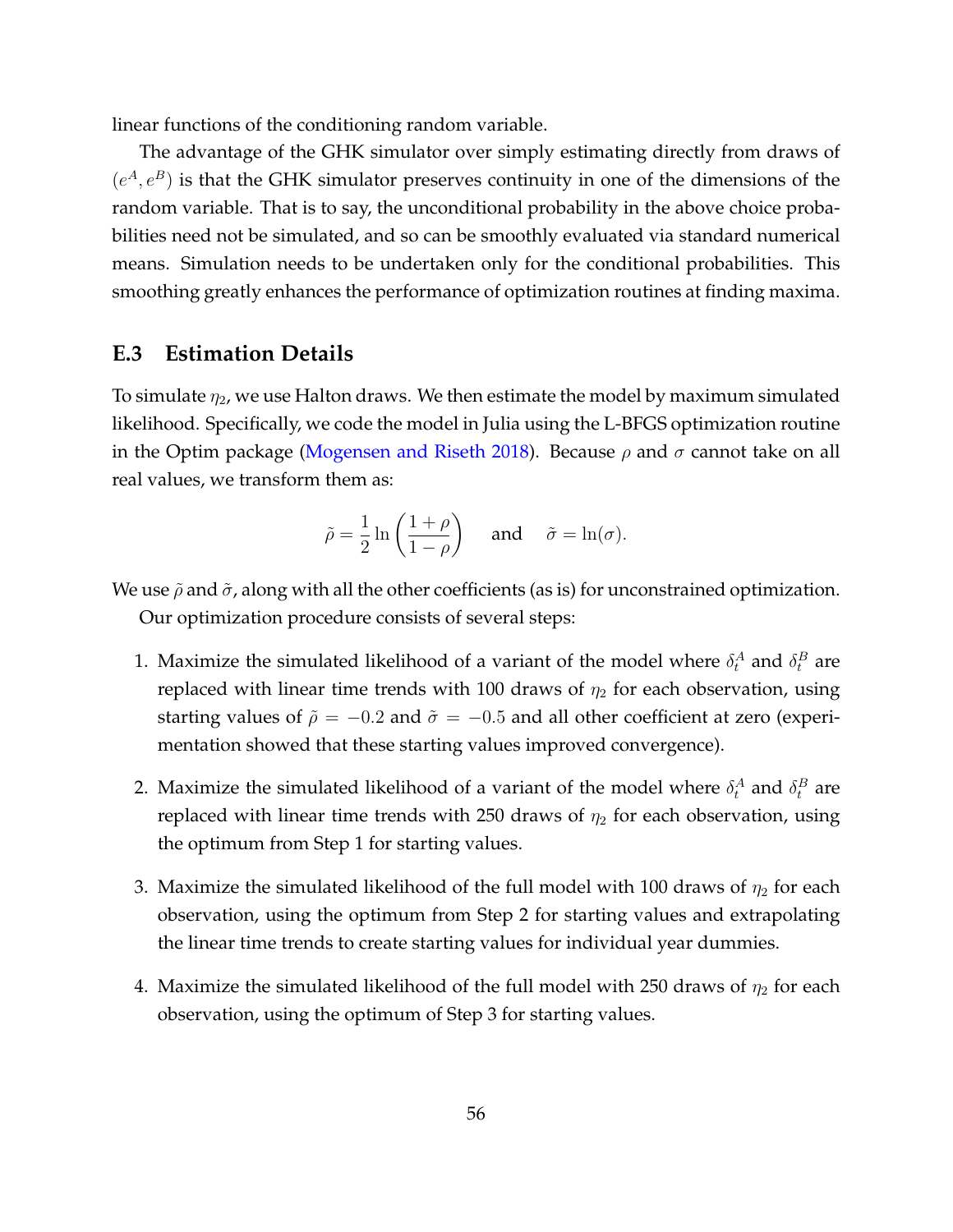### **E.4 Model Fit**

[Table E.1](#page-56-0) assesses how well our estimated model explains the data by showing how often a simulated choice matches the observed choice (averaged over 100 draws of  $(e_i^A,e_i^B)$  for each individual). The model slightly overestimates the probabilities of choosing neither work nor school (0,0) and school only (0,1), while it slightly underestimates the probabilities for work only (1,0) and the both work and school choice (1,1). Overall, summing the diagonal components of [Table E.1,](#page-56-0) the model correctly classifies those in the sample 62.3% of the time. Given the large number of individual characteristics that we do not observe, we believe this to be a reasonable approximation.

<span id="page-56-0"></span>

|                                        |         | True $\mathcal{P}^{(0,0)}$ | True $\mathcal{P}^{(1,0)}$ | True $\mathcal{P}^{(0,1)}$ | True $\mathcal{P}^{(1,1)}$ |
|----------------------------------------|---------|----------------------------|----------------------------|----------------------------|----------------------------|
|                                        | Totals  | $2.454\%$                  | 1.329%                     | 74.271%                    | 21.946%                    |
| Model $\overline{\mathcal{P}^{(0,0)}}$ | 2.462%  | $0.083\%$                  | $0.040\%$                  | 1.901%                     | $0.438\%$                  |
| Model $\mathcal{P}^{(1,0)}$            | 1.313%  | $0.036\%$                  | $0.021\%$                  | $0.941\%$                  | 0.315%                     |
| Model $\mathcal{P}^{(0,1)}$            | 74.273% | 1.880%                     | 0.973%                     | 56.168%                    | 15.252%                    |
| Model $\mathcal{P}^{(1,1)}$            | 21.952% | $0.455\%$                  | $0.296\%$                  | 15.261%                    | 5.940%                     |

Table E.1: Model Fit

Shows the shares of each observed and simulated outcome of the model using parameters shown in [Table 6](#page-28-0) averaged over 100 draws of errors from a bivariate normal with a standard generator. The top row shows the observed share of the population choosing each outcome, whereas the right column shows the average simulated shares that choose each outcome. The other cells show the average shares of the population for each observed and simulated outcome combination. Observations are weighted using sample weights.

### **E.5 Counterfactuals: Decompositions and Invariance**

To decompose total treatment effects into their direct and indirect components, first let  $\mathcal{P}^c$ be functions of the data and estimated parameters that explicitly take the four vectors of GDL variables and the auxiliary parameter as arguments:

$$
\mathcal{P}^c(GDL_{st}^0, GDL_{st}^A, GDL_{st}^B, GDL_{st}^{\Gamma}, \tilde{\gamma}^0) =
$$
  

$$
n^{-1} \sum_i \mathbb{E}_e 1[V_i(c) \ge V_i(c')| GDL_{st}^0, GDL_{st}^A, GDL_{st}^B, GDL_{st}^{\Gamma}, \tilde{\gamma}^0],
$$

where  $n$  is the total number of observations. The right hand side captures the average probability of an activity choice, given the GDL variables and  $\tilde{\gamma}^0$ . In a slight abuse of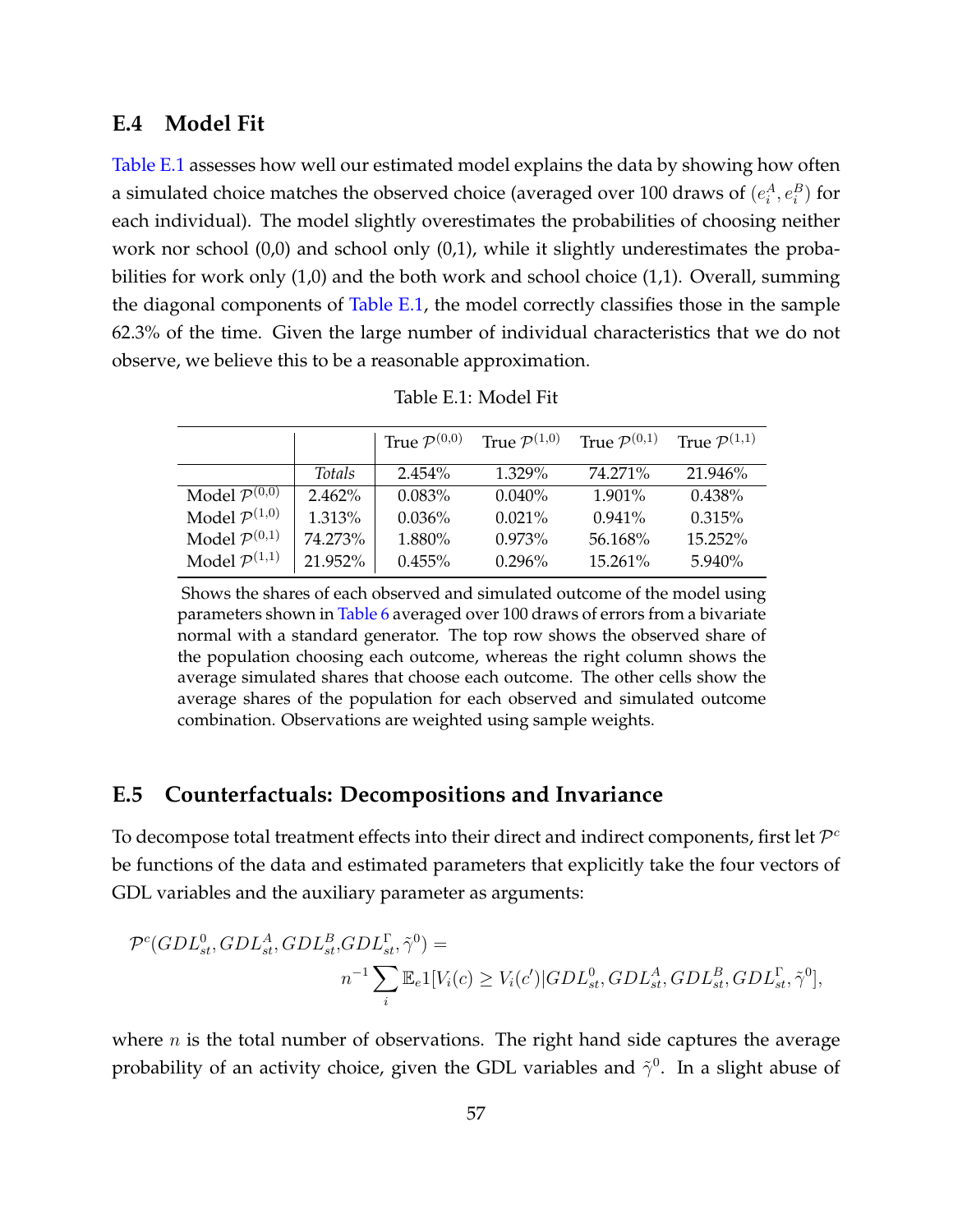notation, let 0 or 1 be admissible arguments to the GDL arguments of  $\mathcal{P}^k$  that reflect setting all values to 0 or 1, e.g.,  $\mathcal{P}^{(0,1)}(0,0,0,0,\tilde{\gamma}^0)$  The total shares of the population that choose each activity are:

$$
\mathcal{Q}^A(\cdot)=\mathcal{P}^{(1,0)}(\cdot)+\mathcal{P}^{(1,1)}(\cdot),\quad \mathcal{Q}^B(\cdot)=\mathcal{P}^{(0,1)}(\cdot)+\mathcal{P}^{(1,1)}(\cdot),\quad \text{and } \mathcal{Q}^\varnothing(\cdot)=\mathcal{P}^{(0,0)}(\cdot)
$$

for work, school, and neither work nor school, respectively.

The **total effect** of GDL laws captures the overall effect on each activity of increasing the minimum unrestricted driving age from 16 or less to greater than 16. In the model, this is captured by the differences in choices when  $GDL^k_{st}=1$  compared to when  $GDL^k_{st}=0$ ,  $\forall k, s, t$ :

$$
\theta_{\text{Tot}}^k(\tilde{\gamma}^0) = \mathcal{Q}^k(1,1,1,1,\tilde{\gamma}^0) - \mathcal{Q}^k(0,0,0,0,\tilde{\gamma}^0), \ \forall k \in \{\emptyset, A, B\}.
$$

The total effect is invariant to the value  $\tilde{\gamma}^0$ , so  $\theta^k_{\text{Tot}} = \theta^k_{\text{Tot}}(\tilde{\gamma}^0), \forall \tilde{\gamma}^0$ , though this will not be generally true for the decompositions. We simulate these model-based treatment effects (and their decompositions) to reflect the triple-difference design described in [Section 3.](#page-9-0) That is, for these simulations we set  $CS = 1$  and thus  $CS \times GDL = GDL$ .

We next use the model to decompose each of the three total effects into their direct and indirect channels. The **direct effects** reflect how each GDL component affects its *own activity*, e.g., the effect of  $GDL<sup>A</sup>$  on working and of  $GDL<sup>B</sup>$  on school. As such, it is governed by  $\tilde{\gamma}^A$  for work,  $\tilde{\gamma}^B$  for school, and  $\tilde{\gamma}^0$  for neither. Because GDL laws restrict mobility, we expect that they will weakly reduce the value of each activity and that direct effects will therefore be weakly negative. The **indirect effects** capture the consequences of the GDL components on the *other activities*, i.e., of  $GDL^0$ ,  $GDL^B$ , and  $GDL^{\Gamma}$  on working, or  $GDL^0$ ,  $GDL^A$  and  $GDL^{\Gamma}$  on schooling.

We define these effects in a consistent manner that additively decomposes the total effects into the two types of channels.<sup>48</sup> Specifically:

<sup>&</sup>lt;sup>48</sup>There are several reasonable ways to define these effects to reflect slightly varied counterfactuals. This definition has the advantage of additivity.